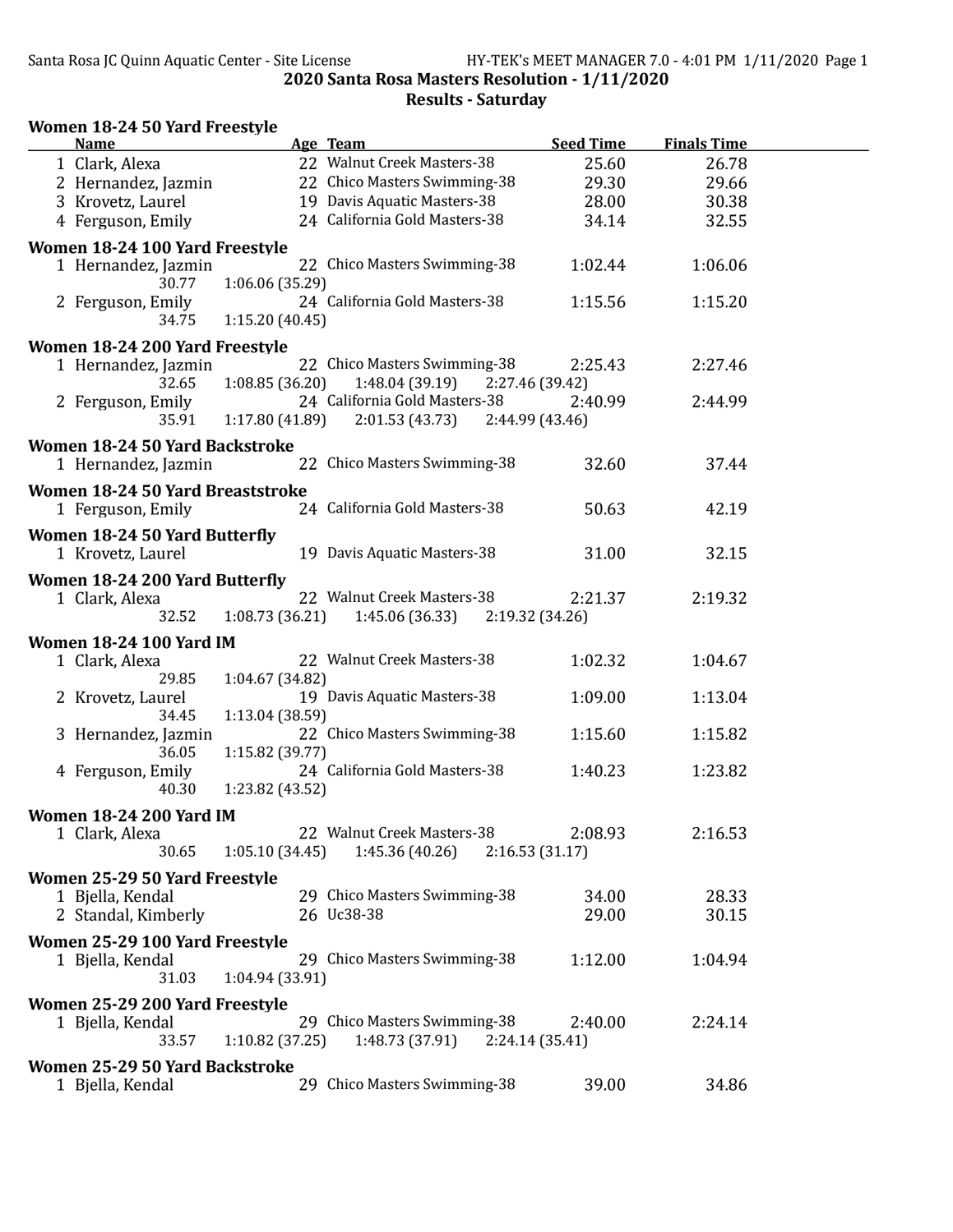| Women 25-29 50 Yard Breaststroke                                                               |                                                                                                        |                         |                         |
|------------------------------------------------------------------------------------------------|--------------------------------------------------------------------------------------------------------|-------------------------|-------------------------|
| 1 Standal, Kimberly                                                                            | 26 Uc38-38                                                                                             | 36.00                   | 37.66                   |
| Women 25-29 50 Yard Butterfly<br>1 Bjella, Kendal                                              | 29 Chico Masters Swimming-38                                                                           | 38.00                   | 31.01                   |
| <b>Women 25-29 100 Yard IM</b><br>1 Standal, Kimberly<br>34.56                                 | 26 Uc38-38<br>1:15.30 (40.74)                                                                          | 1:20.00                 | 1:15.30                 |
| <b>Women 25-29 200 Yard IM</b><br>1 Standal, Kimberly<br>36.82                                 | 26 Uc38-38<br>1:21.36(44.54)<br>2:09.89 (48.53)<br>2:50.22 (40.33)                                     | 2:50.00                 | 2:50.22                 |
| Women 30-34 50 Yard Freestyle<br>1 Ballenger, Marie<br>2 Weltzin, Brooke<br>3 Bratberg, Amanda | 33 California Gold Masters-38<br>32 California Gold Masters-38<br>34 Sebastopol Masters Aquatic Clu-38 | 24.50<br>33.00<br>34.54 | 25.77<br>29.59<br>33.28 |
| Women 30-34 200 Yard Freestyle<br>1 Weltzin, Brooke<br>31.97                                   | 32 California Gold Masters-38<br>1:06.98(35.01)<br>1:42.86 (35.88)<br>2:17.81 (34.95)                  | 2:26.58                 | 2:17.81                 |
| Women 30-34 50 Yard Breaststroke<br>1 Ballenger, Marie                                         | 33 California Gold Masters-38                                                                          | 31.00                   | 33.49                   |
| Women 30-34 50 Yard Butterfly<br>1 Ballenger, Marie<br>2 Weltzin, Brooke                       | 33 California Gold Masters-38<br>32 California Gold Masters-38                                         | 27.00<br>34.00          | 27.83<br>31.86          |
| <b>Women 30-34 200 Yard IM</b><br>1 Weltzin, Brooke<br>32.89                                   | 32 California Gold Masters-38<br>1:17.04(44.15)<br>2:06.52 (49.48)<br>2:41.07 (34.55)                  | 2:46.58                 | 2:41.07                 |
| Women 35-39 50 Yard Freestyle<br>1 Jones, Amanda                                               | 36 Sebastopol Masters Aquatic Clu-38                                                                   | 30.99                   | 31.02                   |
| Women 35-39 100 Yard Freestyle<br>1 Rueda, Marcela<br>31.98                                    | 37 Santa Rosa Masters-38<br>1:06.91 (34.93)                                                            | 1:05.75                 | 1:06.91                 |
| 2 Jones, Amanda<br>32.65                                                                       | 36 Sebastopol Masters Aquatic Clu-38<br>1:07.94 (35.29)                                                | 1:10.78                 | 1:07.94                 |
| Women 35-39 200 Yard Freestyle                                                                 |                                                                                                        |                         |                         |
| 1 Rueda, Marcela<br>31.89                                                                      | 37 Santa Rosa Masters-38<br>1:08.16(36.27)<br>1:45.56 (37.40)<br>2:23.01 (37.45)                       | 2:22.75                 | 2:23.01                 |
| 2 Jones, Amanda<br>34.53                                                                       | 36 Sebastopol Masters Aquatic Clu-38 2:30.36<br>1:49.65 (38.00)<br>1:11.65(37.12)<br>2:26.45 (36.80)   |                         | 2:26.45                 |
| Women 35-39 50 Yard Breaststroke<br>1 Rueda, Marcela                                           | 37 Santa Rosa Masters-38                                                                               | 35.36                   | 37.38                   |
| Women 35-39 200 Yard Breaststroke<br>1 Rueda, Marcela<br>38.23                                 | 37 Santa Rosa Masters-38<br>1:20.23(42.00)<br>2:03.94(43.71)<br>2:47.88 (43.94)                        | 2:44.42                 | 2:47.88                 |
| Women 35-39 50 Yard Butterfly<br>1 Rueda, Marcela                                              | 37 Santa Rosa Masters-38                                                                               | 33.50                   | 33.18                   |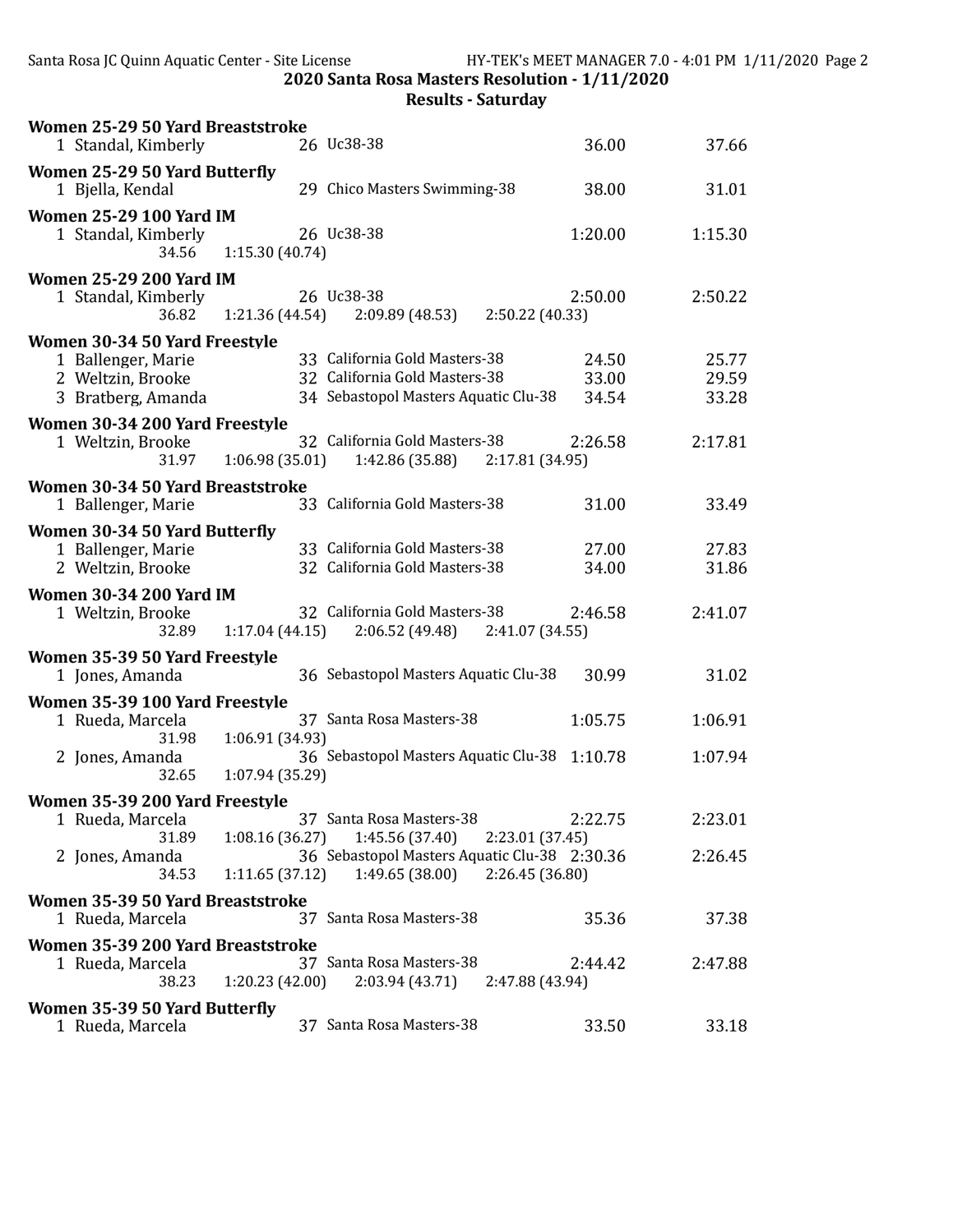| Women 35-39 200 Yard Butterfly |                       |                                                                                     |         |         |
|--------------------------------|-----------------------|-------------------------------------------------------------------------------------|---------|---------|
| 1 Rueda, Marcela<br>38.38      |                       | 37 Santa Rosa Masters-38<br>$1:23.33(44.95)$ $2:11.10(47.77)$ $2:59.25(48.15)$      | 3:00.00 | 2:59.25 |
| <b>Women 35-39 100 Yard IM</b> |                       |                                                                                     |         |         |
| 1 Jones, Amanda<br>42.35       | 1:26.19 (43.84)       | 36 Sebastopol Masters Aquatic Clu-38 1:22.78                                        |         | 1:26.19 |
| <b>Women 35-39 200 Yard IM</b> |                       |                                                                                     |         |         |
| 1 Jones, Amanda                | 39.16 1:23.76 (44.60) | 36 Sebastopol Masters Aquatic Clu-38 2:50.00<br>$2:17.92(54.16)$ $2:54.85(36.93)$   |         | 2:54.85 |
| Women 40-44 50 Yard Freestyle  |                       |                                                                                     |         |         |
| 1 Richards, Ericka             |                       | 41 Santa Rosa Masters-38                                                            | 25.71   | 26.08   |
| 2 Belluomini, Melanie          |                       | 42 Davis Aquatic Masters-38                                                         | 29.50   | 29.57   |
| 3 Crooks, Marni                |                       | 40 Walnut Creek Masters-38                                                          | 29.97   | 30.60   |
| 4 Wu, Debra                    |                       | 41 Uc38-38                                                                          | 32.80   | 33.24   |
| Women 40-44 100 Yard Freestyle |                       |                                                                                     |         |         |
| 1 Belluomini, Melanie<br>33.33 | 1:08.71 (35.38)       | 42 Davis Aquatic Masters-38                                                         | 1:08.22 | 1:08.71 |
| Women 40-44 200 Yard Freestyle |                       |                                                                                     |         |         |
| 1 Richards, Ericka<br>29.96    |                       | 41 Santa Rosa Masters-38<br>$1:03.14(33.18)$ $1:37.25(34.11)$<br>2:09.98 (32.73)    | 2:02.55 | 2:09.98 |
| 2 Crooks, Marni<br>34.41       |                       | 40 Walnut Creek Masters-38<br>$1:11.93(37.52)$ $1:50.28(38.35)$<br>2:28.21 (37.93)  | 2:30.00 | 2:28.21 |
| 3 Belluomini, Melanie<br>35.65 |                       | 42 Davis Aquatic Masters-38<br>$1:15.66(40.01)$ $1:58.01(42.35)$<br>2:39.86 (41.85) | 2:40.00 | 2:39.86 |
| 4 Wu, Debra<br>36.65           |                       | 41 Uc38-38<br>$1:16.62$ (39.97) $2:01.29$ (44.67)<br>2:45.54 (44.25)                | 2:45.00 | 2:45.54 |
| Women 40-44 50 Yard Backstroke |                       |                                                                                     |         |         |
| 1 Richards, Ericka             |                       | 41 Santa Rosa Masters-38                                                            | 30.75   | 30.09   |
| 2 Crooks, Marni                |                       | 40 Walnut Creek Masters-38                                                          | 34.81   | 34.83   |
| 3 Wu, Debra                    |                       | 41 Uc38-38                                                                          | 38.64   | 40.29   |
| Women 40-44 50 Yard Butterfly  |                       |                                                                                     |         |         |
| 1 Belluomini, Melanie          |                       | 42 Davis Aquatic Masters-38                                                         | 31.35   | 30.47   |
| 2 Wu, Debra                    |                       | 41 Uc38-38                                                                          | 37.13   | 38.78   |
|                                |                       |                                                                                     |         |         |
| <b>Women 40-44 100 Yard IM</b> |                       |                                                                                     |         |         |
| 1 Crooks, Marni                |                       | 40 Walnut Creek Masters-38                                                          | 1:14.21 | 1:16.51 |
| 36.08                          | 1:16.51(40.43)        | 41 Uc38-38                                                                          |         |         |
| 2 Wu, Debra<br>39.38           | 1:23.50 (44.12)       |                                                                                     | 1:21.14 | 1:23.50 |
|                                |                       |                                                                                     |         |         |
| Women 45-49 50 Yard Freestyle  |                       |                                                                                     |         |         |
| 1 Thompson, Amy                |                       | 48 The Olympic Club-38                                                              | 30.00   | 30.56   |
| 2 Beissmann, Becky             |                       | 46 Santa Rosa Masters-38                                                            | 33.00   | 30.61   |
| 3 Lathouwers, Lynn C           |                       | 49 Marin Aquatic Masters-38                                                         | 32.96   | 30.73   |
| 4 Denison, Stephanie           |                       | 49 Davis Aquatic Masters-38<br>45 Walnut Creek Masters-38                           | 30.77   | 31.56   |
| 5 Darling, Colleen             |                       |                                                                                     | 32.09   | 32.72   |
| 6 Clarke, Sunne                |                       | 45 Marcia's Enthusiastic Masters-38                                                 | 32.70   | 33.86   |
| Women 45-49 100 Yard Freestyle |                       |                                                                                     |         |         |
| 1 Beissmann, Becky             |                       | 46 Santa Rosa Masters-38                                                            | 1:08.00 | 1:05.02 |
| 31.36                          | 1:05.02 (33.66)       |                                                                                     |         |         |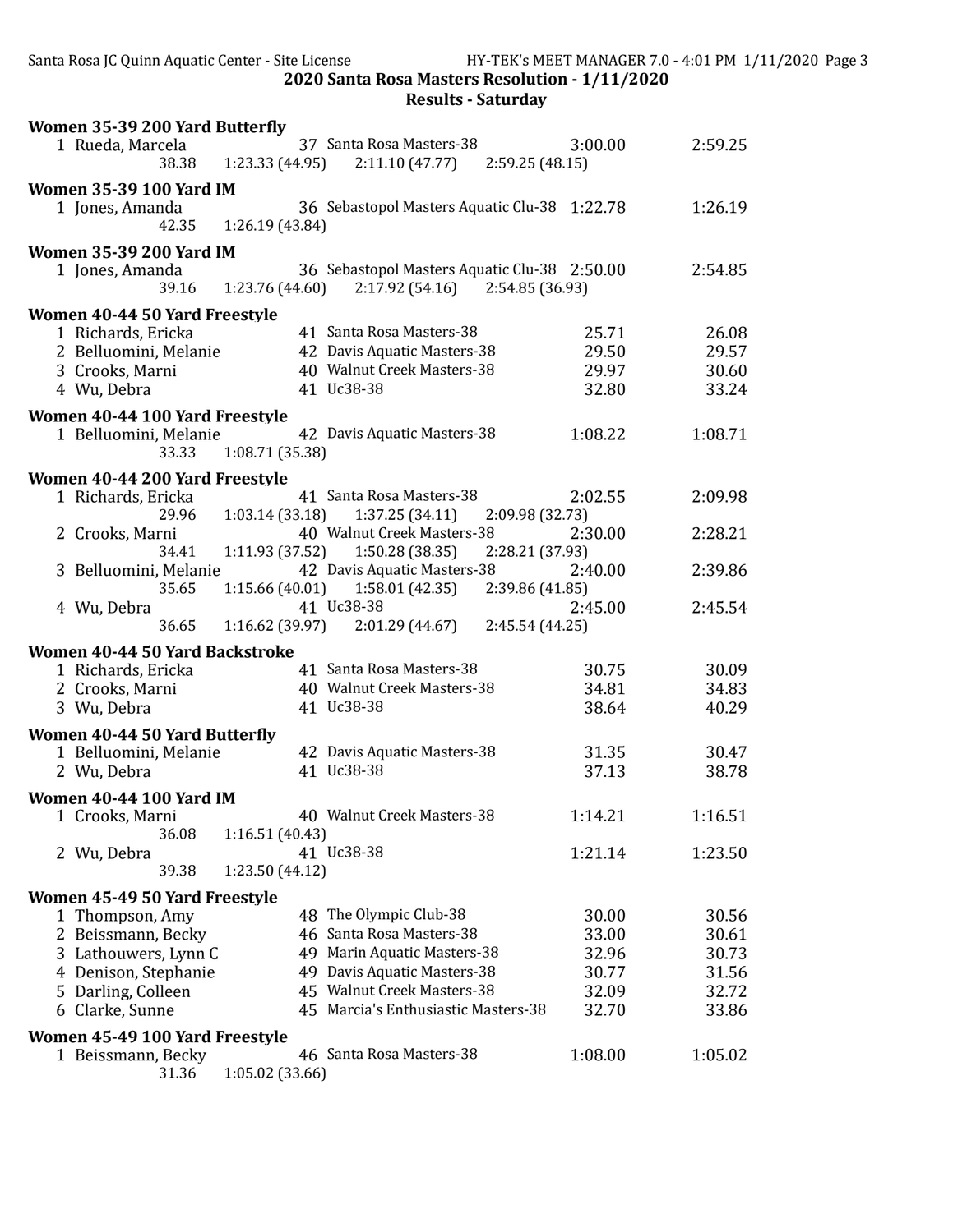|     | Women 45-49 200 Yard Freestyle                    |                 |                                                                   |         |         |
|-----|---------------------------------------------------|-----------------|-------------------------------------------------------------------|---------|---------|
|     | 1 Beissmann, Becky<br>32.99                       | 1:08.26 (35.27) | 46 Santa Rosa Masters-38<br>1:43.83 (35.57)<br>2:20.02 (36.19)    | 2:25.00 | 2:20.02 |
|     | 2 Denison, Stephanie<br>34.98                     | 1:11.94 (36.96) | 49 Davis Aquatic Masters-38<br>1:49.02 (37.08)<br>2:24.89 (35.87) | 2:25.13 | 2:24.89 |
|     |                                                   |                 |                                                                   |         |         |
|     | Women 45-49 50 Yard Backstroke<br>1 Thompson, Amy |                 | 48 The Olympic Club-38                                            | 35.00   | 35.49   |
|     | 2 Darling, Colleen                                |                 | 45 Walnut Creek Masters-38                                        | 36.54   | 37.30   |
|     | 3 Lathouwers, Lynn C                              |                 | 49 Marin Aquatic Masters-38                                       | 38.87   | 39.34   |
|     | 4 Clarke, Sunne                                   |                 | 45 Marcia's Enthusiastic Masters-38                               | 39.97   | 41.12   |
|     |                                                   |                 |                                                                   |         |         |
|     | Women 45-49 50 Yard Breaststroke                  |                 | 48 The Olympic Club-38                                            | 40.00   | 40.01   |
|     | 1 Thompson, Amy<br>2 Darling, Colleen             |                 | 45 Walnut Creek Masters-38                                        | 42.78   | 42.77   |
|     | 3 Lathouwers, Lynn C                              |                 | 49 Marin Aquatic Masters-38                                       | 43.74   | 43.71   |
|     | 4 Clarke, Sunne                                   |                 | 45 Marcia's Enthusiastic Masters-38                               | 43.32   | 44.04   |
|     | 5 Denison, Stephanie                              |                 | 49 Davis Aquatic Masters-38                                       | 46.13   | 45.03   |
|     |                                                   |                 |                                                                   |         |         |
|     | Women 45-49 200 Yard Breaststroke                 |                 |                                                                   |         |         |
|     | 1 Beissmann, Becky                                |                 | 46 Santa Rosa Masters-38                                          | 3:02.00 | 2:59.41 |
|     | 41.60                                             | 1:27.08 (45.48) | 2:13.05 (45.97)<br>2:59.41 (46.36)<br>49 Davis Aquatic Masters-38 |         | 3:11.55 |
|     | 2 Denison, Stephanie<br>45.78                     | 1:34.27 (48.49) | 2:23.96 (49.69)<br>3:11.55 (47.59)                                | 3:25.13 |         |
|     |                                                   |                 |                                                                   |         |         |
|     | Women 45-49 50 Yard Butterfly                     |                 |                                                                   |         |         |
|     | 1 Thompson, Amy                                   |                 | 48 The Olympic Club-38                                            | 34.00   | 31.91   |
|     | 2 Darling, Colleen                                |                 | 45 Walnut Creek Masters-38                                        | 35.09   | 33.94   |
|     | 3 Lathouwers, Lynn C                              |                 | 49 Marin Aquatic Masters-38                                       | 34.06   | 36.09   |
|     | 4 Peroni, Diana                                   |                 | 47 Marin Aquatic Masters-38                                       | 37.00   | 37.84   |
|     | 5 Clarke, Sunne                                   |                 | 45 Marcia's Enthusiastic Masters-38                               | 37.05   | 39.45   |
|     | Women 45-49 200 Yard Butterfly                    |                 |                                                                   |         |         |
|     | 1 Peroni, Diana                                   |                 | 47 Marin Aquatic Masters-38                                       | 3:05.00 | 3:08.72 |
|     | 42.91                                             | 1:31.46 (48.55) | 2:21.99 (50.53)<br>3:08.72 (46.73)                                |         |         |
|     | <b>Women 45-49 100 Yard IM</b>                    |                 |                                                                   |         |         |
|     | 1 Thompson, Amy                                   |                 | 48 The Olympic Club-38                                            | 1:15.00 | 1:15.27 |
|     | 33.54                                             | 1:15.27(41.73)  |                                                                   |         |         |
|     | 2 Darling, Colleen                                |                 | 45 Walnut Creek Masters-38                                        | 1:18.52 | 1:18.41 |
| 3   | 36.37                                             | 1:18.41 (42.04) | 49 Marin Aquatic Masters-38                                       | 1:25.87 | 1:23.38 |
|     | Lathouwers, Lynn C<br>38.48                       | 1:23.38 (44.90) |                                                                   |         |         |
|     | 4 Clarke, Sunne                                   |                 | 45 Marcia's Enthusiastic Masters-38                               | 1:23.78 | 1:24.80 |
|     | 38.80                                             | 1:24.80 (46.00) |                                                                   |         |         |
| --- | Beissmann, Becky                                  |                 | 46 Santa Rosa Masters-38                                          | 1:23.00 | DQ      |
|     | 35.79                                             | DQ (37.48)      |                                                                   |         |         |
|     | Women 50-54 50 Yard Freestyle                     |                 |                                                                   |         |         |
|     | 1 Jones, Tracey                                   |                 | 51 Santa Rosa Masters-38                                          | 30.30   | 29.80   |
|     | 2 Garforth, Emma                                  |                 | 51 Davis Aquatic Masters-38                                       | 30.00   | 30.50   |
|     | 3 Lewis, Melissa                                  | 53              | North Bay Aquatics-38                                             | 29.44   | 30.55   |
| 4   | Jones, Sara                                       | 51              | Santa Rosa Masters-38                                             | 31.21   | 31.66   |
| 5.  | Bulman, Robin                                     |                 | 54 Santa Rosa Masters-38                                          | 31.14   | 31.80   |
| 6   | Cavalli, Christina                                |                 | 51 Marcia's Enthusiastic Masters-38                               | 34.00   | 35.97   |
| 7   | Goodbrake, Carol                                  |                 | 54 Elk Grove Piranhas Aquatic Clu-38                              | 37.54   | 39.67   |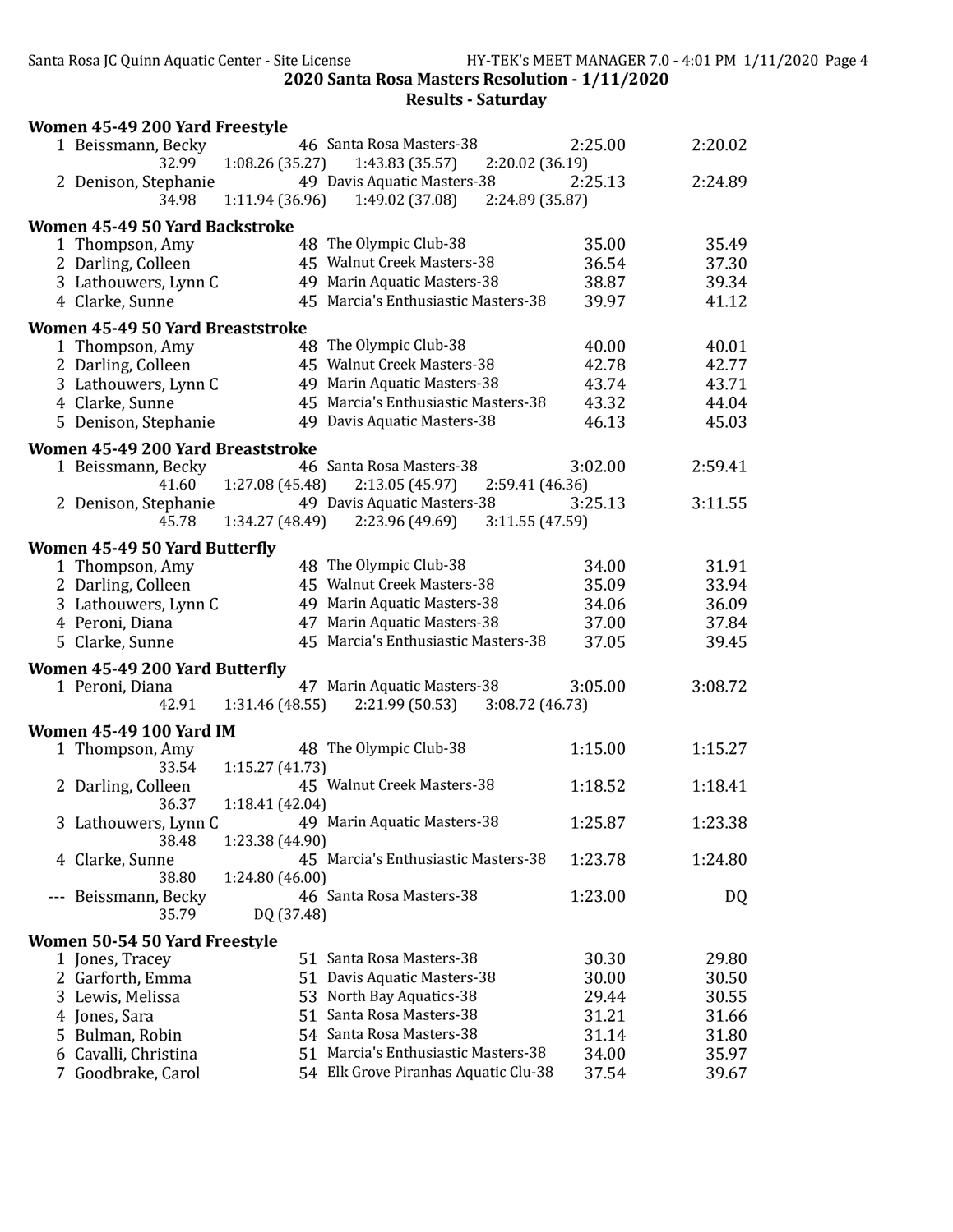| 8 McDaniel, Julie<br>53 Marin Aquatic Masters-38<br>48.00<br>41.72<br>51 Manatee Aquatic Masters Inc-38<br>42.11<br>9 Chachkin, Myra<br>37.79<br>Women 50-54 100 Yard Freestyle<br>51 Davis Aquatic Masters-38<br>1:05.00<br>1:07.55<br>1 Garforth, Emma<br>1:07.55(34.67)<br>32.88<br>Women 50-54 200 Yard Freestyle<br>53 North Bay Aquatics-38<br>2:23.61<br>2:28.08<br>1 Lewis, Melissa<br>1:11.38(37.21)<br>1:50.16 (38.78)<br>34.17<br>2:28.08 (37.92)<br>51 Marcia's Enthusiastic Masters-38<br>2:23.10<br>2:28.67<br>2 Shu, Vicki<br>35.53<br>1:51.35 (38.23)<br>2:28.67 (37.32)<br>1:13.12 (37.59)<br>54 Santa Rosa Masters-38<br>2:42.21<br>2:30.71<br>3 Bulman, Robin<br>2:30.71 (39.08)<br>34.05<br>1:11.93(37.88)<br>1:51.63 (39.70)<br>51 Marcia's Enthusiastic Masters-38<br>2:42.14<br>2:48.26<br>4 Cavalli, Christina<br>2:04.44(44.64)<br>38.07<br>1:19.80 (41.73)<br>2:48.26 (43.82)<br>51 Manatee Aquatic Masters Inc-38<br>3:15.43<br>3:17.00<br>5 Chachkin, Myra<br>1:30.84 (48.79)<br>2:22.94(52.10)<br>3:17.00 (54.06)<br>42.05<br>54 Elk Grove Piranhas Aquatic Clu-38 3:16.15<br>3:18.71<br>6 Goodbrake, Carol<br>1:35.00(51.43)<br>2:29.16 (54.16)<br>3:18.71(49.55)<br>43.57<br>Women 50-54 50 Yard Backstroke<br>35.36<br>1 Garforth, Emma<br>51 Davis Aquatic Masters-38<br>36.00<br>51 Santa Rosa Masters-38<br>34.73<br>2 Jones, Sara<br>36.00<br>51 Marcia's Enthusiastic Masters-38<br>3 Cavalli, Christina<br>42.12<br>40.18<br>Women 50-54 200 Yard Backstroke<br>51 Santa Rosa Masters-38<br>2:35.39<br>2:39.44<br>1 Jones, Sara<br>1:18.77 (40.49)<br>1:59.32 (40.55)<br>38.28<br>2:39.44(40.12)<br>51 Marcia's Enthusiastic Masters-38<br>2:52.11<br>3:00.11<br>2 Shu, Vicki<br>1:30.58 (46.09)<br>2:15.98 (45.40)<br>3:00.11(44.13)<br>44.49<br>51 Marcia's Enthusiastic Masters-38<br>3:03.61<br>3:10.70<br>3 Cavalli, Christina<br>3:10.70 (47.41)<br>45.77<br>1:34.02 (48.25)<br>2:23.29 (49.27)<br>Women 50-54 50 Yard Breaststroke<br>54 Santa Rosa Masters-38<br>40.71<br>37.85<br>1 Bulman, Robin<br>51 Davis Aquatic Masters-38<br>38.00<br>38.53<br>2 Garforth, Emma<br>51 Santa Rosa Masters-38<br>38.64<br>3 Jones, Tracey<br>40.24<br>54 Elk Grove Piranhas Aquatic Clu-38<br>51.26<br>53.01<br>4 Goodbrake, Carol<br>Women 50-54 200 Yard Breaststroke<br>54 Santa Rosa Masters-38<br>3:16.01<br>1 Bulman, Robin<br>2:58.67<br>41.27<br>2:14.36 (48.25)<br>1:26.11(44.84)<br>2:58.67 (44.31)<br>51 Santa Rosa Masters-38<br>3:15.00<br>3:03.72<br>2 Jones, Tracey<br>2:17.88(48.18)<br>3:03.72 (45.84)<br>42.98<br>1:29.70 (46.72)<br>51 Marcia's Enthusiastic Masters-38<br>3:18.44<br>3:22.38<br>Shu, Vicki<br>3<br>1:37.64 (50.87)<br>2:29.89 (52.25)<br>46.77<br>3:22.38 (52.49)<br>54 Elk Grove Piranhas Aquatic Clu-38 4:26.89<br>4 Goodbrake, Carol<br>4:14.53<br>2:02.56 (1:05.54) 3:11.32 (1:08.76) 4:14.53 (1:03.21)<br>57.02<br>Women 50-54 50 Yard Butterfly<br>51 Santa Rosa Masters-38<br>33.64<br>1 Jones, Tracey<br>33.17<br>51 Davis Aquatic Masters-38<br>2 Garforth, Emma<br>35.00<br>35.50<br>54 Elk Grove Piranhas Aquatic Clu-38<br>3 Goodbrake, Carol<br>42.34<br>43.02 | (Women 50-54 50 Yard Freestyle) |                                   |       |       |
|-----------------------------------------------------------------------------------------------------------------------------------------------------------------------------------------------------------------------------------------------------------------------------------------------------------------------------------------------------------------------------------------------------------------------------------------------------------------------------------------------------------------------------------------------------------------------------------------------------------------------------------------------------------------------------------------------------------------------------------------------------------------------------------------------------------------------------------------------------------------------------------------------------------------------------------------------------------------------------------------------------------------------------------------------------------------------------------------------------------------------------------------------------------------------------------------------------------------------------------------------------------------------------------------------------------------------------------------------------------------------------------------------------------------------------------------------------------------------------------------------------------------------------------------------------------------------------------------------------------------------------------------------------------------------------------------------------------------------------------------------------------------------------------------------------------------------------------------------------------------------------------------------------------------------------------------------------------------------------------------------------------------------------------------------------------------------------------------------------------------------------------------------------------------------------------------------------------------------------------------------------------------------------------------------------------------------------------------------------------------------------------------------------------------------------------------------------------------------------------------------------------------------------------------------------------------------------------------------------------------------------------------------------------------------------------------------------------------------------------------------------------------------------------------------------------------------------------------------------------------------------------------------------------------------------------------------------------------------------------------------------------------------------------------------------------------------------------------------------------------------------------------------------|---------------------------------|-----------------------------------|-------|-------|
|                                                                                                                                                                                                                                                                                                                                                                                                                                                                                                                                                                                                                                                                                                                                                                                                                                                                                                                                                                                                                                                                                                                                                                                                                                                                                                                                                                                                                                                                                                                                                                                                                                                                                                                                                                                                                                                                                                                                                                                                                                                                                                                                                                                                                                                                                                                                                                                                                                                                                                                                                                                                                                                                                                                                                                                                                                                                                                                                                                                                                                                                                                                                                     |                                 |                                   |       |       |
|                                                                                                                                                                                                                                                                                                                                                                                                                                                                                                                                                                                                                                                                                                                                                                                                                                                                                                                                                                                                                                                                                                                                                                                                                                                                                                                                                                                                                                                                                                                                                                                                                                                                                                                                                                                                                                                                                                                                                                                                                                                                                                                                                                                                                                                                                                                                                                                                                                                                                                                                                                                                                                                                                                                                                                                                                                                                                                                                                                                                                                                                                                                                                     |                                 |                                   |       |       |
|                                                                                                                                                                                                                                                                                                                                                                                                                                                                                                                                                                                                                                                                                                                                                                                                                                                                                                                                                                                                                                                                                                                                                                                                                                                                                                                                                                                                                                                                                                                                                                                                                                                                                                                                                                                                                                                                                                                                                                                                                                                                                                                                                                                                                                                                                                                                                                                                                                                                                                                                                                                                                                                                                                                                                                                                                                                                                                                                                                                                                                                                                                                                                     |                                 |                                   |       |       |
|                                                                                                                                                                                                                                                                                                                                                                                                                                                                                                                                                                                                                                                                                                                                                                                                                                                                                                                                                                                                                                                                                                                                                                                                                                                                                                                                                                                                                                                                                                                                                                                                                                                                                                                                                                                                                                                                                                                                                                                                                                                                                                                                                                                                                                                                                                                                                                                                                                                                                                                                                                                                                                                                                                                                                                                                                                                                                                                                                                                                                                                                                                                                                     |                                 |                                   |       |       |
|                                                                                                                                                                                                                                                                                                                                                                                                                                                                                                                                                                                                                                                                                                                                                                                                                                                                                                                                                                                                                                                                                                                                                                                                                                                                                                                                                                                                                                                                                                                                                                                                                                                                                                                                                                                                                                                                                                                                                                                                                                                                                                                                                                                                                                                                                                                                                                                                                                                                                                                                                                                                                                                                                                                                                                                                                                                                                                                                                                                                                                                                                                                                                     |                                 |                                   |       |       |
|                                                                                                                                                                                                                                                                                                                                                                                                                                                                                                                                                                                                                                                                                                                                                                                                                                                                                                                                                                                                                                                                                                                                                                                                                                                                                                                                                                                                                                                                                                                                                                                                                                                                                                                                                                                                                                                                                                                                                                                                                                                                                                                                                                                                                                                                                                                                                                                                                                                                                                                                                                                                                                                                                                                                                                                                                                                                                                                                                                                                                                                                                                                                                     |                                 |                                   |       |       |
|                                                                                                                                                                                                                                                                                                                                                                                                                                                                                                                                                                                                                                                                                                                                                                                                                                                                                                                                                                                                                                                                                                                                                                                                                                                                                                                                                                                                                                                                                                                                                                                                                                                                                                                                                                                                                                                                                                                                                                                                                                                                                                                                                                                                                                                                                                                                                                                                                                                                                                                                                                                                                                                                                                                                                                                                                                                                                                                                                                                                                                                                                                                                                     |                                 |                                   |       |       |
|                                                                                                                                                                                                                                                                                                                                                                                                                                                                                                                                                                                                                                                                                                                                                                                                                                                                                                                                                                                                                                                                                                                                                                                                                                                                                                                                                                                                                                                                                                                                                                                                                                                                                                                                                                                                                                                                                                                                                                                                                                                                                                                                                                                                                                                                                                                                                                                                                                                                                                                                                                                                                                                                                                                                                                                                                                                                                                                                                                                                                                                                                                                                                     |                                 |                                   |       |       |
|                                                                                                                                                                                                                                                                                                                                                                                                                                                                                                                                                                                                                                                                                                                                                                                                                                                                                                                                                                                                                                                                                                                                                                                                                                                                                                                                                                                                                                                                                                                                                                                                                                                                                                                                                                                                                                                                                                                                                                                                                                                                                                                                                                                                                                                                                                                                                                                                                                                                                                                                                                                                                                                                                                                                                                                                                                                                                                                                                                                                                                                                                                                                                     |                                 |                                   |       |       |
|                                                                                                                                                                                                                                                                                                                                                                                                                                                                                                                                                                                                                                                                                                                                                                                                                                                                                                                                                                                                                                                                                                                                                                                                                                                                                                                                                                                                                                                                                                                                                                                                                                                                                                                                                                                                                                                                                                                                                                                                                                                                                                                                                                                                                                                                                                                                                                                                                                                                                                                                                                                                                                                                                                                                                                                                                                                                                                                                                                                                                                                                                                                                                     |                                 |                                   |       |       |
|                                                                                                                                                                                                                                                                                                                                                                                                                                                                                                                                                                                                                                                                                                                                                                                                                                                                                                                                                                                                                                                                                                                                                                                                                                                                                                                                                                                                                                                                                                                                                                                                                                                                                                                                                                                                                                                                                                                                                                                                                                                                                                                                                                                                                                                                                                                                                                                                                                                                                                                                                                                                                                                                                                                                                                                                                                                                                                                                                                                                                                                                                                                                                     |                                 |                                   |       |       |
|                                                                                                                                                                                                                                                                                                                                                                                                                                                                                                                                                                                                                                                                                                                                                                                                                                                                                                                                                                                                                                                                                                                                                                                                                                                                                                                                                                                                                                                                                                                                                                                                                                                                                                                                                                                                                                                                                                                                                                                                                                                                                                                                                                                                                                                                                                                                                                                                                                                                                                                                                                                                                                                                                                                                                                                                                                                                                                                                                                                                                                                                                                                                                     |                                 |                                   |       |       |
|                                                                                                                                                                                                                                                                                                                                                                                                                                                                                                                                                                                                                                                                                                                                                                                                                                                                                                                                                                                                                                                                                                                                                                                                                                                                                                                                                                                                                                                                                                                                                                                                                                                                                                                                                                                                                                                                                                                                                                                                                                                                                                                                                                                                                                                                                                                                                                                                                                                                                                                                                                                                                                                                                                                                                                                                                                                                                                                                                                                                                                                                                                                                                     |                                 |                                   |       |       |
|                                                                                                                                                                                                                                                                                                                                                                                                                                                                                                                                                                                                                                                                                                                                                                                                                                                                                                                                                                                                                                                                                                                                                                                                                                                                                                                                                                                                                                                                                                                                                                                                                                                                                                                                                                                                                                                                                                                                                                                                                                                                                                                                                                                                                                                                                                                                                                                                                                                                                                                                                                                                                                                                                                                                                                                                                                                                                                                                                                                                                                                                                                                                                     |                                 |                                   |       |       |
|                                                                                                                                                                                                                                                                                                                                                                                                                                                                                                                                                                                                                                                                                                                                                                                                                                                                                                                                                                                                                                                                                                                                                                                                                                                                                                                                                                                                                                                                                                                                                                                                                                                                                                                                                                                                                                                                                                                                                                                                                                                                                                                                                                                                                                                                                                                                                                                                                                                                                                                                                                                                                                                                                                                                                                                                                                                                                                                                                                                                                                                                                                                                                     |                                 |                                   |       |       |
|                                                                                                                                                                                                                                                                                                                                                                                                                                                                                                                                                                                                                                                                                                                                                                                                                                                                                                                                                                                                                                                                                                                                                                                                                                                                                                                                                                                                                                                                                                                                                                                                                                                                                                                                                                                                                                                                                                                                                                                                                                                                                                                                                                                                                                                                                                                                                                                                                                                                                                                                                                                                                                                                                                                                                                                                                                                                                                                                                                                                                                                                                                                                                     |                                 |                                   |       |       |
|                                                                                                                                                                                                                                                                                                                                                                                                                                                                                                                                                                                                                                                                                                                                                                                                                                                                                                                                                                                                                                                                                                                                                                                                                                                                                                                                                                                                                                                                                                                                                                                                                                                                                                                                                                                                                                                                                                                                                                                                                                                                                                                                                                                                                                                                                                                                                                                                                                                                                                                                                                                                                                                                                                                                                                                                                                                                                                                                                                                                                                                                                                                                                     |                                 |                                   |       |       |
|                                                                                                                                                                                                                                                                                                                                                                                                                                                                                                                                                                                                                                                                                                                                                                                                                                                                                                                                                                                                                                                                                                                                                                                                                                                                                                                                                                                                                                                                                                                                                                                                                                                                                                                                                                                                                                                                                                                                                                                                                                                                                                                                                                                                                                                                                                                                                                                                                                                                                                                                                                                                                                                                                                                                                                                                                                                                                                                                                                                                                                                                                                                                                     |                                 |                                   |       |       |
|                                                                                                                                                                                                                                                                                                                                                                                                                                                                                                                                                                                                                                                                                                                                                                                                                                                                                                                                                                                                                                                                                                                                                                                                                                                                                                                                                                                                                                                                                                                                                                                                                                                                                                                                                                                                                                                                                                                                                                                                                                                                                                                                                                                                                                                                                                                                                                                                                                                                                                                                                                                                                                                                                                                                                                                                                                                                                                                                                                                                                                                                                                                                                     |                                 |                                   |       |       |
|                                                                                                                                                                                                                                                                                                                                                                                                                                                                                                                                                                                                                                                                                                                                                                                                                                                                                                                                                                                                                                                                                                                                                                                                                                                                                                                                                                                                                                                                                                                                                                                                                                                                                                                                                                                                                                                                                                                                                                                                                                                                                                                                                                                                                                                                                                                                                                                                                                                                                                                                                                                                                                                                                                                                                                                                                                                                                                                                                                                                                                                                                                                                                     |                                 |                                   |       |       |
|                                                                                                                                                                                                                                                                                                                                                                                                                                                                                                                                                                                                                                                                                                                                                                                                                                                                                                                                                                                                                                                                                                                                                                                                                                                                                                                                                                                                                                                                                                                                                                                                                                                                                                                                                                                                                                                                                                                                                                                                                                                                                                                                                                                                                                                                                                                                                                                                                                                                                                                                                                                                                                                                                                                                                                                                                                                                                                                                                                                                                                                                                                                                                     |                                 |                                   |       |       |
|                                                                                                                                                                                                                                                                                                                                                                                                                                                                                                                                                                                                                                                                                                                                                                                                                                                                                                                                                                                                                                                                                                                                                                                                                                                                                                                                                                                                                                                                                                                                                                                                                                                                                                                                                                                                                                                                                                                                                                                                                                                                                                                                                                                                                                                                                                                                                                                                                                                                                                                                                                                                                                                                                                                                                                                                                                                                                                                                                                                                                                                                                                                                                     |                                 |                                   |       |       |
|                                                                                                                                                                                                                                                                                                                                                                                                                                                                                                                                                                                                                                                                                                                                                                                                                                                                                                                                                                                                                                                                                                                                                                                                                                                                                                                                                                                                                                                                                                                                                                                                                                                                                                                                                                                                                                                                                                                                                                                                                                                                                                                                                                                                                                                                                                                                                                                                                                                                                                                                                                                                                                                                                                                                                                                                                                                                                                                                                                                                                                                                                                                                                     |                                 |                                   |       |       |
|                                                                                                                                                                                                                                                                                                                                                                                                                                                                                                                                                                                                                                                                                                                                                                                                                                                                                                                                                                                                                                                                                                                                                                                                                                                                                                                                                                                                                                                                                                                                                                                                                                                                                                                                                                                                                                                                                                                                                                                                                                                                                                                                                                                                                                                                                                                                                                                                                                                                                                                                                                                                                                                                                                                                                                                                                                                                                                                                                                                                                                                                                                                                                     |                                 |                                   |       |       |
|                                                                                                                                                                                                                                                                                                                                                                                                                                                                                                                                                                                                                                                                                                                                                                                                                                                                                                                                                                                                                                                                                                                                                                                                                                                                                                                                                                                                                                                                                                                                                                                                                                                                                                                                                                                                                                                                                                                                                                                                                                                                                                                                                                                                                                                                                                                                                                                                                                                                                                                                                                                                                                                                                                                                                                                                                                                                                                                                                                                                                                                                                                                                                     |                                 |                                   |       |       |
|                                                                                                                                                                                                                                                                                                                                                                                                                                                                                                                                                                                                                                                                                                                                                                                                                                                                                                                                                                                                                                                                                                                                                                                                                                                                                                                                                                                                                                                                                                                                                                                                                                                                                                                                                                                                                                                                                                                                                                                                                                                                                                                                                                                                                                                                                                                                                                                                                                                                                                                                                                                                                                                                                                                                                                                                                                                                                                                                                                                                                                                                                                                                                     |                                 |                                   |       |       |
|                                                                                                                                                                                                                                                                                                                                                                                                                                                                                                                                                                                                                                                                                                                                                                                                                                                                                                                                                                                                                                                                                                                                                                                                                                                                                                                                                                                                                                                                                                                                                                                                                                                                                                                                                                                                                                                                                                                                                                                                                                                                                                                                                                                                                                                                                                                                                                                                                                                                                                                                                                                                                                                                                                                                                                                                                                                                                                                                                                                                                                                                                                                                                     |                                 |                                   |       |       |
|                                                                                                                                                                                                                                                                                                                                                                                                                                                                                                                                                                                                                                                                                                                                                                                                                                                                                                                                                                                                                                                                                                                                                                                                                                                                                                                                                                                                                                                                                                                                                                                                                                                                                                                                                                                                                                                                                                                                                                                                                                                                                                                                                                                                                                                                                                                                                                                                                                                                                                                                                                                                                                                                                                                                                                                                                                                                                                                                                                                                                                                                                                                                                     |                                 |                                   |       |       |
|                                                                                                                                                                                                                                                                                                                                                                                                                                                                                                                                                                                                                                                                                                                                                                                                                                                                                                                                                                                                                                                                                                                                                                                                                                                                                                                                                                                                                                                                                                                                                                                                                                                                                                                                                                                                                                                                                                                                                                                                                                                                                                                                                                                                                                                                                                                                                                                                                                                                                                                                                                                                                                                                                                                                                                                                                                                                                                                                                                                                                                                                                                                                                     |                                 |                                   |       |       |
|                                                                                                                                                                                                                                                                                                                                                                                                                                                                                                                                                                                                                                                                                                                                                                                                                                                                                                                                                                                                                                                                                                                                                                                                                                                                                                                                                                                                                                                                                                                                                                                                                                                                                                                                                                                                                                                                                                                                                                                                                                                                                                                                                                                                                                                                                                                                                                                                                                                                                                                                                                                                                                                                                                                                                                                                                                                                                                                                                                                                                                                                                                                                                     |                                 |                                   |       |       |
|                                                                                                                                                                                                                                                                                                                                                                                                                                                                                                                                                                                                                                                                                                                                                                                                                                                                                                                                                                                                                                                                                                                                                                                                                                                                                                                                                                                                                                                                                                                                                                                                                                                                                                                                                                                                                                                                                                                                                                                                                                                                                                                                                                                                                                                                                                                                                                                                                                                                                                                                                                                                                                                                                                                                                                                                                                                                                                                                                                                                                                                                                                                                                     |                                 |                                   |       |       |
|                                                                                                                                                                                                                                                                                                                                                                                                                                                                                                                                                                                                                                                                                                                                                                                                                                                                                                                                                                                                                                                                                                                                                                                                                                                                                                                                                                                                                                                                                                                                                                                                                                                                                                                                                                                                                                                                                                                                                                                                                                                                                                                                                                                                                                                                                                                                                                                                                                                                                                                                                                                                                                                                                                                                                                                                                                                                                                                                                                                                                                                                                                                                                     |                                 |                                   |       |       |
|                                                                                                                                                                                                                                                                                                                                                                                                                                                                                                                                                                                                                                                                                                                                                                                                                                                                                                                                                                                                                                                                                                                                                                                                                                                                                                                                                                                                                                                                                                                                                                                                                                                                                                                                                                                                                                                                                                                                                                                                                                                                                                                                                                                                                                                                                                                                                                                                                                                                                                                                                                                                                                                                                                                                                                                                                                                                                                                                                                                                                                                                                                                                                     |                                 |                                   |       |       |
|                                                                                                                                                                                                                                                                                                                                                                                                                                                                                                                                                                                                                                                                                                                                                                                                                                                                                                                                                                                                                                                                                                                                                                                                                                                                                                                                                                                                                                                                                                                                                                                                                                                                                                                                                                                                                                                                                                                                                                                                                                                                                                                                                                                                                                                                                                                                                                                                                                                                                                                                                                                                                                                                                                                                                                                                                                                                                                                                                                                                                                                                                                                                                     |                                 |                                   |       |       |
|                                                                                                                                                                                                                                                                                                                                                                                                                                                                                                                                                                                                                                                                                                                                                                                                                                                                                                                                                                                                                                                                                                                                                                                                                                                                                                                                                                                                                                                                                                                                                                                                                                                                                                                                                                                                                                                                                                                                                                                                                                                                                                                                                                                                                                                                                                                                                                                                                                                                                                                                                                                                                                                                                                                                                                                                                                                                                                                                                                                                                                                                                                                                                     |                                 |                                   |       |       |
|                                                                                                                                                                                                                                                                                                                                                                                                                                                                                                                                                                                                                                                                                                                                                                                                                                                                                                                                                                                                                                                                                                                                                                                                                                                                                                                                                                                                                                                                                                                                                                                                                                                                                                                                                                                                                                                                                                                                                                                                                                                                                                                                                                                                                                                                                                                                                                                                                                                                                                                                                                                                                                                                                                                                                                                                                                                                                                                                                                                                                                                                                                                                                     |                                 |                                   |       |       |
|                                                                                                                                                                                                                                                                                                                                                                                                                                                                                                                                                                                                                                                                                                                                                                                                                                                                                                                                                                                                                                                                                                                                                                                                                                                                                                                                                                                                                                                                                                                                                                                                                                                                                                                                                                                                                                                                                                                                                                                                                                                                                                                                                                                                                                                                                                                                                                                                                                                                                                                                                                                                                                                                                                                                                                                                                                                                                                                                                                                                                                                                                                                                                     |                                 |                                   |       |       |
|                                                                                                                                                                                                                                                                                                                                                                                                                                                                                                                                                                                                                                                                                                                                                                                                                                                                                                                                                                                                                                                                                                                                                                                                                                                                                                                                                                                                                                                                                                                                                                                                                                                                                                                                                                                                                                                                                                                                                                                                                                                                                                                                                                                                                                                                                                                                                                                                                                                                                                                                                                                                                                                                                                                                                                                                                                                                                                                                                                                                                                                                                                                                                     |                                 |                                   |       |       |
|                                                                                                                                                                                                                                                                                                                                                                                                                                                                                                                                                                                                                                                                                                                                                                                                                                                                                                                                                                                                                                                                                                                                                                                                                                                                                                                                                                                                                                                                                                                                                                                                                                                                                                                                                                                                                                                                                                                                                                                                                                                                                                                                                                                                                                                                                                                                                                                                                                                                                                                                                                                                                                                                                                                                                                                                                                                                                                                                                                                                                                                                                                                                                     |                                 |                                   |       |       |
|                                                                                                                                                                                                                                                                                                                                                                                                                                                                                                                                                                                                                                                                                                                                                                                                                                                                                                                                                                                                                                                                                                                                                                                                                                                                                                                                                                                                                                                                                                                                                                                                                                                                                                                                                                                                                                                                                                                                                                                                                                                                                                                                                                                                                                                                                                                                                                                                                                                                                                                                                                                                                                                                                                                                                                                                                                                                                                                                                                                                                                                                                                                                                     |                                 |                                   |       |       |
|                                                                                                                                                                                                                                                                                                                                                                                                                                                                                                                                                                                                                                                                                                                                                                                                                                                                                                                                                                                                                                                                                                                                                                                                                                                                                                                                                                                                                                                                                                                                                                                                                                                                                                                                                                                                                                                                                                                                                                                                                                                                                                                                                                                                                                                                                                                                                                                                                                                                                                                                                                                                                                                                                                                                                                                                                                                                                                                                                                                                                                                                                                                                                     |                                 |                                   |       |       |
|                                                                                                                                                                                                                                                                                                                                                                                                                                                                                                                                                                                                                                                                                                                                                                                                                                                                                                                                                                                                                                                                                                                                                                                                                                                                                                                                                                                                                                                                                                                                                                                                                                                                                                                                                                                                                                                                                                                                                                                                                                                                                                                                                                                                                                                                                                                                                                                                                                                                                                                                                                                                                                                                                                                                                                                                                                                                                                                                                                                                                                                                                                                                                     |                                 |                                   |       |       |
|                                                                                                                                                                                                                                                                                                                                                                                                                                                                                                                                                                                                                                                                                                                                                                                                                                                                                                                                                                                                                                                                                                                                                                                                                                                                                                                                                                                                                                                                                                                                                                                                                                                                                                                                                                                                                                                                                                                                                                                                                                                                                                                                                                                                                                                                                                                                                                                                                                                                                                                                                                                                                                                                                                                                                                                                                                                                                                                                                                                                                                                                                                                                                     |                                 |                                   |       |       |
|                                                                                                                                                                                                                                                                                                                                                                                                                                                                                                                                                                                                                                                                                                                                                                                                                                                                                                                                                                                                                                                                                                                                                                                                                                                                                                                                                                                                                                                                                                                                                                                                                                                                                                                                                                                                                                                                                                                                                                                                                                                                                                                                                                                                                                                                                                                                                                                                                                                                                                                                                                                                                                                                                                                                                                                                                                                                                                                                                                                                                                                                                                                                                     |                                 |                                   |       |       |
|                                                                                                                                                                                                                                                                                                                                                                                                                                                                                                                                                                                                                                                                                                                                                                                                                                                                                                                                                                                                                                                                                                                                                                                                                                                                                                                                                                                                                                                                                                                                                                                                                                                                                                                                                                                                                                                                                                                                                                                                                                                                                                                                                                                                                                                                                                                                                                                                                                                                                                                                                                                                                                                                                                                                                                                                                                                                                                                                                                                                                                                                                                                                                     |                                 |                                   |       |       |
|                                                                                                                                                                                                                                                                                                                                                                                                                                                                                                                                                                                                                                                                                                                                                                                                                                                                                                                                                                                                                                                                                                                                                                                                                                                                                                                                                                                                                                                                                                                                                                                                                                                                                                                                                                                                                                                                                                                                                                                                                                                                                                                                                                                                                                                                                                                                                                                                                                                                                                                                                                                                                                                                                                                                                                                                                                                                                                                                                                                                                                                                                                                                                     |                                 |                                   |       |       |
|                                                                                                                                                                                                                                                                                                                                                                                                                                                                                                                                                                                                                                                                                                                                                                                                                                                                                                                                                                                                                                                                                                                                                                                                                                                                                                                                                                                                                                                                                                                                                                                                                                                                                                                                                                                                                                                                                                                                                                                                                                                                                                                                                                                                                                                                                                                                                                                                                                                                                                                                                                                                                                                                                                                                                                                                                                                                                                                                                                                                                                                                                                                                                     |                                 |                                   |       |       |
|                                                                                                                                                                                                                                                                                                                                                                                                                                                                                                                                                                                                                                                                                                                                                                                                                                                                                                                                                                                                                                                                                                                                                                                                                                                                                                                                                                                                                                                                                                                                                                                                                                                                                                                                                                                                                                                                                                                                                                                                                                                                                                                                                                                                                                                                                                                                                                                                                                                                                                                                                                                                                                                                                                                                                                                                                                                                                                                                                                                                                                                                                                                                                     |                                 |                                   |       |       |
|                                                                                                                                                                                                                                                                                                                                                                                                                                                                                                                                                                                                                                                                                                                                                                                                                                                                                                                                                                                                                                                                                                                                                                                                                                                                                                                                                                                                                                                                                                                                                                                                                                                                                                                                                                                                                                                                                                                                                                                                                                                                                                                                                                                                                                                                                                                                                                                                                                                                                                                                                                                                                                                                                                                                                                                                                                                                                                                                                                                                                                                                                                                                                     |                                 |                                   |       |       |
|                                                                                                                                                                                                                                                                                                                                                                                                                                                                                                                                                                                                                                                                                                                                                                                                                                                                                                                                                                                                                                                                                                                                                                                                                                                                                                                                                                                                                                                                                                                                                                                                                                                                                                                                                                                                                                                                                                                                                                                                                                                                                                                                                                                                                                                                                                                                                                                                                                                                                                                                                                                                                                                                                                                                                                                                                                                                                                                                                                                                                                                                                                                                                     |                                 |                                   |       |       |
|                                                                                                                                                                                                                                                                                                                                                                                                                                                                                                                                                                                                                                                                                                                                                                                                                                                                                                                                                                                                                                                                                                                                                                                                                                                                                                                                                                                                                                                                                                                                                                                                                                                                                                                                                                                                                                                                                                                                                                                                                                                                                                                                                                                                                                                                                                                                                                                                                                                                                                                                                                                                                                                                                                                                                                                                                                                                                                                                                                                                                                                                                                                                                     | 4 Chachkin, Myra                | 51 Manatee Aquatic Masters Inc-38 | 44.90 | 48.60 |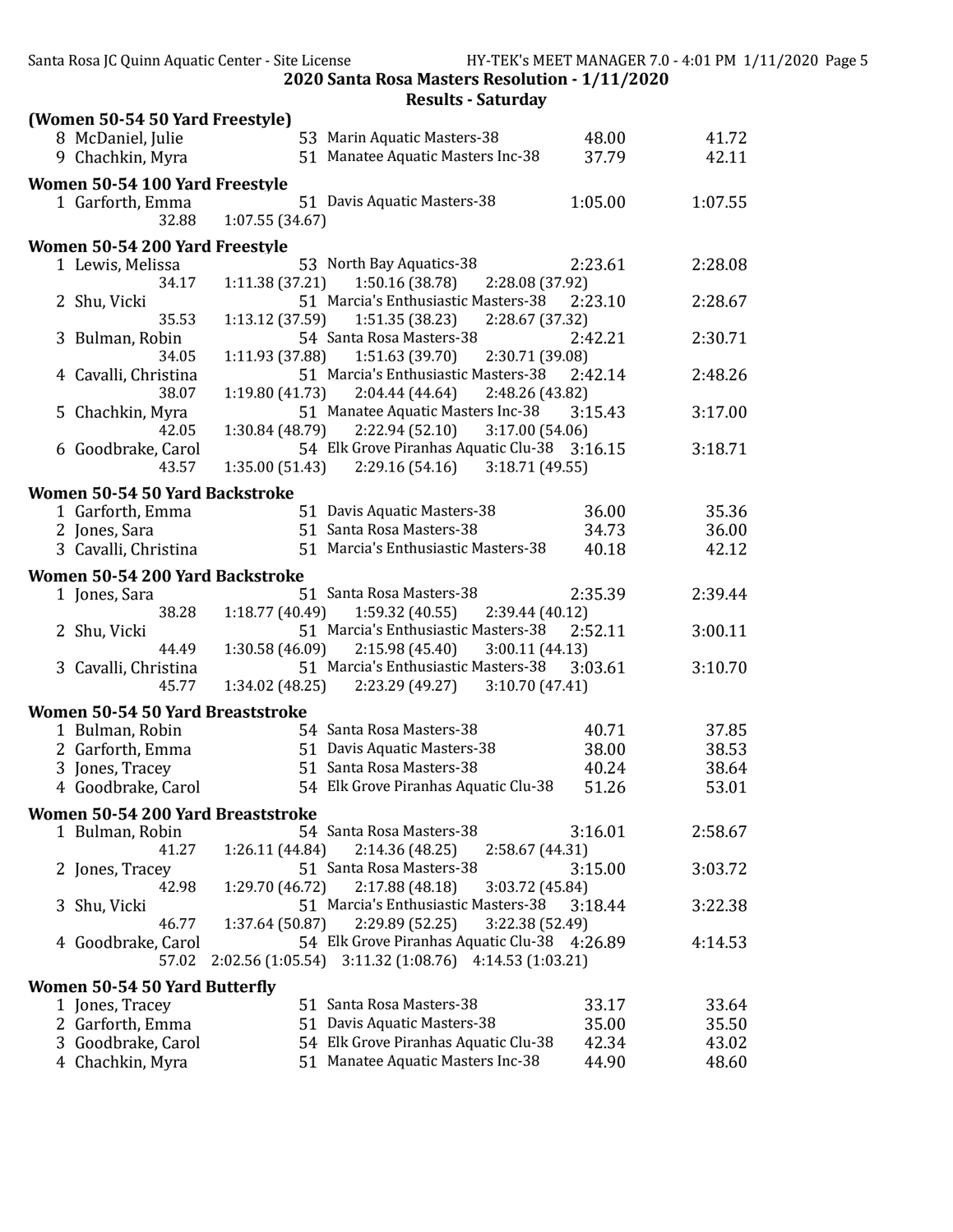|   | Women 50-54 200 Yard Butterfly |                                                          |         |         |
|---|--------------------------------|----------------------------------------------------------|---------|---------|
|   | 1 Coomber, Molly               | 54 North Bay Aquatics-38                                 | 2:47.50 | 2:41.53 |
|   | 36.37                          | 2:00.03(41.43)<br>1:18.60(42.23)<br>2:41.53 (41.50)      |         |         |
|   | 2 Shu, Vicki                   | 51 Marcia's Enthusiastic Masters-38                      | 2:43.50 | 2:53.28 |
|   | 39.45                          | 2:09.75(45.71)<br>2:53.28 (43.53)<br>1:24.04(44.59)      |         |         |
|   | 3 Bulman, Robin                | 54 Santa Rosa Masters-38                                 | 3:25.59 | 3:05.62 |
|   | 40.59                          | 2:17.76(50.16)<br>3:05.62 (47.86)<br>1:27.60(47.01)      |         |         |
|   | <b>Women 50-54 100 Yard IM</b> |                                                          |         |         |
|   | 1 Coomber, Molly               | 54 North Bay Aquatics-38                                 | 1:12.89 | 1:13.02 |
|   | 34.24                          | 1:13.02 (38.78)                                          |         |         |
|   | 2 Garforth, Emma               | 51 Davis Aquatic Masters-38                              | 1:12.91 | 1:13.96 |
|   | 35.48                          | 1:13.96 (38.48)                                          |         |         |
|   | 3 Jones, Sara                  | 51 Santa Rosa Masters-38                                 | 1:15.69 | 1:16.62 |
|   | 36.27                          | 1:16.62 (40.35)                                          |         |         |
|   | 4 Jones, Tracey                | 51 Santa Rosa Masters-38                                 | 1:16.89 | 1:18.75 |
|   | 37.06                          | 1:18.75 (41.69)                                          |         |         |
|   | 5 Lewis, Melissa               | 53 North Bay Aquatics-38                                 | 1:17.24 | 1:21.21 |
|   | 38.90                          | 1:21.21 (42.31)                                          |         |         |
|   | 6 Cavalli, Christina           | 51 Marcia's Enthusiastic Masters-38                      | 1:25.62 | 1:30.49 |
|   | 45.03                          | 1:30.49 (45.46)                                          |         |         |
|   | 7 McDaniel, Julie              | 53 Marin Aquatic Masters-38                              | 2:01.00 | 1:49.50 |
|   | 54.57                          | 1:49.50 (54.93)                                          |         |         |
|   | 8 Chachkin, Myra               | 51 Manatee Aquatic Masters Inc-38                        | 1:44.55 | 1:50.70 |
|   | 54.49                          | 1:50.70 (56.21)                                          |         |         |
|   | <b>Women 50-54 200 Yard IM</b> |                                                          |         |         |
|   | 1 Coomber, Molly               | 54 North Bay Aquatics-38                                 | 2:40.23 | 2:37.74 |
|   | 35.15                          | 1:14.94 (39.79)<br>2:01.80(46.86)<br>2:37.74 (35.94)     |         |         |
|   | 2 Bulman, Robin                | 54 Santa Rosa Masters-38                                 | 3:01.67 | 2:52.33 |
|   | 38.21                          | 1:25.69 (47.48)<br>2:12.03(46.34)<br>2:52.33 (40.30)     |         |         |
|   | 3 Shu, Vicki                   | 51 Marcia's Enthusiastic Masters-38                      | 2:48.08 | 2:54.45 |
|   | 37.63                          | 1:22.93 (45.30)<br>2:16.59(53.66)<br>2:54.45 (37.86)     |         |         |
|   | 4 Lewis, Melissa               | 53 North Bay Aquatics-38                                 | 2:50.00 | 2:54.90 |
|   | 38.27                          | $1:24.04(45.77)$ $2:17.42(53.38)$<br>2:54.90 (37.48)     |         |         |
|   | 5 Goodbrake, Carol             | 54 Elk Grove Piranhas Aquatic Clu-38 3:56.44             |         | 3:55.52 |
|   | 49.13                          | $1:59.55(1:10.42)$ $3:06.26(1:06.71)$<br>3:55.52 (49.26) |         |         |
|   | Women 55-59 50 Yard Freestyle  |                                                          |         |         |
|   | 1 Walts, Merrie E              | 59 Santa Rosa Masters-38                                 | 27.37   | 28.47   |
|   | 2 Lein, Brenda                 | 55 North Bay Aquatics-38                                 | 28.00   | 29.42   |
|   | 3 Connolly, Cindi              | 55 Sebastopol Masters Aquatic Clu-38                     | 30.62   | 30.88   |
|   | 4 Curry, Coleen                | 59 North Bay Aquatics-38                                 | 29.80   | 31.30   |
|   | 5 Couch, Stephanie             | 55 Menlo Masters-38                                      | 32.50   | 32.69   |
|   | 6 Fink, Margaret               | 55 Rolling Hills Mud Sharks-38                           | 1:00.00 | 53.17   |
|   |                                |                                                          |         |         |
|   | Women 55-59 200 Yard Freestyle | 55 North Bay Aquatics-38                                 | 2:25.14 | 2:23.78 |
|   | 1 Lein, Brenda<br>32.69        | 1:08.90 (36.21)<br>1:47.13 (38.23)<br>2:23.78 (36.65)    |         |         |
|   | 2 Curry, Coleen                | 59 North Bay Aquatics-38                                 | 2:30.00 | 2:26.03 |
|   | 34.06                          | 1:10.38 (36.32)<br>1:48.32 (37.94)<br>2:26.03 (37.71)    |         |         |
| 3 | Couch, Stephanie               | 55 Menlo Masters-38                                      | 2:24.38 | 2:26.41 |
|   | 33.93                          | 1:10.45 (36.52)<br>1:48.37 (37.92)<br>2:26.41 (38.04)    |         |         |
| 4 | Taylor, Catherine              | 56 Walnut Creek Masters-38                               | 2:35.00 | 2:30.18 |
|   | 35.35                          | 1:13.69 (38.34)<br>1:52.31 (38.62)<br>2:30.18 (37.87)    |         |         |
|   |                                |                                                          |         |         |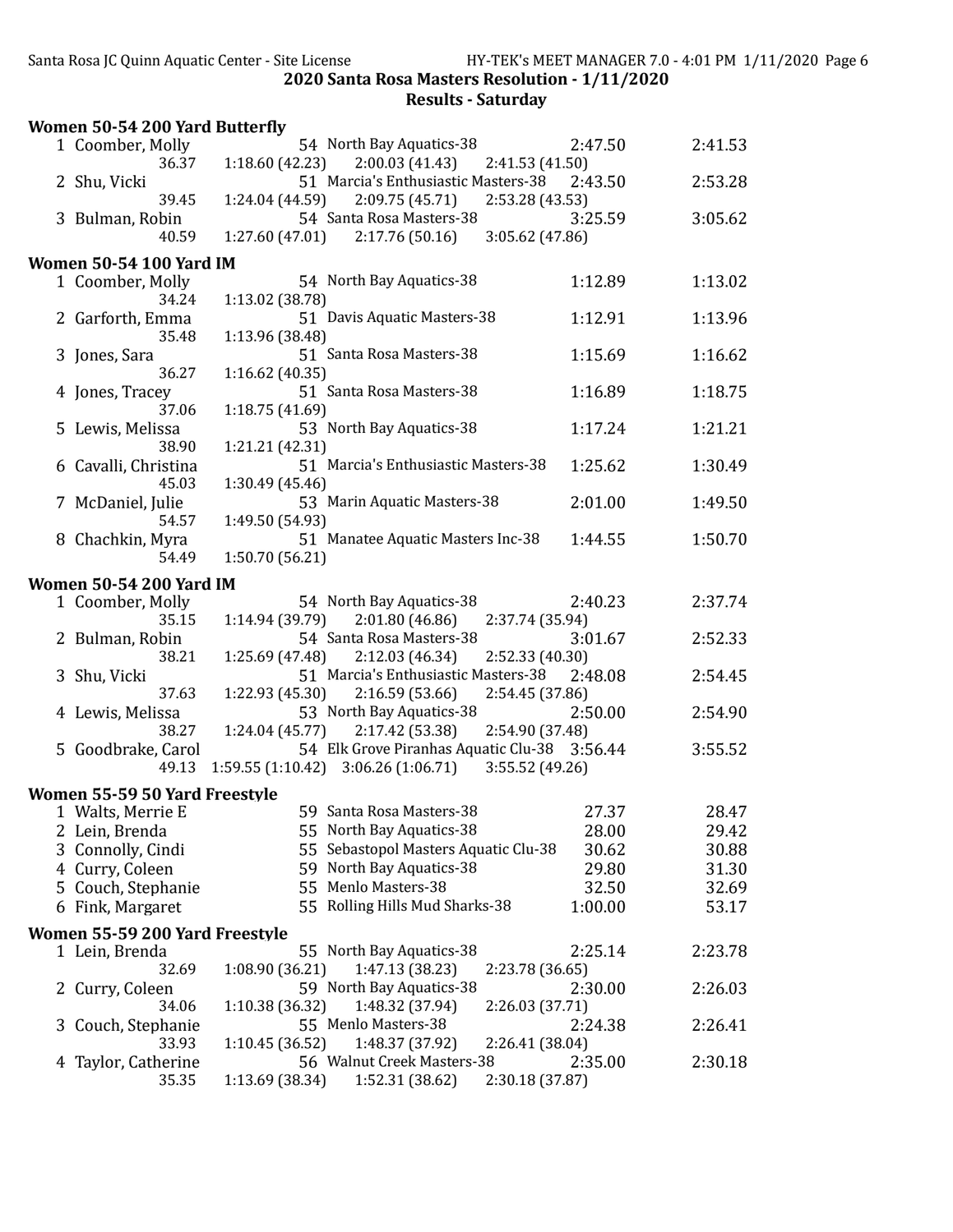|   | (Women 55-59 200 Yard Freestyle)  |                                                                                                    |         |
|---|-----------------------------------|----------------------------------------------------------------------------------------------------|---------|
|   | 5 Focha, Teresa M<br>49.39        | 58 Modesto Area Aquatic Club-38<br>3:03.83<br>1:43.86 (54.47)<br>$2:41.31(57.45)$ $3:37.35(56.04)$ | 3:37.35 |
|   | Women 55-59 50 Yard Backstroke    |                                                                                                    |         |
|   | 1 Walts, Merrie E                 | 59 Santa Rosa Masters-38<br>31.32                                                                  | 32.65   |
|   | 2 Lein, Brenda                    | 55 North Bay Aquatics-38<br>34.00                                                                  | 33.91   |
|   | 3 Connolly, Cindi                 | 55 Sebastopol Masters Aquatic Clu-38<br>35.00                                                      | 35.38   |
|   | 4 Curry, Coleen                   | 59 North Bay Aquatics-38<br>38.00                                                                  | 38.04   |
|   | 5 Focha, Teresa M                 | 58 Modesto Area Aquatic Club-38<br>48.97                                                           | 54.72   |
|   | Women 55-59 200 Yard Backstroke   |                                                                                                    |         |
|   | 1 Perry, Rebecca                  | 55 Manatee Aquatic Masters Inc-38<br>2:34.00                                                       | 2:42.83 |
|   | 39.93                             | 1:21.20(41.27)<br>2:02.53 (41.33)<br>2:42.83 (40.30)                                               |         |
|   | 2 Focha, Teresa M                 | 58 Modesto Area Aquatic Club-38<br>3:38.90                                                         | 4:08.45 |
|   | 56.94                             | 2:00.25 (1:03.31) 3:04.65 (1:04.40) 4:08.45 (1:03.80)                                              |         |
|   | Women 55-59 50 Yard Breaststroke  |                                                                                                    |         |
|   | 1 Walts, Merrie E                 | 59 Santa Rosa Masters-38<br>36.67                                                                  | 37.78   |
|   | 2 Connolly, Cindi                 | 55 Sebastopol Masters Aquatic Clu-38<br>38.00                                                      | 39.54   |
|   | 3 Couch, Stephanie                | 55 Menlo Masters-38<br>43.00                                                                       | 45.21   |
|   | 4 Fink, Margaret                  | 55 Rolling Hills Mud Sharks-38<br>1:30.00                                                          | 1:11.63 |
|   | Women 55-59 200 Yard Breaststroke |                                                                                                    |         |
|   | 1 Russell, Jane                   | 56 Davis Aquatic Masters-38<br>3:10.00                                                             | 3:14.12 |
|   | 44.77                             | 1:34.08 (49.31)<br>2:24.78 (50.70)<br>3:14.12 (49.34)                                              |         |
|   | 2 Taylor, Catherine               | 56 Walnut Creek Masters-38<br>3:25.43                                                              | 3:22.52 |
|   | 47.97                             | 1:40.29 (52.32)<br>2:31.45(51.16)<br>3:22.52 (51.07)                                               |         |
|   | 3 Focha, Teresa M                 | 58 Modesto Area Aquatic Club-38<br>3:55.95                                                         | 4:31.94 |
|   | 1:02.63                           | 2:11.92 (1:09.29) 3:22.12 (1:10.20) 4:31.94 (1:09.82)                                              |         |
|   | Women 55-59 50 Yard Butterfly     |                                                                                                    |         |
|   | 1 Perry, Rebecca                  | 55 Manatee Aquatic Masters Inc-38<br>31.20                                                         | 32.09   |
|   | 2 Couch, Stephanie                | 55 Menlo Masters-38<br>36.50                                                                       | 37.77   |
|   | 3 Taylor, Catherine               | 56 Walnut Creek Masters-38<br>40.34                                                                | 37.79   |
|   | 4 Focha, Teresa M                 | 58 Modesto Area Aquatic Club-38<br>47.03                                                           | 51.02   |
|   | 5 Fink, Margaret                  | 55 Rolling Hills Mud Sharks-38<br>1:30.00                                                          | 1:07.91 |
|   | Women 55-59 200 Yard Butterfly    |                                                                                                    |         |
|   | 1 Perry, Rebecca                  | 55 Manatee Aquatic Masters Inc-38<br>2:48.13                                                       | 2:53.90 |
|   | 40.02                             | 1:25.95 (45.93)<br>2:11.82 (45.87)<br>2:53.90 (42.08)                                              |         |
|   | <b>Women 55-59 100 Yard IM</b>    |                                                                                                    |         |
|   | 1 Connolly, Cindi                 | 55 Sebastopol Masters Aquatic Clu-38<br>1:15.00                                                    | 1:16.20 |
|   | 35.20                             | 1:16.20(41.00)                                                                                     |         |
|   | 2 Perry, Rebecca                  | 55 Manatee Aquatic Masters Inc-38<br>1:13.00                                                       | 1:16.69 |
|   | 34.58                             | 1:16.69(42.11)                                                                                     |         |
| 3 | Russell, Jane                     | 56 Davis Aquatic Masters-38<br>1:15.00                                                             | 1:17.70 |
|   | 35.98                             | 1:17.70 (41.72)                                                                                    |         |
| 4 | Curry, Coleen                     | 59 North Bay Aquatics-38<br>1:18.00                                                                | 1:19.10 |
|   | 38.39                             | 1:19.10(40.71)                                                                                     |         |
| 5 | Foster, Ann                       | 56 Wine Country Masters-38<br>1:17.70                                                              | 1:21.82 |
|   | 39.50                             | 1:21.82 (42.32)<br>56 Walnut Creek Masters-38                                                      |         |
| 6 | Taylor, Catherine<br>40.21        | 1:23.34<br>1:22.51 (42.30)                                                                         | 1:22.51 |
|   |                                   |                                                                                                    |         |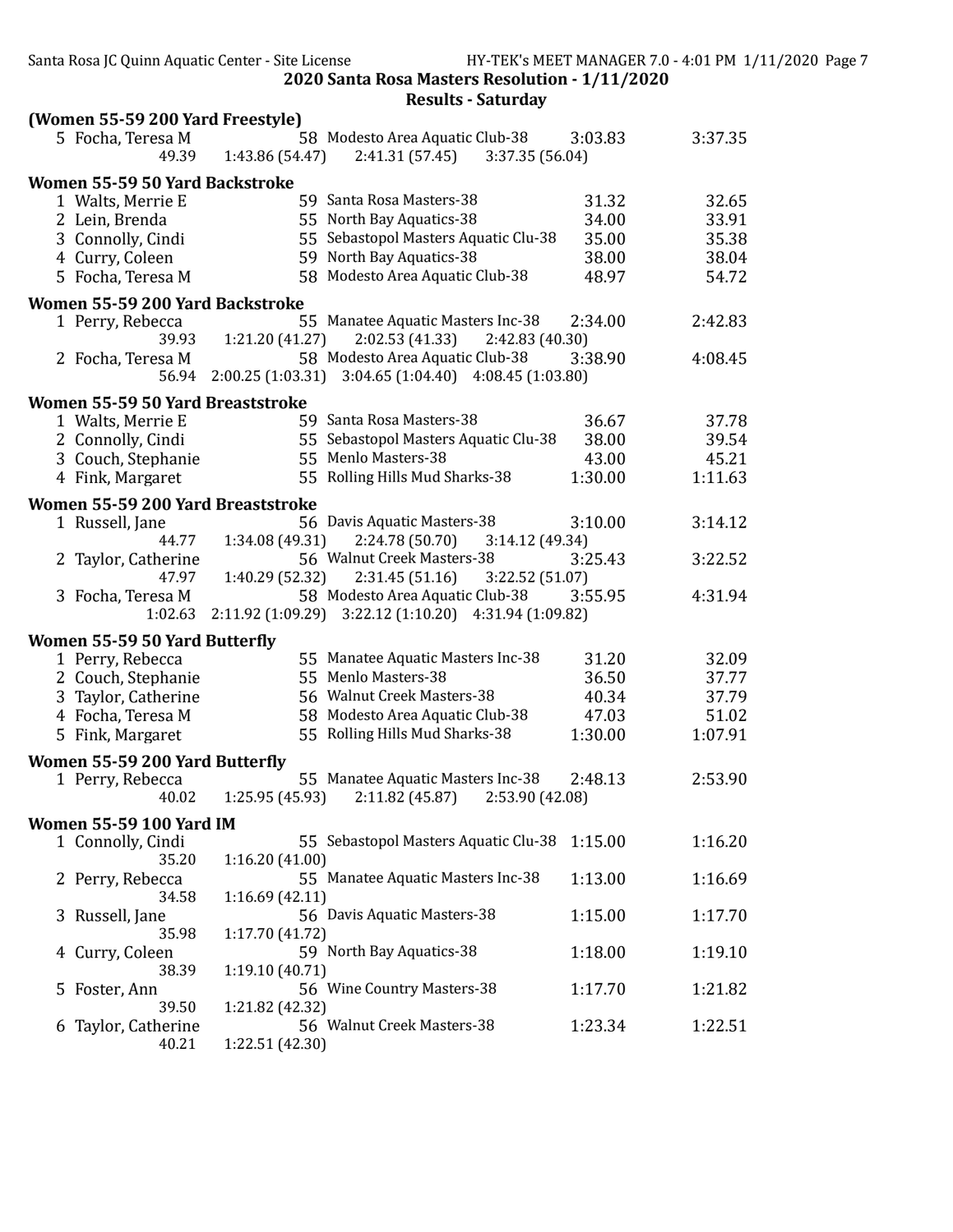|                                   | Santa Rosa JC Quinn Aquatic Center - Site License                                                   |                            | HY-TEK's MEET MANAGER 7.0 - 4:01 PM 1/11/2020 Page 8 |  |
|-----------------------------------|-----------------------------------------------------------------------------------------------------|----------------------------|------------------------------------------------------|--|
|                                   | 2020 Santa Rosa Masters Resolution - 1/11/2020<br><b>Results - Saturday</b>                         |                            |                                                      |  |
| (Women 55-59 100 Yard IM)         |                                                                                                     |                            |                                                      |  |
| 7 Focha, Teresa M                 | 58 Modesto Area Aquatic Club-38<br>54.99 1:58.32 (1:03.33)                                          | 1:40.67                    | 1:58.32                                              |  |
| 8 Fink, Margaret                  | 55 Rolling Hills Mud Sharks-38<br>1:11.96 2:23.75 (1:11.79)                                         | 2:00.00                    | 2:23.75                                              |  |
| <b>Women 55-59 200 Yard IM</b>    |                                                                                                     |                            |                                                      |  |
| 1 Couch, Stephanie<br>39.94       | 55 Menlo Masters-38<br>$1:21.54(41.60)$ $2:12.68(51.14)$ $2:50.66(37.98)$                           | 2:46.00                    | 2:50.66                                              |  |
| Women 60-64 50 Yard Freestyle     |                                                                                                     |                            |                                                      |  |
| 1 Cannon, Lisa                    | 61 Novaquatics Masters-33                                                                           | 34.31                      | 34.82                                                |  |
| 2 Gregoriev, Maria                | 61 Marin Aquatic Masters-38                                                                         | 51.85                      | 52.59                                                |  |
| Women 60-64 100 Yard Freestyle    |                                                                                                     |                            |                                                      |  |
| 1 Gregoriev, Maria                | 61 Marin Aquatic Masters-38<br>56.88 2:05.66 (1:08.78)                                              | 1:55.57                    | 2:05.66                                              |  |
| Women 60-64 200 Yard Freestyle    |                                                                                                     |                            |                                                      |  |
| 1 Neville, Cathy<br>36.09         | 62 San Diego Swim Masters-44<br>$1:15.55(39.46)$ $1:54.13(38.58)$                                   | 2:45.19<br>2:33.15 (39.02) | 2:33.15                                              |  |
| 2 Hair, Margaret<br>38.56         | 64 Lewis Clark Neptunes Masters-35 2:50.03<br>$1:20.25(41.69)$ $2:02.99(42.74)$ $2:45.30(42.31)$    |                            | 2:45.30                                              |  |
| Women 60-64 50 Yard Backstroke    |                                                                                                     |                            |                                                      |  |
| 1 Cannon, Lisa                    | 61 Novaquatics Masters-33                                                                           | 41.44                      | 42.94                                                |  |
| 2 Hair, Margaret                  | 64 Lewis Clark Neptunes Masters-35                                                                  | 42.98                      | 44.81                                                |  |
| Women 60-64 200 Yard Backstroke   |                                                                                                     |                            |                                                      |  |
| 1 Neville, Cathy                  | 62 San Diego Swim Masters-44<br>45.23 1:35.04 (49.81) 2:25.86 (50.82) 3:15.14 (49.28)               | 3:40.40                    | 3:15.14                                              |  |
| Women 60-64 200 Yard Breaststroke |                                                                                                     |                            |                                                      |  |
| 1 Hair, Margaret                  | 64 Lewis Clark Neptunes Masters-35 3:49.05<br>48.46 1:42.24 (53.78) 2:35.29 (53.05) 3:28.38 (53.09) |                            | 3:28.38                                              |  |
| 2 Gregoriev, Maria                | 61 Marin Aquatic Masters-38<br>1:01.52 2:09.55 (1:08.03) 3:19.07 (1:09.52) 4:27.60 (1:08.53)        | 4:23.02                    | 4:27.60                                              |  |
| Women 60-64 200 Yard Butterfly    |                                                                                                     |                            |                                                      |  |
| 1 Neville, Cathy<br>43.68         | 62 San Diego Swim Masters-44<br>2:25.07(49.51)<br>1:35.56 (51.88)                                   | 3:45.50<br>3:15.32(50.25)  | 3:15.32                                              |  |
| <b>Women 60-64 100 Yard IM</b>    |                                                                                                     |                            |                                                      |  |
| 1 Cannon, Lisa<br>44.10           | 61 Novaquatics Masters-33<br>1:35.10(51.00)                                                         | 1:29.16                    | 1:35.10                                              |  |
| <b>Women 60-64 200 Yard IM</b>    |                                                                                                     |                            |                                                      |  |
| 1 Neville, Cathy                  | 62 San Diego Swim Masters-44                                                                        | 3:30.40                    | 3:11.40                                              |  |
| 44.02                             | 1:31.71 (47.69) 2:32.45 (1:00.74)                                                                   | 3:11.40 (38.95)            |                                                      |  |
| 2 Cannon, Lisa<br>45.25           | 61 Novaquatics Masters-33<br>$1:42.32(57.07)$ $2:44.33(1:02.01)$                                    | 3:22.25<br>3:29.86 (45.53) | 3:29.86                                              |  |
| Women 65-69 50 Yard Freestyle     |                                                                                                     |                            |                                                      |  |
| 1 Hepworth, Linda                 | 66 Rolling Hills Mud Sharks-38                                                                      | 34.00                      | 32.89                                                |  |
| 2 Teeter, Diana                   | 66 Santa Rosa Masters-38                                                                            | 41.00                      | 41.76                                                |  |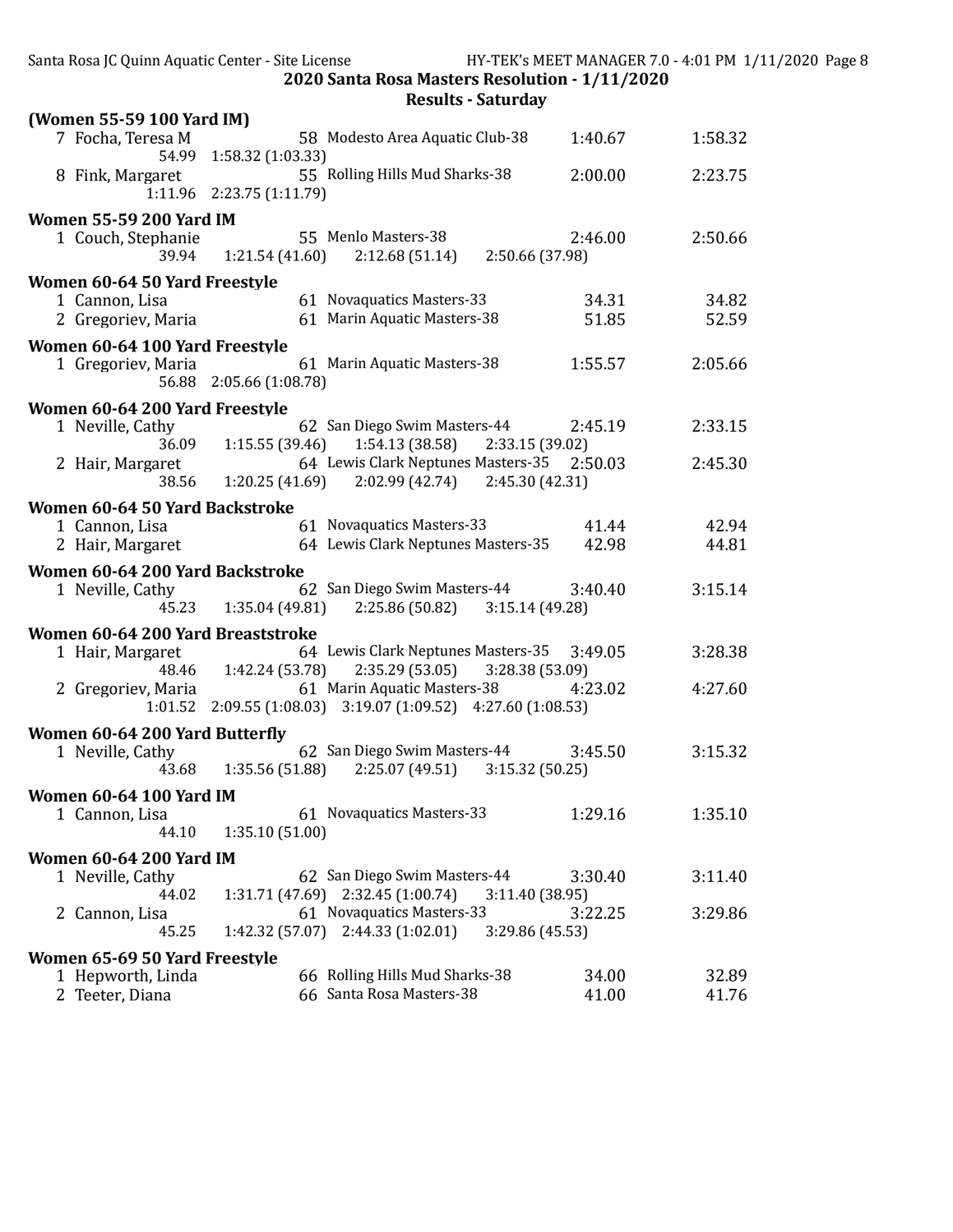Santa Rosa JC Quinn Aquatic Center - Site License HY-TEK's MEET MANAGER 7.0 - 4:01 PM 1/11/2020 Page 9 2020 Santa Rosa Masters Resolution - 1/11/2020

| 66 Santa Rosa Masters-38<br>1 Teeter, Diana<br>1:32.00<br>1:34.09<br>44.59 1:34.09 (49.50)<br>Women 65-69 200 Yard Freestyle<br>66 Santa Rosa Masters-38<br>3:18.00<br>3:19.21<br>1 Teeter, Diana<br>45.92   1:35.44 (49.52)<br>$2:28.14(52.70)$ $3:19.21(51.07)$<br>Women 65-69 50 Yard Backstroke<br>66 Rolling Hills Mud Sharks-38<br>42.00<br>1 Hepworth, Linda<br>41.37<br>66 Santa Rosa Masters-38<br>51.30<br>50.45<br>2 Teeter, Diana<br><b>Women 65-69 100 Yard IM</b><br>66 Rolling Hills Mud Sharks-38<br>1 Hepworth, Linda<br>1:35.00<br>1:30.33<br>41.34 1:30.33 (48.99)<br>Women 70-74 50 Yard Freestyle<br>71 Rolling Hills Mud Sharks-38<br>36.60<br>1 Tevis, Maggie<br>39.89<br>Women 70-74 100 Yard Freestyle<br>71 Rolling Hills Mud Sharks-38<br>1 Coholan, Annette<br>1:30.02<br>1:34.44<br>1:34.44 (47.92)<br>46.52<br>Women 70-74 200 Yard Freestyle<br>71 Rolling Hills Mud Sharks-38<br>3:15.84<br>3:18.91<br>1 Coholan, Annette<br>46.53 1:37.26 (50.73)<br>$2:28.69(51.43)$ $3:18.91(50.22)$<br>Women 70-74 50 Yard Backstroke<br>71 Rolling Hills Mud Sharks-38<br>43.42<br>49.69<br>1 Tevis, Maggie<br>Women 70-74 50 Yard Breaststroke<br>71 Rolling Hills Mud Sharks-38<br>55.31<br>51.29<br>1 Coholan, Annette<br>Women 70-74 200 Yard Breaststroke<br>71 Rolling Hills Mud Sharks-38<br>4:15.52<br>4:07.66<br>1 Coholan, Annette<br>58.28 1:59.43 (1:01.15) 3:03.64 (1:04.21) 4:07.66 (1:04.02)<br>Women 70-74 50 Yard Butterfly |
|-------------------------------------------------------------------------------------------------------------------------------------------------------------------------------------------------------------------------------------------------------------------------------------------------------------------------------------------------------------------------------------------------------------------------------------------------------------------------------------------------------------------------------------------------------------------------------------------------------------------------------------------------------------------------------------------------------------------------------------------------------------------------------------------------------------------------------------------------------------------------------------------------------------------------------------------------------------------------------------------------------------------------------------------------------------------------------------------------------------------------------------------------------------------------------------------------------------------------------------------------------------------------------------------------------------------------------------------------------------------------------------------------------------------------------------------------------------------|
|                                                                                                                                                                                                                                                                                                                                                                                                                                                                                                                                                                                                                                                                                                                                                                                                                                                                                                                                                                                                                                                                                                                                                                                                                                                                                                                                                                                                                                                                   |
|                                                                                                                                                                                                                                                                                                                                                                                                                                                                                                                                                                                                                                                                                                                                                                                                                                                                                                                                                                                                                                                                                                                                                                                                                                                                                                                                                                                                                                                                   |
|                                                                                                                                                                                                                                                                                                                                                                                                                                                                                                                                                                                                                                                                                                                                                                                                                                                                                                                                                                                                                                                                                                                                                                                                                                                                                                                                                                                                                                                                   |
|                                                                                                                                                                                                                                                                                                                                                                                                                                                                                                                                                                                                                                                                                                                                                                                                                                                                                                                                                                                                                                                                                                                                                                                                                                                                                                                                                                                                                                                                   |
|                                                                                                                                                                                                                                                                                                                                                                                                                                                                                                                                                                                                                                                                                                                                                                                                                                                                                                                                                                                                                                                                                                                                                                                                                                                                                                                                                                                                                                                                   |
|                                                                                                                                                                                                                                                                                                                                                                                                                                                                                                                                                                                                                                                                                                                                                                                                                                                                                                                                                                                                                                                                                                                                                                                                                                                                                                                                                                                                                                                                   |
|                                                                                                                                                                                                                                                                                                                                                                                                                                                                                                                                                                                                                                                                                                                                                                                                                                                                                                                                                                                                                                                                                                                                                                                                                                                                                                                                                                                                                                                                   |
|                                                                                                                                                                                                                                                                                                                                                                                                                                                                                                                                                                                                                                                                                                                                                                                                                                                                                                                                                                                                                                                                                                                                                                                                                                                                                                                                                                                                                                                                   |
|                                                                                                                                                                                                                                                                                                                                                                                                                                                                                                                                                                                                                                                                                                                                                                                                                                                                                                                                                                                                                                                                                                                                                                                                                                                                                                                                                                                                                                                                   |
|                                                                                                                                                                                                                                                                                                                                                                                                                                                                                                                                                                                                                                                                                                                                                                                                                                                                                                                                                                                                                                                                                                                                                                                                                                                                                                                                                                                                                                                                   |
|                                                                                                                                                                                                                                                                                                                                                                                                                                                                                                                                                                                                                                                                                                                                                                                                                                                                                                                                                                                                                                                                                                                                                                                                                                                                                                                                                                                                                                                                   |
|                                                                                                                                                                                                                                                                                                                                                                                                                                                                                                                                                                                                                                                                                                                                                                                                                                                                                                                                                                                                                                                                                                                                                                                                                                                                                                                                                                                                                                                                   |
|                                                                                                                                                                                                                                                                                                                                                                                                                                                                                                                                                                                                                                                                                                                                                                                                                                                                                                                                                                                                                                                                                                                                                                                                                                                                                                                                                                                                                                                                   |
|                                                                                                                                                                                                                                                                                                                                                                                                                                                                                                                                                                                                                                                                                                                                                                                                                                                                                                                                                                                                                                                                                                                                                                                                                                                                                                                                                                                                                                                                   |
|                                                                                                                                                                                                                                                                                                                                                                                                                                                                                                                                                                                                                                                                                                                                                                                                                                                                                                                                                                                                                                                                                                                                                                                                                                                                                                                                                                                                                                                                   |
|                                                                                                                                                                                                                                                                                                                                                                                                                                                                                                                                                                                                                                                                                                                                                                                                                                                                                                                                                                                                                                                                                                                                                                                                                                                                                                                                                                                                                                                                   |
|                                                                                                                                                                                                                                                                                                                                                                                                                                                                                                                                                                                                                                                                                                                                                                                                                                                                                                                                                                                                                                                                                                                                                                                                                                                                                                                                                                                                                                                                   |
|                                                                                                                                                                                                                                                                                                                                                                                                                                                                                                                                                                                                                                                                                                                                                                                                                                                                                                                                                                                                                                                                                                                                                                                                                                                                                                                                                                                                                                                                   |
|                                                                                                                                                                                                                                                                                                                                                                                                                                                                                                                                                                                                                                                                                                                                                                                                                                                                                                                                                                                                                                                                                                                                                                                                                                                                                                                                                                                                                                                                   |
| 71 Rolling Hills Mud Sharks-38<br>46.60<br>53.87<br>1 Tevis, Maggie                                                                                                                                                                                                                                                                                                                                                                                                                                                                                                                                                                                                                                                                                                                                                                                                                                                                                                                                                                                                                                                                                                                                                                                                                                                                                                                                                                                               |
| <b>Women 70-74 100 Yard IM</b>                                                                                                                                                                                                                                                                                                                                                                                                                                                                                                                                                                                                                                                                                                                                                                                                                                                                                                                                                                                                                                                                                                                                                                                                                                                                                                                                                                                                                                    |
| 71 Rolling Hills Mud Sharks-38<br>1:50.83<br>1 Coholan, Annette<br>1:51.77<br>57.15<br>1:50.83 (53.68)                                                                                                                                                                                                                                                                                                                                                                                                                                                                                                                                                                                                                                                                                                                                                                                                                                                                                                                                                                                                                                                                                                                                                                                                                                                                                                                                                            |
| 71 Rolling Hills Mud Sharks-38<br>--- Tevis, Maggie<br>1:43.74<br>DQ<br>52.79<br>DQ (1:20.15)                                                                                                                                                                                                                                                                                                                                                                                                                                                                                                                                                                                                                                                                                                                                                                                                                                                                                                                                                                                                                                                                                                                                                                                                                                                                                                                                                                     |
| Women 75-79 50 Yard Freestyle                                                                                                                                                                                                                                                                                                                                                                                                                                                                                                                                                                                                                                                                                                                                                                                                                                                                                                                                                                                                                                                                                                                                                                                                                                                                                                                                                                                                                                     |
| 77 Tamalpais Aquatic Masters-38<br>1 Ridout, Nancy<br>42.50<br>39.09                                                                                                                                                                                                                                                                                                                                                                                                                                                                                                                                                                                                                                                                                                                                                                                                                                                                                                                                                                                                                                                                                                                                                                                                                                                                                                                                                                                              |
| Women 75-79 100 Yard Freestyle                                                                                                                                                                                                                                                                                                                                                                                                                                                                                                                                                                                                                                                                                                                                                                                                                                                                                                                                                                                                                                                                                                                                                                                                                                                                                                                                                                                                                                    |
| 77 Tamalpais Aquatic Masters-38<br>1 Ridout, Nancy<br>1:45.00<br>1:33.12<br>44.51<br>1:33.12 (48.61)                                                                                                                                                                                                                                                                                                                                                                                                                                                                                                                                                                                                                                                                                                                                                                                                                                                                                                                                                                                                                                                                                                                                                                                                                                                                                                                                                              |
| Women 75-79 200 Yard Freestyle                                                                                                                                                                                                                                                                                                                                                                                                                                                                                                                                                                                                                                                                                                                                                                                                                                                                                                                                                                                                                                                                                                                                                                                                                                                                                                                                                                                                                                    |
| 75 Stanford Masters Swimming-38<br>3:15.10<br>3:11.33<br>1 Barnea, Daniela<br>1:31.62 (48.98)<br>2:22.35 (50.73)<br>42.64<br>3:11.33 (48.98)                                                                                                                                                                                                                                                                                                                                                                                                                                                                                                                                                                                                                                                                                                                                                                                                                                                                                                                                                                                                                                                                                                                                                                                                                                                                                                                      |
| 77 Tamalpais Aquatic Masters-38<br>2 Ridout, Nancy<br>3:58.00<br>3:29.52<br>47.97<br>1:41.64 (53.67)<br>2:36.45 (54.81)<br>3:29.52 (53.07)                                                                                                                                                                                                                                                                                                                                                                                                                                                                                                                                                                                                                                                                                                                                                                                                                                                                                                                                                                                                                                                                                                                                                                                                                                                                                                                        |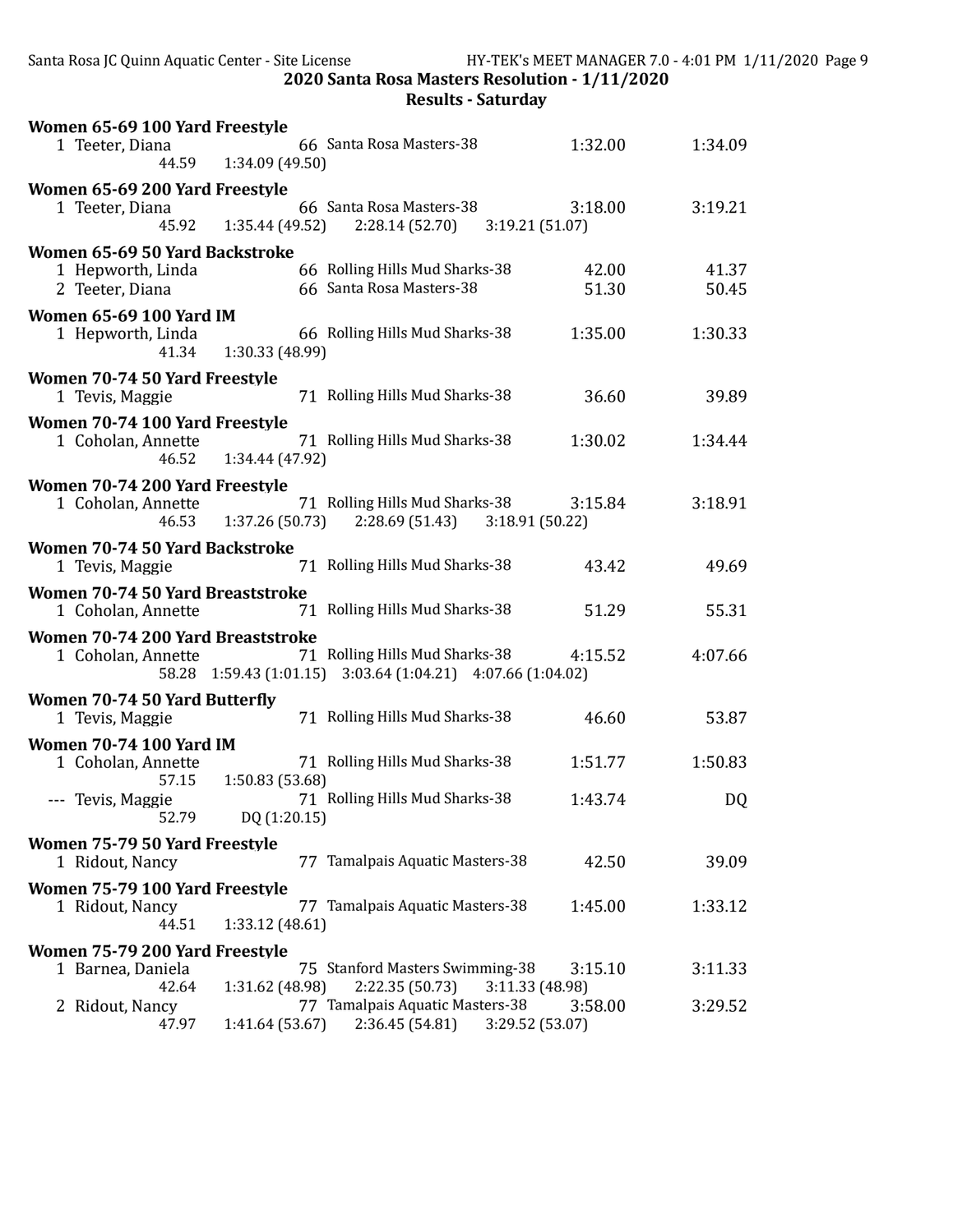| Women 75-79 50 Yard Backstroke<br>75 University of San Francisco Ma-38<br>1 Chaitkin, Lauren                                                                                                                                                   | 59.00                              | 58.54                            |
|------------------------------------------------------------------------------------------------------------------------------------------------------------------------------------------------------------------------------------------------|------------------------------------|----------------------------------|
| Women 75-79 200 Yard Backstroke<br>75 Stanford Masters Swimming-38<br>1 Barnea, Daniela<br>1:46.31 (54.31)<br>2:42.10 (55.79)<br>3:34.32 (52.22)<br>52.00                                                                                      | 3:36.20                            | 3:34.32                          |
| Women 75-79 50 Yard Breaststroke<br>75 Stanford Masters Swimming-38<br>1 Barnea, Daniela                                                                                                                                                       | 47.10                              | 46.11                            |
| Women 75-79 200 Yard Breaststroke<br>75 Stanford Masters Swimming-38<br>1 Barnea, Daniela<br>49.83 1:44.38 (54.55)<br>2:39.42 (55.04)<br>3:31.71 (52.29)                                                                                       | 3:29.15                            | 3:31.71                          |
| Women 75-79 50 Yard Butterfly<br>75 University of San Francisco Ma-38<br>1 Chaitkin, Lauren                                                                                                                                                    | 59.00                              | 57.46                            |
| Women 75-79 200 Yard Butterfly<br>75 Stanford Masters Swimming-38<br>1 Barnea, Daniela<br>$1:47.20(57.07)$ $2:46.34(59.14)$<br>3:42.39 (56.05)<br>50.13                                                                                        | 3:39.20                            | 3:42.39                          |
| <b>Women 75-79 200 Yard IM</b><br>75 Stanford Masters Swimming-38<br>1 Barnea, Daniela<br>$1:43.90(54.79)$ $2:41.03(57.13)$ $3:28.99(47.96)$<br>49.11                                                                                          | 3:25.30                            | 3:28.99                          |
| Women 80-84 50 Yard Freestyle<br>83 Uc38-38<br>1 Flesh, Anice                                                                                                                                                                                  | 55.00                              | 49.10                            |
| Women 80-84 50 Yard Breaststroke<br>83 Uc38-38<br>1 Flesh, Anice                                                                                                                                                                               | 1:07.00                            | 1:01.82                          |
| Women 80-84 200 Yard Breaststroke<br>83 Uc38-38<br>1 Flesh, Anice<br>1:08.00 2:24.99 (1:16.99) 3:43.47 (1:18.48) 4:58.10 (1:14.63)                                                                                                             | 5:10.00                            | 4:58.10                          |
| Women 80-84 50 Yard Butterfly<br>83 Uc38-38<br>1 Flesh, Anice                                                                                                                                                                                  | 1:25.00                            | 1:12.30                          |
| <b>Women 80-84 100 Yard IM</b><br>83 Uc38-38<br>1 Flesh, Anice                                                                                                                                                                                 | 2:20.00                            | 2:09.98                          |
| Men 18-24 50 Yard Freestyle<br>24 California Capital Aquatics Ma-38<br>1 Klein, Curtis<br>22 Walnut Creek Masters-38<br>2 Lutzker, Michael<br>24 Tri Valley Masters-38<br>3 Beseris, Ethan<br>4 Branda, Anthony<br>23 Mountain View Masters-38 | 25.00<br>22.93<br>22.53<br>1:00.00 | 23.27<br>24.28<br>24.63<br>28.80 |
| Men 18-24 100 Yard Freestyle<br>24 California Capital Aquatics Ma-38<br>1 Klein, Curtis                                                                                                                                                        | 49.00                              | 50.76                            |
| 50.76 (26.35)<br>24.41<br>23 Mountain View Masters-38<br>2 Branda, Anthony<br>29.38<br>1:05.55(36.17)                                                                                                                                          | 2:00.00                            | 1:05.55                          |
| Men 18-24 200 Yard Freestyle<br>24 Tri Valley Masters-38<br>1 Beseris, Ethan<br>26.97<br>56.68 (29.71)<br>1:27.19 (30.51)<br>1:57.28 (30.09)                                                                                                   | 1:56.10                            | 1:57.28                          |
| Men 18-24 50 Yard Backstroke                                                                                                                                                                                                                   |                                    |                                  |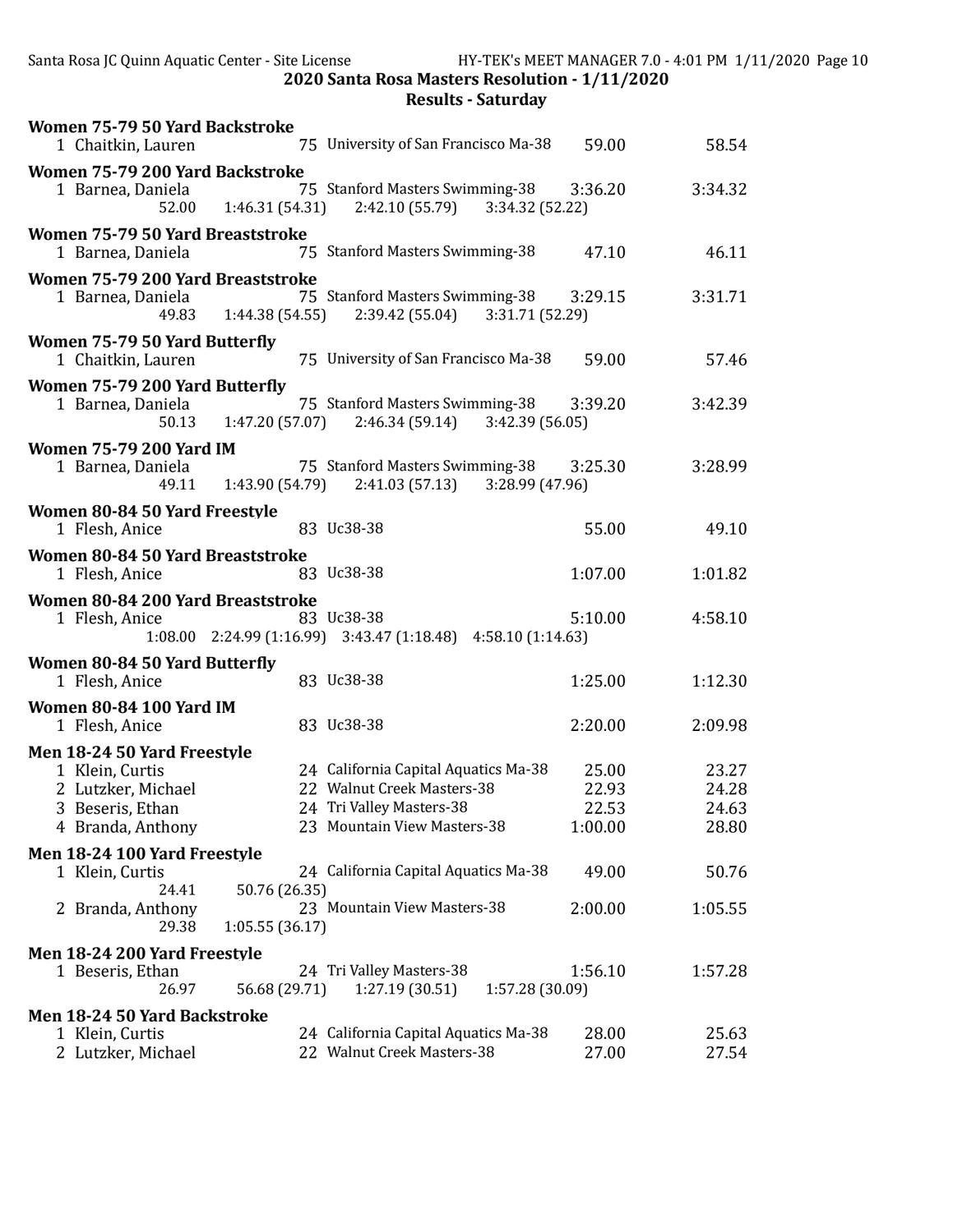| (Men 18-24 50 Yard Backstroke)<br>3 Branda, Anthony                                           | 23 Mountain View Masters-38<br>1:00.00                                                                             | 31.17                   |
|-----------------------------------------------------------------------------------------------|--------------------------------------------------------------------------------------------------------------------|-------------------------|
| Men 18-24 200 Yard Backstroke<br>1 Klein, Curtis<br>26.68                                     | 24 California Capital Aquatics Ma-38<br>1:59.99<br>55.86 (29.18)<br>$1:26.21(30.35)$ $1:56.12(29.91)$              | 1:56.12                 |
| Men 18-24 50 Yard Breaststroke<br>1 Lutzker, Michael<br>2 Beseris, Ethan<br>3 Branda, Anthony | 22 Walnut Creek Masters-38<br>30.00<br>24 Tri Valley Masters-38<br>29.99<br>23 Mountain View Masters-38<br>1:00.00 | 30.04<br>33.52<br>37.87 |
| Men 18-24 200 Yard Breaststroke<br>1 Lutzker, Michael<br>31.84                                | 22 Walnut Creek Masters-38<br>2:22.81<br>1:07.80 (35.96)<br>$1:44.97(37.17)$ $2:22.54(37.57)$                      | 2:22.54                 |
| Men 18-24 50 Yard Butterfly<br>1 Klein, Curtis                                                | 24 California Capital Aquatics Ma-38<br>27.00                                                                      | 25.05                   |
| 2 Beseris, Ethan<br>3 Branda, Anthony                                                         | 24 Tri Valley Masters-38<br>24.76<br>23 Mountain View Masters-38<br>1:00.00                                        | 26.59<br>30.59          |
| <b>Men 18-24 100 Yard IM</b><br>1 Klein, Curtis                                               | 24 California Capital Aquatics Ma-38<br>59.00                                                                      | 56.08                   |
| 25.34                                                                                         | 56.08 (30.74)                                                                                                      |                         |
| 2 Branda, Anthony<br>32.51                                                                    | 23 Mountain View Masters-38<br>2:00.00<br>1:11.92 (39.41)                                                          | 1:11.92                 |
| <b>Men 18-24 200 Yard IM</b><br>1 Lutzker, Michael<br>26.95                                   | 22 Walnut Creek Masters-38<br>2:01.04<br>1:00.78 (33.83)<br>1:37.47 (36.69)<br>2:06.15(28.68)                      | 2:06.15                 |
| 2 Beseris, Ethan<br>27.54                                                                     | 24 Tri Valley Masters-38<br>2:17.10<br>1:01.96 (34.42)<br>2:13.55(31.02)<br>1:42.53 (40.57)                        | 2:13.55                 |
| Men 25-29 100 Yard Freestyle                                                                  |                                                                                                                    |                         |
| 1 Barta, Paul<br>27.09                                                                        | 27 Y-Swim, Oakland-36<br>57.00<br>56.31 (29.22)                                                                    | 56.31                   |
| 2 Thomas, Michael<br>28.06                                                                    | 27 Mountain View Masters-38<br>56.10<br>59.94 (31.88)                                                              | 59.94                   |
| Men 25-29 200 Yard Freestyle                                                                  | 26 Stanford Masters Swimming-38                                                                                    |                         |
| 1 Frederick, Aaron<br>26.43                                                                   | 1:55.00<br>$1:25.13(30.16)$ $1:56.05(30.92)$<br>54.97 (28.54)                                                      | 1:56.05                 |
| 2 Thomas, Michael<br>30.24                                                                    | 2:10.83<br>27 Mountain View Masters-38<br>$1:04.63$ (34.39) $1:39.70$ (35.07) $2:13.88$ (34.18)                    | 2:13.88                 |
| Men 25-29 50 Yard Backstroke<br>1 Barta, Paul                                                 | 27 Y-Swim, Oakland-36<br>32.00                                                                                     | 31.90                   |
| Men 25-29 200 Yard Backstroke<br>1 Thomas, Michael<br>35.77                                   | 27 Mountain View Masters-38<br>2:25.00<br>1:14.62(38.85)<br>$1:53.24(38.62)$ $2:31.78(38.54)$                      | 2:31.78                 |
| Men 25-29 50 Yard Breaststroke<br>1 Barta, Paul                                               | 27 Y-Swim, Oakland-36<br>33.00                                                                                     | 33.80                   |
| Men 25-29 200 Yard Breaststroke<br>1 Thomas, Michael<br>37.29                                 | 27 Mountain View Masters-38<br>2:46.10<br>1:19.78 (42.49)<br>2:03.60(43.82)<br>2:48.50 (44.90)                     | 2:48.50                 |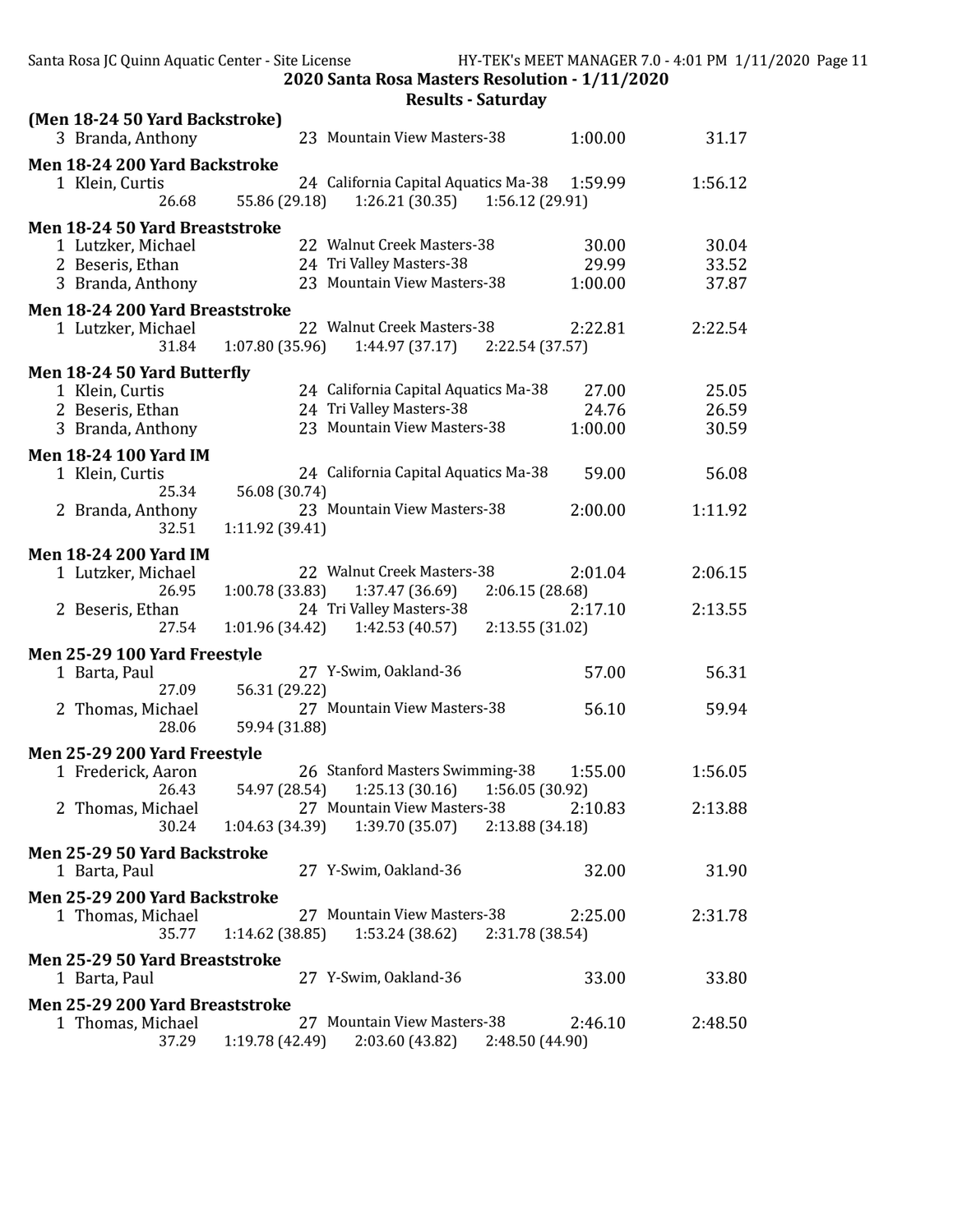| Men 25-29 50 Yard Butterfly     |                                                      |         |
|---------------------------------|------------------------------------------------------|---------|
| 1 Frederick, Aaron              | 26 Stanford Masters Swimming-38<br>25.99             | 25.98   |
| 2 Barta, Paul                   | 27 Y-Swim, Oakland-36<br>28.00                       | 29.12   |
| Men 25-29 200 Yard Butterfly    |                                                      |         |
| 1 Thomas, Michael               | 27 Mountain View Masters-38<br>2:25.00               | 2:50.88 |
| 36.39                           | 1:21.55(45.16)<br>2:07.08 (45.53) 2:50.88 (43.80)    |         |
| <b>Men 25-29 100 Yard IM</b>    |                                                      |         |
| 1 Frederick, Aaron              | 26 Stanford Masters Swimming-38<br>58.00             | 59.51   |
| 27.64                           | 59.51 (31.87)                                        |         |
| 2 Barta, Paul                   | 27 Y-Swim, Oakland-36<br>1:06.00                     | 1:06.73 |
| 30.12                           | 1:06.73(36.61)                                       |         |
| <b>Men 25-29 200 Yard IM</b>    |                                                      |         |
| 1 Thomas, Michael               | 27 Mountain View Masters-38<br>2:25.00               | 2:32.15 |
| 32.69                           | 1:11.84 (39.15)<br>$1:56.20(44.36)$ $2:32.15(35.95)$ |         |
| Men 30-34 50 Yard Freestyle     |                                                      |         |
| 1 Law, David                    | 34 Manatee Aquatic Masters Inc-38<br>25.04           | 25.49   |
| 2 Green, Zachary Y              | 30 Mountain View Masters-38<br>35.00                 | 28.57   |
| 3 Fadloun, Taher                | 34 Marin Aquatic Masters-38<br>31.55                 | 35.14   |
| Men 30-34 100 Yard Freestyle    |                                                      |         |
| 1 Law, David                    | 34 Manatee Aquatic Masters Inc-38<br>55.50           | 55.81   |
| 26.60                           | 55.81 (29.21)                                        |         |
| 2 Green, Zachary Y              | 30 Mountain View Masters-38<br>1:11.11               | 1:05.67 |
| 32.15                           | 1:05.67(33.52)                                       |         |
| Men 30-34 200 Yard Freestyle    |                                                      |         |
| 1 Gutto, Shane M                | 30 University of San Francisco Ma-38<br>2:01.67      | 2:03.12 |
| 27.80                           | 58.77 (30.97)<br>1:30.84 (32.07)<br>2:03.12 (32.28)  |         |
| 2 Law, David                    | 34 Manatee Aquatic Masters Inc-38<br>2:05.65         | 2:06.71 |
| 28.53                           | $1:33.75(33.30)$ $2:06.71(32.96)$<br>1:00.45 (31.92) |         |
| Men 30-34 200 Yard Backstroke   |                                                      |         |
| 1 Green, Zachary Y              | 30 Mountain View Masters-38<br>2:34.56               | 2:29.25 |
| 35.27                           | 1:13.34 (38.07)<br>$1:51.67(38.33)$ $2:29.25(37.58)$ |         |
| Men 30-34 50 Yard Breaststroke  |                                                      |         |
| 1 Green, Zachary Y              | 30 Mountain View Masters-38<br>35.00                 | 33.71   |
| Men 30-34 200 Yard Breaststroke |                                                      |         |
| 1 Green, Zachary Y              | 30 Mountain View Masters-38<br>2:57.61               | 2:36.75 |
| 34.99                           | 1:14.51(39.52)<br>1:56.25(41.74)<br>2:36.75(40.50)   |         |
| Men 30-34 50 Yard Butterfly     |                                                      |         |
| 1 Law, David                    | 34 Manatee Aquatic Masters Inc-38<br>28.40           | 28.22   |
| <b>Men 30-34 100 Yard IM</b>    |                                                      |         |
| 1 Gutto, Shane M                | 30 University of San Francisco Ma-38<br>1:06.65      | 1:07.57 |
| 30.90                           | 1:07.57(36.67)                                       |         |
| <b>Men 30-34 200 Yard IM</b>    |                                                      |         |
| 1 Green, Zachary Y              | 30 Mountain View Masters-38<br>2:34.56               | 2:32.24 |
| 33.28                           | 1:13.08 (39.80)<br>1:55.24(42.16)<br>2:32.24 (37.00) |         |
| Men 35-39 50 Yard Freestyle     |                                                      |         |
| 1 Press, Christopher            | 36 Santa Rosa Masters-38<br>27.00                    | 23.71   |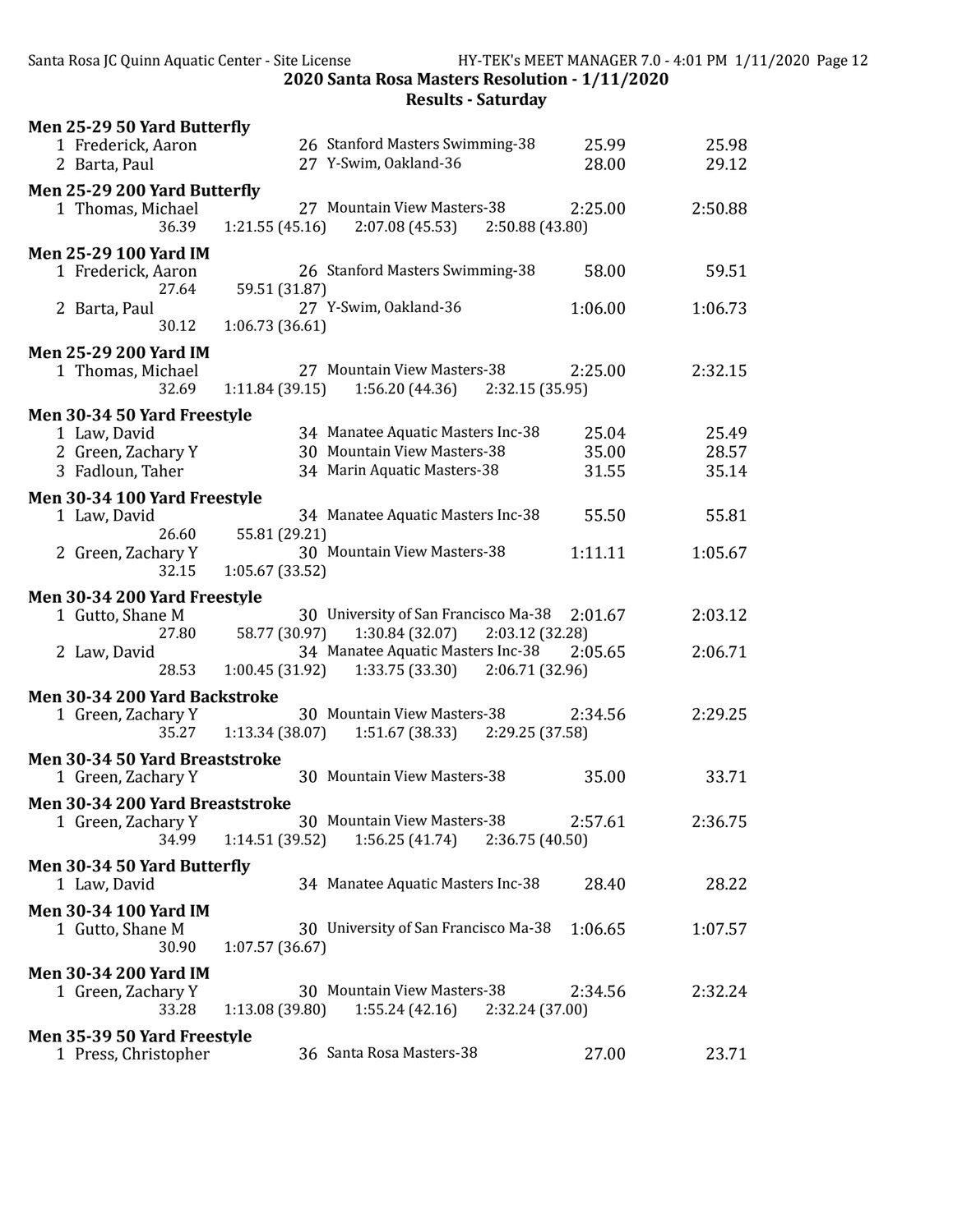| (Men 35-39 50 Yard Freestyle)   |                                                       |                    |
|---------------------------------|-------------------------------------------------------|--------------------|
| 2 Elcock, Nicholas              | 38 Uc38-38                                            | 23.76<br>23.43     |
| 3 Wong, Eric                    | 39 Santa Rosa Masters-38                              | 23.99<br>24.19     |
| 4 De Voss, Christopher          | 38 California Gold Masters-38                         | 24.58<br>25.08     |
| 5 Allen, Andrew                 | 36 Nor Cal Aquatics-38                                | 25.76<br>28.00     |
| 6 Wans, David                   | 39 Santa Clara Swim Club Masters-38                   | 26.54<br>26.10     |
| 7 Kennedy, Matthew              | 37 California Capital Aquatics Ma-38                  | 28.00<br>26.66     |
| Men 35-39 100 Yard Freestyle    |                                                       |                    |
| 1 Elcock, Nicholas              | 38 Uc38-38                                            | 51.13<br>50.99     |
| 24.99                           | 51.13 (26.14)                                         |                    |
| 2 Press, Christopher            | 36 Santa Rosa Masters-38                              | 54.00<br>52.62     |
| 25.30                           | 52.62 (27.32)                                         |                    |
| 3 Wong, Eric                    | 39 Santa Rosa Masters-38                              | 52.99<br>55.62     |
| 25.97                           | 55.62 (29.65)<br>38 California Gold Masters-38        | 55.80              |
| 4 De Voss, Christopher<br>27.77 | 55.80 (28.03)                                         | 54.15              |
| 5 Allen, Andrew                 | 36 Nor Cal Aquatics-38                                | 1:01.00<br>57.27   |
| 28.26                           | 57.27 (29.01)                                         |                    |
| 6 Wans, David                   | 39 Santa Clara Swim Club Masters-38                   | 59.35<br>58.78     |
| 28.05                           | 58.78 (30.73)                                         |                    |
| Men 35-39 200 Yard Freestyle    |                                                       |                    |
| 1 Elcock, Nicholas              | 38 Uc38-38                                            | 1:52.30<br>1:53.61 |
| 25.89                           | 53.83 (27.94)<br>1:22.69 (28.86)<br>1:52.30 (29.61)   |                    |
| 2 Press, Christopher            | 36 Santa Rosa Masters-38                              | 2:01.94<br>2:00.00 |
| 26.68                           | 55.99 (29.31)<br>1:28.07 (32.08)<br>2:01.94 (33.87)   |                    |
| 3 Roper, Matt                   | 38 Davis Aquatic Masters-38                           | 2:03.05<br>2:02.50 |
| 29.37                           | 1:01.98(32.61)<br>1:32.66 (30.68)<br>2:03.05 (30.39)  |                    |
| 4 Allen, Andrew                 | 36 Nor Cal Aquatics-38                                | 2:03.45<br>2:10.00 |
| 28.39                           | 1:31.44 (32.12)<br>59.32 (30.93)<br>2:03.45 (32.01)   |                    |
| 5 Wans, David                   | 39 Santa Clara Swim Club Masters-38 2:14.57           | 2:13.59            |
| 29.31                           | 1:02.36 (33.05)<br>1:37.79 (35.43)<br>2:13.59 (35.80) |                    |
| 6 Kennedy, Matthew              | 37 California Capital Aquatics Ma-38                  | 2:25.00<br>2:27.07 |
| 32.96                           | 1:49.98 (39.02)<br>1:10.96(38.00)<br>2:27.07 (37.09)  |                    |
| Men 35-39 50 Yard Backstroke    |                                                       |                    |
| 1 Roper, Matt                   | 38 Davis Aquatic Masters-38                           | 27.36<br>29.39     |
| 2 Wans, David                   | 39 Santa Clara Swim Club Masters-38                   | 32.64<br>33.24     |
| Men 35-39 200 Yard Backstroke   |                                                       |                    |
| 1 Roper, Matt                   | 38 Davis Aquatic Masters-38                           | 2:17.15<br>2:15.05 |
| 32.32                           | 1:42.38(35.11)<br>1:07.27(34.95)<br>2:17.15(34.77)    |                    |
| Men 35-39 50 Yard Breaststroke  |                                                       |                    |
| 1 De Voss, Christopher          | 38 California Gold Masters-38                         | 29.69<br>29.88     |
| 2 Wong, Eric                    | 39 Santa Rosa Masters-38                              | 32.99<br>31.64     |
| 3 Kennedy, Matthew              | 37 California Capital Aquatics Ma-38                  | 36.16<br>36.00     |
| Men 35-39 200 Yard Breaststroke |                                                       |                    |
| 1 De Voss, Christopher          | 38 California Gold Masters-38                         | 2:25.98<br>2:29.88 |
| 31.76                           | 1:47.25 (38.94)<br>1:08.31(36.55)<br>2:29.88 (42.63)  |                    |
| Men 35-39 50 Yard Butterfly     |                                                       |                    |
| 1 Press, Christopher            | 36 Santa Rosa Masters-38                              | 28.00<br>25.16     |
| 2 Roper, Matt                   | 38 Davis Aquatic Masters-38                           | 25.58<br>27.66     |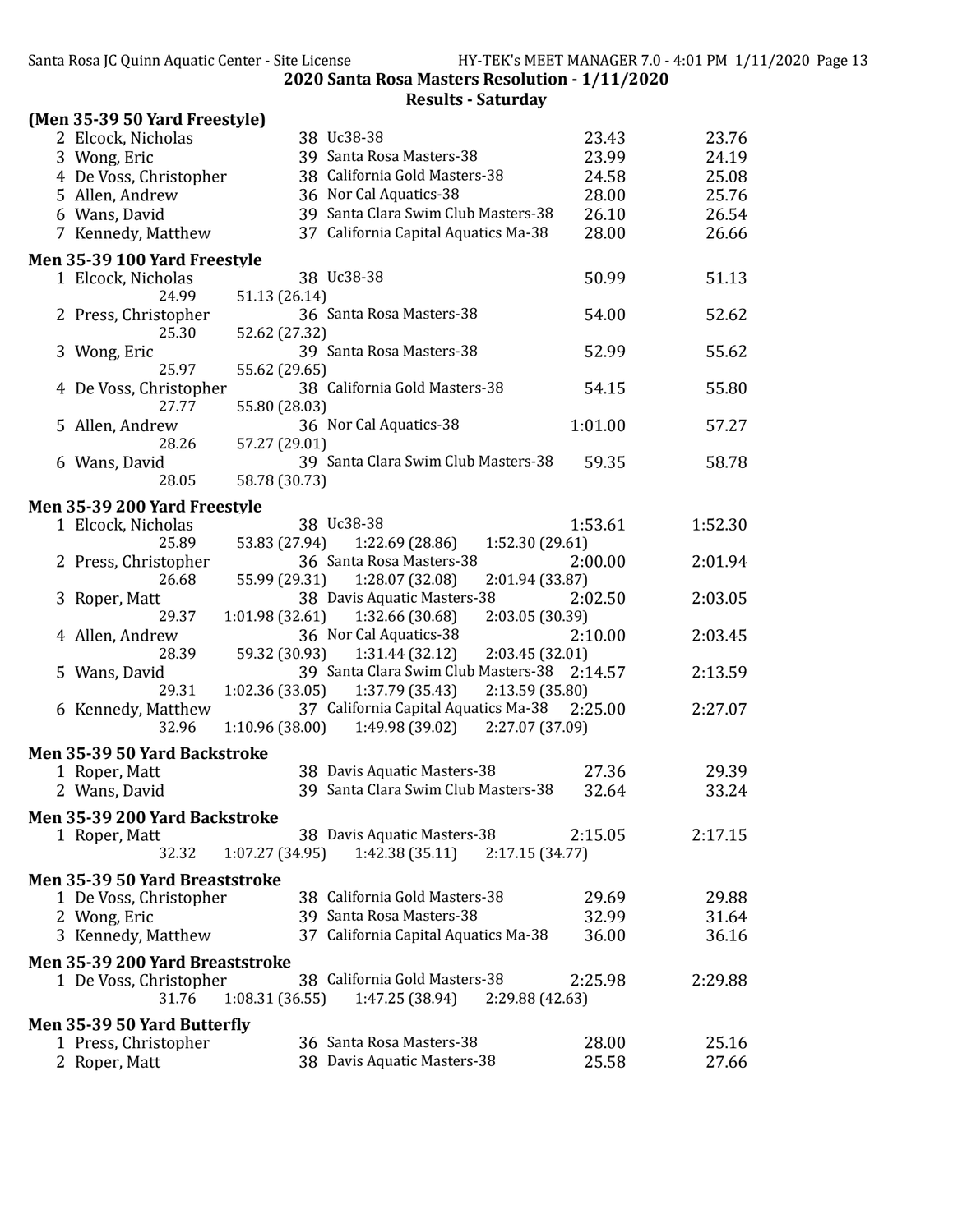| (Men 35-39 50 Yard Butterfly)<br>3 Kennedy, Matthew                                                                                               | 37 California Capital Aquatics Ma-38                                                                                                                                                                    | 30.00                                              | 30.13                                              |
|---------------------------------------------------------------------------------------------------------------------------------------------------|---------------------------------------------------------------------------------------------------------------------------------------------------------------------------------------------------------|----------------------------------------------------|----------------------------------------------------|
| <b>Men 35-39 100 Yard IM</b><br>1 Wong, Eric                                                                                                      | 39 Santa Rosa Masters-38                                                                                                                                                                                | 1:01.01                                            | 1:01.28                                            |
| 28.69<br>2 De Voss, Christopher<br>33.16                                                                                                          | 1:01.28 (32.59)<br>38 California Gold Masters-38<br>1:06.51 (33.35)                                                                                                                                     | 1:09.90                                            | 1:06.51                                            |
| Men 40-44 50 Yard Freestyle<br>1 Zamzow, Ryan E<br>2 Hanley, Nicholas                                                                             | 42 Uc38-38<br>40 Vacaville Swim Club-38                                                                                                                                                                 | 25.00<br>25.00                                     | 24.64<br>25.94                                     |
| Men 40-44 100 Yard Freestyle<br>1 Zamzow, Ryan E<br>26.14                                                                                         | 42 Uc38-38<br>55.51 (29.37)                                                                                                                                                                             | 57.00                                              | 55.51                                              |
| Men 40-44 200 Yard Freestyle<br>1 Hamlin, Eli J<br>34.19                                                                                          | 42 Santa Rosa Masters-38<br>1:10.63 (36.44)<br>1:47.92 (37.29)<br>2:25.09(37.17)                                                                                                                        | 2:40.00                                            | 2:25.09                                            |
| Men 40-44 50 Yard Backstroke<br>1 Zamzow, Ryan E                                                                                                  | 42 Uc38-38                                                                                                                                                                                              | 32.00                                              | 30.09                                              |
| Men 40-44 50 Yard Breaststroke<br>1 Hanley, Nicholas<br>2 Zamzow, Ryan E                                                                          | 40 Vacaville Swim Club-38<br>42 Uc38-38                                                                                                                                                                 | 32.00<br>32.00                                     | 32.62<br>33.05                                     |
| Men 40-44 50 Yard Butterfly<br>1 Zamzow, Ryan E<br>2 Hanley, Nicholas                                                                             | 42 Uc38-38<br>40 Vacaville Swim Club-38                                                                                                                                                                 | 27.00<br>28.00                                     | 26.81<br>27.86                                     |
| <b>Men 40-44 100 Yard IM</b><br>1 Zamzow, Ryan E<br>27.79                                                                                         | 42 Uc38-38<br>1:01.34(33.55)                                                                                                                                                                            | 1:08.00                                            | 1:01.34                                            |
| 2 Hanley, Nicholas<br>29.70                                                                                                                       | 40 Vacaville Swim Club-38<br>1:05.26 (35.56)                                                                                                                                                            | 1:05.00                                            | 1:05.26                                            |
| 3 Hamlin, Eli J<br>37.99                                                                                                                          | 42 Santa Rosa Masters-38<br>1:18.70 (40.71)                                                                                                                                                             | 1:35.22                                            | 1:18.70                                            |
| <b>Men 40-44 200 Yard IM</b><br>1 Hamlin, Eli J<br>35.95                                                                                          | 42 Santa Rosa Masters-38<br>1:23.60(47.65)<br>2:15.31(51.71)<br>2:52.50 (37.19)                                                                                                                         | 3:30.00                                            | 2:52.50                                            |
| Men 45-49 50 Yard Freestyle<br>1 Erickson, Douglas<br>2 Virkus, Todd<br>3 Wright, Eric<br>4 Crowley, Terry<br>5 McNamara, Tim<br>6 Lehnert, Ahren | 47 Rolling Hills Mud Sharks-38<br>48 Synergy Health Club-38<br>46 California Gold Masters-38<br>48 Wine Country Masters-38<br>45 Cal Maritime Academy Masters-38<br>46 Marcia's Enthusiastic Masters-38 | 26.00<br>25.25<br>26.35<br>27.20<br>29.50<br>29.65 | 25.66<br>26.12<br>27.08<br>27.79<br>27.98<br>30.12 |
| Men 45-49 100 Yard Freestyle<br>1 McNamara, Tim                                                                                                   | 45 Cal Maritime Academy Masters-38                                                                                                                                                                      | 1:06.00                                            | 1:01.61                                            |
| 29.45<br>2 Lehnert, Ahren<br>33.15                                                                                                                | 1:01.61(32.16)<br>46 Marcia's Enthusiastic Masters-38<br>1:07.54 (34.39)                                                                                                                                | 1:04.67                                            | 1:07.54                                            |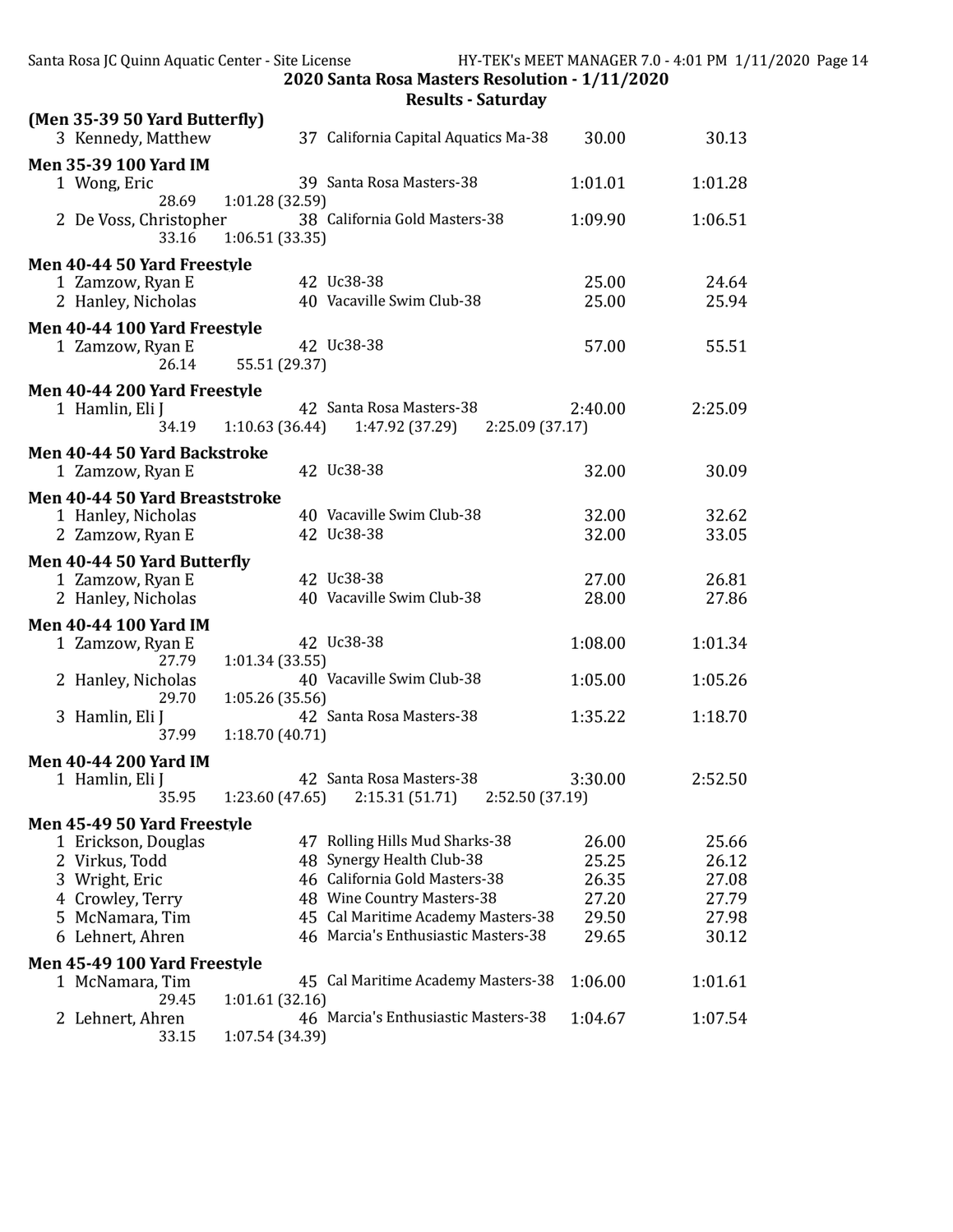| 46 California Gold Masters-38<br>2:15.20<br>2:11.07<br>1 Wright, Eric<br>28.82<br>1:01.53(32.71)<br>1:35.70(34.17)<br>2:11.07 (35.37)<br>45 Cal Maritime Academy Masters-38 2:15.00<br>2:15.54<br>2 McNamara, Tim<br>1:06.74 (34.76)<br>1:41.10 (34.36)<br>2:15.54(34.44)<br>31.98<br>49 Uc38-38<br>2:20.00<br>2:17.79<br>3 Orozco, Jason<br>1:42.51 (35.55)<br>2:17.79 (35.28)<br>31.86<br>1:06.96 (35.10)<br>46 Marcia's Enthusiastic Masters-38<br>2:28.42<br>2:26.45<br>4 Lehnert, Ahren<br>1:12.67 (38.35)<br>1:51.74 (39.07)<br>2:28.42 (36.68)<br>34.32<br>Men 45-49 50 Yard Backstroke<br>47 Rolling Hills Mud Sharks-38<br>32.05<br>1 Erickson, Douglas<br>33.00<br>45 Cal Maritime Academy Masters-38<br>35.77<br>2 McNamara, Tim<br>40.00<br>49 Uc38-38<br>36.00<br>36.13<br>3 Orozco, Jason<br>Men 45-49 50 Yard Breaststroke<br>48 Wine Country Masters-38<br>33.58<br>33.72<br>1 Crowley, Terry<br>46 California Gold Masters-38<br>2 Wright, Eric<br>34.15<br>34.37<br>45 Cal Maritime Academy Masters-38<br>3 McNamara, Tim<br>45.00<br>40.96<br>Men 45-49 200 Yard Breaststroke<br>48 Wine Country Masters-38<br>2:50.00<br>2:44.01<br>1 Crowley, Terry<br>2:00.00 (42.61)<br>36.61<br>1:17.39(40.78)<br>2:44.01 (44.01)<br>49 Uc38-38<br>2:45.00<br>2:51.88<br>2 Orozco, Jason<br>2:06.22 (44.88)<br>2:51.88(45.66)<br>38.69<br>1:21.34(42.65)<br>46 Marcia's Enthusiastic Masters-38<br>3:05.00<br>3:02.97<br>3 Lehnert, Ahren<br>1:30.12 (48.50)<br>2:18.33(48.21)<br>3:05.00(46.67)<br>41.62<br>Men 45-49 50 Yard Butterfly<br>47 Rolling Hills Mud Sharks-38<br>1 Erickson, Douglas<br>30.00<br>29.19<br>48 Synergy Health Club-38<br>30.50<br>2 Virkus, Todd<br>31.14<br>45 Cal Maritime Academy Masters-38<br>3 McNamara, Tim<br>32.29<br>37.00<br><b>Men 45-49 100 Yard IM</b><br>1:09.11<br>46 California Gold Masters-38<br>1:07.67<br>1 Wright, Eric<br>33.07<br>1:09.11 (36.04)<br>48 Synergy Health Club-38<br>2 Virkus, Todd<br>1:12.65<br>1:11.58<br>34.08<br>1:11.58(37.50)<br>49 Uc38-38<br>1:13.31<br>1:15.00<br>3 Orozco, Jason<br>36.16<br>1:13.31(37.15)<br>46 Marcia's Enthusiastic Masters-38<br>1:22.37<br>4 Lehnert, Ahren<br>1:20.15<br>40.96<br>1:22.37 (41.41)<br><b>Men 45-49 200 Yard IM</b><br>48 Wine Country Masters-38<br>2:42.08<br>1 Crowley, Terry<br>2:40.00<br>32.18<br>1:19.17(46.99)<br>2:03.73(44.56)<br>2:42.08 (38.35)<br>Men 50-54 50 Yard Freestyle<br>52 Manatee Aquatic Masters Inc-38<br>24.60<br>1 Hamilton, Rick<br>24.04<br>50 Santa Rosa Masters-38<br>27.19<br>25.74<br>2 McCormick, Peter<br>53 Davis Aquatic Masters-38<br>27.00<br>28.00<br>3 Krovetz, Ted | Men 45-49 200 Yard Freestyle |                                                    |       |  |
|--------------------------------------------------------------------------------------------------------------------------------------------------------------------------------------------------------------------------------------------------------------------------------------------------------------------------------------------------------------------------------------------------------------------------------------------------------------------------------------------------------------------------------------------------------------------------------------------------------------------------------------------------------------------------------------------------------------------------------------------------------------------------------------------------------------------------------------------------------------------------------------------------------------------------------------------------------------------------------------------------------------------------------------------------------------------------------------------------------------------------------------------------------------------------------------------------------------------------------------------------------------------------------------------------------------------------------------------------------------------------------------------------------------------------------------------------------------------------------------------------------------------------------------------------------------------------------------------------------------------------------------------------------------------------------------------------------------------------------------------------------------------------------------------------------------------------------------------------------------------------------------------------------------------------------------------------------------------------------------------------------------------------------------------------------------------------------------------------------------------------------------------------------------------------------------------------------------------------------------------------------------------------------------------------------------------------------------------------------------------------------------------------------------------------------------------------------------------------------------------------------------------------------------------------------------------------------------------------------------------------------------|------------------------------|----------------------------------------------------|-------|--|
|                                                                                                                                                                                                                                                                                                                                                                                                                                                                                                                                                                                                                                                                                                                                                                                                                                                                                                                                                                                                                                                                                                                                                                                                                                                                                                                                                                                                                                                                                                                                                                                                                                                                                                                                                                                                                                                                                                                                                                                                                                                                                                                                                                                                                                                                                                                                                                                                                                                                                                                                                                                                                                      |                              |                                                    |       |  |
|                                                                                                                                                                                                                                                                                                                                                                                                                                                                                                                                                                                                                                                                                                                                                                                                                                                                                                                                                                                                                                                                                                                                                                                                                                                                                                                                                                                                                                                                                                                                                                                                                                                                                                                                                                                                                                                                                                                                                                                                                                                                                                                                                                                                                                                                                                                                                                                                                                                                                                                                                                                                                                      |                              |                                                    |       |  |
|                                                                                                                                                                                                                                                                                                                                                                                                                                                                                                                                                                                                                                                                                                                                                                                                                                                                                                                                                                                                                                                                                                                                                                                                                                                                                                                                                                                                                                                                                                                                                                                                                                                                                                                                                                                                                                                                                                                                                                                                                                                                                                                                                                                                                                                                                                                                                                                                                                                                                                                                                                                                                                      |                              |                                                    |       |  |
|                                                                                                                                                                                                                                                                                                                                                                                                                                                                                                                                                                                                                                                                                                                                                                                                                                                                                                                                                                                                                                                                                                                                                                                                                                                                                                                                                                                                                                                                                                                                                                                                                                                                                                                                                                                                                                                                                                                                                                                                                                                                                                                                                                                                                                                                                                                                                                                                                                                                                                                                                                                                                                      |                              |                                                    |       |  |
|                                                                                                                                                                                                                                                                                                                                                                                                                                                                                                                                                                                                                                                                                                                                                                                                                                                                                                                                                                                                                                                                                                                                                                                                                                                                                                                                                                                                                                                                                                                                                                                                                                                                                                                                                                                                                                                                                                                                                                                                                                                                                                                                                                                                                                                                                                                                                                                                                                                                                                                                                                                                                                      |                              |                                                    |       |  |
|                                                                                                                                                                                                                                                                                                                                                                                                                                                                                                                                                                                                                                                                                                                                                                                                                                                                                                                                                                                                                                                                                                                                                                                                                                                                                                                                                                                                                                                                                                                                                                                                                                                                                                                                                                                                                                                                                                                                                                                                                                                                                                                                                                                                                                                                                                                                                                                                                                                                                                                                                                                                                                      |                              |                                                    |       |  |
|                                                                                                                                                                                                                                                                                                                                                                                                                                                                                                                                                                                                                                                                                                                                                                                                                                                                                                                                                                                                                                                                                                                                                                                                                                                                                                                                                                                                                                                                                                                                                                                                                                                                                                                                                                                                                                                                                                                                                                                                                                                                                                                                                                                                                                                                                                                                                                                                                                                                                                                                                                                                                                      |                              |                                                    |       |  |
|                                                                                                                                                                                                                                                                                                                                                                                                                                                                                                                                                                                                                                                                                                                                                                                                                                                                                                                                                                                                                                                                                                                                                                                                                                                                                                                                                                                                                                                                                                                                                                                                                                                                                                                                                                                                                                                                                                                                                                                                                                                                                                                                                                                                                                                                                                                                                                                                                                                                                                                                                                                                                                      |                              |                                                    |       |  |
|                                                                                                                                                                                                                                                                                                                                                                                                                                                                                                                                                                                                                                                                                                                                                                                                                                                                                                                                                                                                                                                                                                                                                                                                                                                                                                                                                                                                                                                                                                                                                                                                                                                                                                                                                                                                                                                                                                                                                                                                                                                                                                                                                                                                                                                                                                                                                                                                                                                                                                                                                                                                                                      |                              |                                                    |       |  |
|                                                                                                                                                                                                                                                                                                                                                                                                                                                                                                                                                                                                                                                                                                                                                                                                                                                                                                                                                                                                                                                                                                                                                                                                                                                                                                                                                                                                                                                                                                                                                                                                                                                                                                                                                                                                                                                                                                                                                                                                                                                                                                                                                                                                                                                                                                                                                                                                                                                                                                                                                                                                                                      |                              |                                                    |       |  |
|                                                                                                                                                                                                                                                                                                                                                                                                                                                                                                                                                                                                                                                                                                                                                                                                                                                                                                                                                                                                                                                                                                                                                                                                                                                                                                                                                                                                                                                                                                                                                                                                                                                                                                                                                                                                                                                                                                                                                                                                                                                                                                                                                                                                                                                                                                                                                                                                                                                                                                                                                                                                                                      |                              |                                                    |       |  |
|                                                                                                                                                                                                                                                                                                                                                                                                                                                                                                                                                                                                                                                                                                                                                                                                                                                                                                                                                                                                                                                                                                                                                                                                                                                                                                                                                                                                                                                                                                                                                                                                                                                                                                                                                                                                                                                                                                                                                                                                                                                                                                                                                                                                                                                                                                                                                                                                                                                                                                                                                                                                                                      |                              |                                                    |       |  |
|                                                                                                                                                                                                                                                                                                                                                                                                                                                                                                                                                                                                                                                                                                                                                                                                                                                                                                                                                                                                                                                                                                                                                                                                                                                                                                                                                                                                                                                                                                                                                                                                                                                                                                                                                                                                                                                                                                                                                                                                                                                                                                                                                                                                                                                                                                                                                                                                                                                                                                                                                                                                                                      |                              |                                                    |       |  |
|                                                                                                                                                                                                                                                                                                                                                                                                                                                                                                                                                                                                                                                                                                                                                                                                                                                                                                                                                                                                                                                                                                                                                                                                                                                                                                                                                                                                                                                                                                                                                                                                                                                                                                                                                                                                                                                                                                                                                                                                                                                                                                                                                                                                                                                                                                                                                                                                                                                                                                                                                                                                                                      |                              |                                                    |       |  |
|                                                                                                                                                                                                                                                                                                                                                                                                                                                                                                                                                                                                                                                                                                                                                                                                                                                                                                                                                                                                                                                                                                                                                                                                                                                                                                                                                                                                                                                                                                                                                                                                                                                                                                                                                                                                                                                                                                                                                                                                                                                                                                                                                                                                                                                                                                                                                                                                                                                                                                                                                                                                                                      |                              |                                                    |       |  |
|                                                                                                                                                                                                                                                                                                                                                                                                                                                                                                                                                                                                                                                                                                                                                                                                                                                                                                                                                                                                                                                                                                                                                                                                                                                                                                                                                                                                                                                                                                                                                                                                                                                                                                                                                                                                                                                                                                                                                                                                                                                                                                                                                                                                                                                                                                                                                                                                                                                                                                                                                                                                                                      |                              |                                                    |       |  |
|                                                                                                                                                                                                                                                                                                                                                                                                                                                                                                                                                                                                                                                                                                                                                                                                                                                                                                                                                                                                                                                                                                                                                                                                                                                                                                                                                                                                                                                                                                                                                                                                                                                                                                                                                                                                                                                                                                                                                                                                                                                                                                                                                                                                                                                                                                                                                                                                                                                                                                                                                                                                                                      |                              |                                                    |       |  |
|                                                                                                                                                                                                                                                                                                                                                                                                                                                                                                                                                                                                                                                                                                                                                                                                                                                                                                                                                                                                                                                                                                                                                                                                                                                                                                                                                                                                                                                                                                                                                                                                                                                                                                                                                                                                                                                                                                                                                                                                                                                                                                                                                                                                                                                                                                                                                                                                                                                                                                                                                                                                                                      |                              |                                                    |       |  |
|                                                                                                                                                                                                                                                                                                                                                                                                                                                                                                                                                                                                                                                                                                                                                                                                                                                                                                                                                                                                                                                                                                                                                                                                                                                                                                                                                                                                                                                                                                                                                                                                                                                                                                                                                                                                                                                                                                                                                                                                                                                                                                                                                                                                                                                                                                                                                                                                                                                                                                                                                                                                                                      |                              |                                                    |       |  |
|                                                                                                                                                                                                                                                                                                                                                                                                                                                                                                                                                                                                                                                                                                                                                                                                                                                                                                                                                                                                                                                                                                                                                                                                                                                                                                                                                                                                                                                                                                                                                                                                                                                                                                                                                                                                                                                                                                                                                                                                                                                                                                                                                                                                                                                                                                                                                                                                                                                                                                                                                                                                                                      |                              |                                                    |       |  |
|                                                                                                                                                                                                                                                                                                                                                                                                                                                                                                                                                                                                                                                                                                                                                                                                                                                                                                                                                                                                                                                                                                                                                                                                                                                                                                                                                                                                                                                                                                                                                                                                                                                                                                                                                                                                                                                                                                                                                                                                                                                                                                                                                                                                                                                                                                                                                                                                                                                                                                                                                                                                                                      |                              |                                                    |       |  |
|                                                                                                                                                                                                                                                                                                                                                                                                                                                                                                                                                                                                                                                                                                                                                                                                                                                                                                                                                                                                                                                                                                                                                                                                                                                                                                                                                                                                                                                                                                                                                                                                                                                                                                                                                                                                                                                                                                                                                                                                                                                                                                                                                                                                                                                                                                                                                                                                                                                                                                                                                                                                                                      |                              |                                                    |       |  |
|                                                                                                                                                                                                                                                                                                                                                                                                                                                                                                                                                                                                                                                                                                                                                                                                                                                                                                                                                                                                                                                                                                                                                                                                                                                                                                                                                                                                                                                                                                                                                                                                                                                                                                                                                                                                                                                                                                                                                                                                                                                                                                                                                                                                                                                                                                                                                                                                                                                                                                                                                                                                                                      |                              |                                                    |       |  |
|                                                                                                                                                                                                                                                                                                                                                                                                                                                                                                                                                                                                                                                                                                                                                                                                                                                                                                                                                                                                                                                                                                                                                                                                                                                                                                                                                                                                                                                                                                                                                                                                                                                                                                                                                                                                                                                                                                                                                                                                                                                                                                                                                                                                                                                                                                                                                                                                                                                                                                                                                                                                                                      |                              |                                                    |       |  |
|                                                                                                                                                                                                                                                                                                                                                                                                                                                                                                                                                                                                                                                                                                                                                                                                                                                                                                                                                                                                                                                                                                                                                                                                                                                                                                                                                                                                                                                                                                                                                                                                                                                                                                                                                                                                                                                                                                                                                                                                                                                                                                                                                                                                                                                                                                                                                                                                                                                                                                                                                                                                                                      |                              |                                                    |       |  |
|                                                                                                                                                                                                                                                                                                                                                                                                                                                                                                                                                                                                                                                                                                                                                                                                                                                                                                                                                                                                                                                                                                                                                                                                                                                                                                                                                                                                                                                                                                                                                                                                                                                                                                                                                                                                                                                                                                                                                                                                                                                                                                                                                                                                                                                                                                                                                                                                                                                                                                                                                                                                                                      |                              |                                                    |       |  |
|                                                                                                                                                                                                                                                                                                                                                                                                                                                                                                                                                                                                                                                                                                                                                                                                                                                                                                                                                                                                                                                                                                                                                                                                                                                                                                                                                                                                                                                                                                                                                                                                                                                                                                                                                                                                                                                                                                                                                                                                                                                                                                                                                                                                                                                                                                                                                                                                                                                                                                                                                                                                                                      |                              |                                                    |       |  |
|                                                                                                                                                                                                                                                                                                                                                                                                                                                                                                                                                                                                                                                                                                                                                                                                                                                                                                                                                                                                                                                                                                                                                                                                                                                                                                                                                                                                                                                                                                                                                                                                                                                                                                                                                                                                                                                                                                                                                                                                                                                                                                                                                                                                                                                                                                                                                                                                                                                                                                                                                                                                                                      |                              |                                                    |       |  |
|                                                                                                                                                                                                                                                                                                                                                                                                                                                                                                                                                                                                                                                                                                                                                                                                                                                                                                                                                                                                                                                                                                                                                                                                                                                                                                                                                                                                                                                                                                                                                                                                                                                                                                                                                                                                                                                                                                                                                                                                                                                                                                                                                                                                                                                                                                                                                                                                                                                                                                                                                                                                                                      |                              |                                                    |       |  |
|                                                                                                                                                                                                                                                                                                                                                                                                                                                                                                                                                                                                                                                                                                                                                                                                                                                                                                                                                                                                                                                                                                                                                                                                                                                                                                                                                                                                                                                                                                                                                                                                                                                                                                                                                                                                                                                                                                                                                                                                                                                                                                                                                                                                                                                                                                                                                                                                                                                                                                                                                                                                                                      |                              |                                                    |       |  |
|                                                                                                                                                                                                                                                                                                                                                                                                                                                                                                                                                                                                                                                                                                                                                                                                                                                                                                                                                                                                                                                                                                                                                                                                                                                                                                                                                                                                                                                                                                                                                                                                                                                                                                                                                                                                                                                                                                                                                                                                                                                                                                                                                                                                                                                                                                                                                                                                                                                                                                                                                                                                                                      |                              |                                                    |       |  |
|                                                                                                                                                                                                                                                                                                                                                                                                                                                                                                                                                                                                                                                                                                                                                                                                                                                                                                                                                                                                                                                                                                                                                                                                                                                                                                                                                                                                                                                                                                                                                                                                                                                                                                                                                                                                                                                                                                                                                                                                                                                                                                                                                                                                                                                                                                                                                                                                                                                                                                                                                                                                                                      |                              |                                                    |       |  |
|                                                                                                                                                                                                                                                                                                                                                                                                                                                                                                                                                                                                                                                                                                                                                                                                                                                                                                                                                                                                                                                                                                                                                                                                                                                                                                                                                                                                                                                                                                                                                                                                                                                                                                                                                                                                                                                                                                                                                                                                                                                                                                                                                                                                                                                                                                                                                                                                                                                                                                                                                                                                                                      |                              |                                                    |       |  |
|                                                                                                                                                                                                                                                                                                                                                                                                                                                                                                                                                                                                                                                                                                                                                                                                                                                                                                                                                                                                                                                                                                                                                                                                                                                                                                                                                                                                                                                                                                                                                                                                                                                                                                                                                                                                                                                                                                                                                                                                                                                                                                                                                                                                                                                                                                                                                                                                                                                                                                                                                                                                                                      |                              |                                                    |       |  |
|                                                                                                                                                                                                                                                                                                                                                                                                                                                                                                                                                                                                                                                                                                                                                                                                                                                                                                                                                                                                                                                                                                                                                                                                                                                                                                                                                                                                                                                                                                                                                                                                                                                                                                                                                                                                                                                                                                                                                                                                                                                                                                                                                                                                                                                                                                                                                                                                                                                                                                                                                                                                                                      |                              |                                                    |       |  |
|                                                                                                                                                                                                                                                                                                                                                                                                                                                                                                                                                                                                                                                                                                                                                                                                                                                                                                                                                                                                                                                                                                                                                                                                                                                                                                                                                                                                                                                                                                                                                                                                                                                                                                                                                                                                                                                                                                                                                                                                                                                                                                                                                                                                                                                                                                                                                                                                                                                                                                                                                                                                                                      |                              |                                                    |       |  |
|                                                                                                                                                                                                                                                                                                                                                                                                                                                                                                                                                                                                                                                                                                                                                                                                                                                                                                                                                                                                                                                                                                                                                                                                                                                                                                                                                                                                                                                                                                                                                                                                                                                                                                                                                                                                                                                                                                                                                                                                                                                                                                                                                                                                                                                                                                                                                                                                                                                                                                                                                                                                                                      |                              |                                                    |       |  |
|                                                                                                                                                                                                                                                                                                                                                                                                                                                                                                                                                                                                                                                                                                                                                                                                                                                                                                                                                                                                                                                                                                                                                                                                                                                                                                                                                                                                                                                                                                                                                                                                                                                                                                                                                                                                                                                                                                                                                                                                                                                                                                                                                                                                                                                                                                                                                                                                                                                                                                                                                                                                                                      |                              |                                                    |       |  |
|                                                                                                                                                                                                                                                                                                                                                                                                                                                                                                                                                                                                                                                                                                                                                                                                                                                                                                                                                                                                                                                                                                                                                                                                                                                                                                                                                                                                                                                                                                                                                                                                                                                                                                                                                                                                                                                                                                                                                                                                                                                                                                                                                                                                                                                                                                                                                                                                                                                                                                                                                                                                                                      |                              |                                                    |       |  |
|                                                                                                                                                                                                                                                                                                                                                                                                                                                                                                                                                                                                                                                                                                                                                                                                                                                                                                                                                                                                                                                                                                                                                                                                                                                                                                                                                                                                                                                                                                                                                                                                                                                                                                                                                                                                                                                                                                                                                                                                                                                                                                                                                                                                                                                                                                                                                                                                                                                                                                                                                                                                                                      |                              |                                                    |       |  |
|                                                                                                                                                                                                                                                                                                                                                                                                                                                                                                                                                                                                                                                                                                                                                                                                                                                                                                                                                                                                                                                                                                                                                                                                                                                                                                                                                                                                                                                                                                                                                                                                                                                                                                                                                                                                                                                                                                                                                                                                                                                                                                                                                                                                                                                                                                                                                                                                                                                                                                                                                                                                                                      |                              |                                                    |       |  |
| 51 Walnut Creek Masters-38<br>4 Carter, Paul<br>29.15<br>30.00                                                                                                                                                                                                                                                                                                                                                                                                                                                                                                                                                                                                                                                                                                                                                                                                                                                                                                                                                                                                                                                                                                                                                                                                                                                                                                                                                                                                                                                                                                                                                                                                                                                                                                                                                                                                                                                                                                                                                                                                                                                                                                                                                                                                                                                                                                                                                                                                                                                                                                                                                                       |                              |                                                    |       |  |
| 51 Santa Rosa Masters-38<br>5 Blackmore, Craig<br>36.50<br>45.00                                                                                                                                                                                                                                                                                                                                                                                                                                                                                                                                                                                                                                                                                                                                                                                                                                                                                                                                                                                                                                                                                                                                                                                                                                                                                                                                                                                                                                                                                                                                                                                                                                                                                                                                                                                                                                                                                                                                                                                                                                                                                                                                                                                                                                                                                                                                                                                                                                                                                                                                                                     |                              |                                                    |       |  |
|                                                                                                                                                                                                                                                                                                                                                                                                                                                                                                                                                                                                                                                                                                                                                                                                                                                                                                                                                                                                                                                                                                                                                                                                                                                                                                                                                                                                                                                                                                                                                                                                                                                                                                                                                                                                                                                                                                                                                                                                                                                                                                                                                                                                                                                                                                                                                                                                                                                                                                                                                                                                                                      |                              |                                                    |       |  |
| Men 50-54 100 Yard Freestyle                                                                                                                                                                                                                                                                                                                                                                                                                                                                                                                                                                                                                                                                                                                                                                                                                                                                                                                                                                                                                                                                                                                                                                                                                                                                                                                                                                                                                                                                                                                                                                                                                                                                                                                                                                                                                                                                                                                                                                                                                                                                                                                                                                                                                                                                                                                                                                                                                                                                                                                                                                                                         |                              |                                                    |       |  |
| 53.78                                                                                                                                                                                                                                                                                                                                                                                                                                                                                                                                                                                                                                                                                                                                                                                                                                                                                                                                                                                                                                                                                                                                                                                                                                                                                                                                                                                                                                                                                                                                                                                                                                                                                                                                                                                                                                                                                                                                                                                                                                                                                                                                                                                                                                                                                                                                                                                                                                                                                                                                                                                                                                |                              |                                                    |       |  |
|                                                                                                                                                                                                                                                                                                                                                                                                                                                                                                                                                                                                                                                                                                                                                                                                                                                                                                                                                                                                                                                                                                                                                                                                                                                                                                                                                                                                                                                                                                                                                                                                                                                                                                                                                                                                                                                                                                                                                                                                                                                                                                                                                                                                                                                                                                                                                                                                                                                                                                                                                                                                                                      | 1 Hamilton, Rick<br>26.21    | 52 Manatee Aquatic Masters Inc-38<br>53.78 (27.57) | 54.69 |  |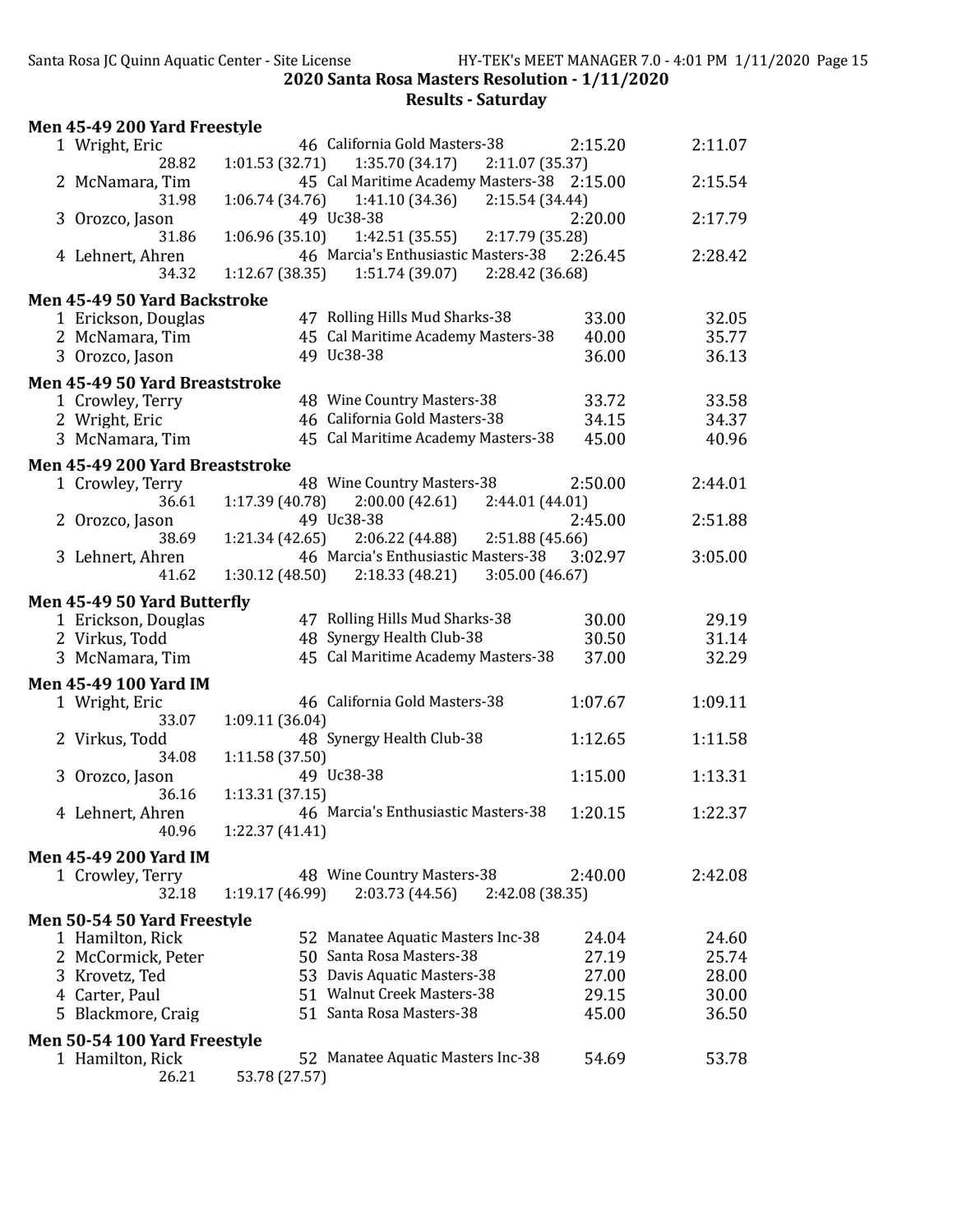| Santa Rosa JC Quinn Aquatic Center - Site License                                                                     |                 | 2020 Santa Rosa Masters Resolution - 1/11/2020                                                                                                        |                                                    | HY-TEK's MEET MANAGER 7.0 - 4:01 PM 1/11/2020 Page 16 |  |
|-----------------------------------------------------------------------------------------------------------------------|-----------------|-------------------------------------------------------------------------------------------------------------------------------------------------------|----------------------------------------------------|-------------------------------------------------------|--|
|                                                                                                                       |                 | <b>Results - Saturday</b>                                                                                                                             |                                                    |                                                       |  |
| (Men 50-54 100 Yard Freestyle)<br>2 Krovetz, Ted<br>29.76                                                             | 1:01.17(31.41)  | 53 Davis Aquatic Masters-38                                                                                                                           | 57.00                                              | 1:01.17                                               |  |
| Men 50-54 200 Yard Freestyle<br>1 Krovetz, Ted<br>31.32                                                               | 1:04.37(33.05)  | 53 Davis Aquatic Masters-38<br>1:37.96 (33.59)                                                                                                        | 2:08.00<br>2:11.09(33.13)                          | 2:11.09                                               |  |
| Men 50-54 50 Yard Backstroke<br>1 Hamilton, Rick<br>2 McCormick, Peter<br>3 Carter, Paul                              |                 | 52 Manatee Aquatic Masters Inc-38<br>50 Santa Rosa Masters-38<br>51 Walnut Creek Masters-38                                                           | 28.57<br>32.25<br>43.68                            | 27.74<br>31.51<br>43.08                               |  |
| Men 50-54 50 Yard Breaststroke<br>1 Carter, Paul<br>2 Blackmore, Craig                                                |                 | 51 Walnut Creek Masters-38<br>51 Santa Rosa Masters-38                                                                                                | 36.71<br>45.00                                     | 39.44<br>46.84                                        |  |
| Men 50-54 200 Yard Breaststroke<br>1 Collazos, Daniel<br>33.26                                                        | 1:10.99 (37.73) | 50 Marcia's Enthusiastic Masters-38<br>1:48.94 (37.95)                                                                                                | 2:30.00<br>2:27.32 (38.38)                         | 2:27.32                                               |  |
| Men 50-54 50 Yard Butterfly<br>1 Krovetz, Ted<br>2 Carter, Paul                                                       |                 | 53 Davis Aquatic Masters-38<br>51 Walnut Creek Masters-38                                                                                             | 31.00<br>32.91                                     | 31.65<br>34.52                                        |  |
| Men 50-54 200 Yard Butterfly<br>1 Collazos, Daniel<br>30.58                                                           | 1:06.13(35.55)  | 50 Marcia's Enthusiastic Masters-38<br>1:43.27 (37.14)                                                                                                | 2:25.00<br>2:19.29(36.02)                          | 2:19.29                                               |  |
| <b>Men 50-54 100 Yard IM</b><br>1 Hamilton, Rick<br>27.24                                                             | 59.92 (32.68)   | 52 Manatee Aquatic Masters Inc-38                                                                                                                     | 1:02.61                                            | 59.92                                                 |  |
| 2 Bessire, Brent<br>30.70                                                                                             | 1:05.40 (34.70) | 50 Palm Beach Masters-50                                                                                                                              | 1:02.50                                            | 1:05.40                                               |  |
| 3 McCormick, Peter<br>30.14                                                                                           | 1:09.59 (39.45) | 50 Santa Rosa Masters-38                                                                                                                              | 1:18.50                                            | 1:09.59                                               |  |
| 4 Carter, Paul<br>38.02                                                                                               | 1:17.84 (39.82) | 51 Walnut Creek Masters-38                                                                                                                            | 1:17.25                                            | 1:17.84                                               |  |
| Men 55-59 50 Yard Freestyle                                                                                           |                 |                                                                                                                                                       |                                                    |                                                       |  |
| 1 Smith, N. Douglas<br>2 Hill, Toby<br>3 Laudenslager, Greg<br>4 Adams, Brian<br>5 Curran, Barry<br>6 Campbell, Chris | 58              | 57 Davis Aquatic Masters-38<br>57 Uc38-38<br>Rolling Hills Mud Sharks-38<br>56 Uc38-38<br>58 Sierra Marlins Masters-38<br>58 Mountain View Masters-38 | 24.81<br>28.18<br>27.89<br>28.85<br>34.00<br>32.00 | 25.42<br>28.27<br>28.57<br>30.02<br>30.72<br>31.35    |  |
| 7 Moore, Jim<br>Men 55-59 100 Yard Freestyle                                                                          |                 | 57 Sebastopol Masters Aquatic Clu-38                                                                                                                  | 35.00                                              | 32.70                                                 |  |
| 1 Campbell, Chris<br>33.75                                                                                            | 1:09.37 (35.62) | 58 Mountain View Masters-38                                                                                                                           | 1:06.00                                            | 1:09.37                                               |  |
| 2 Moore, Jim<br>36.85                                                                                                 | 1:16.73 (39.88) | 57 Sebastopol Masters Aquatic Clu-38                                                                                                                  | 1:25.00                                            | 1:16.73                                               |  |
| Men 55-59 200 Yard Freestyle<br>1 Riblet, Jean-Philippe<br>27.40                                                      | 57.14 (29.74)   | 56 Santa Rosa Masters-38<br>1:27.63 (30.49)                                                                                                           | 1:54.95<br>1:58.17 (30.54)                         | 1:58.17                                               |  |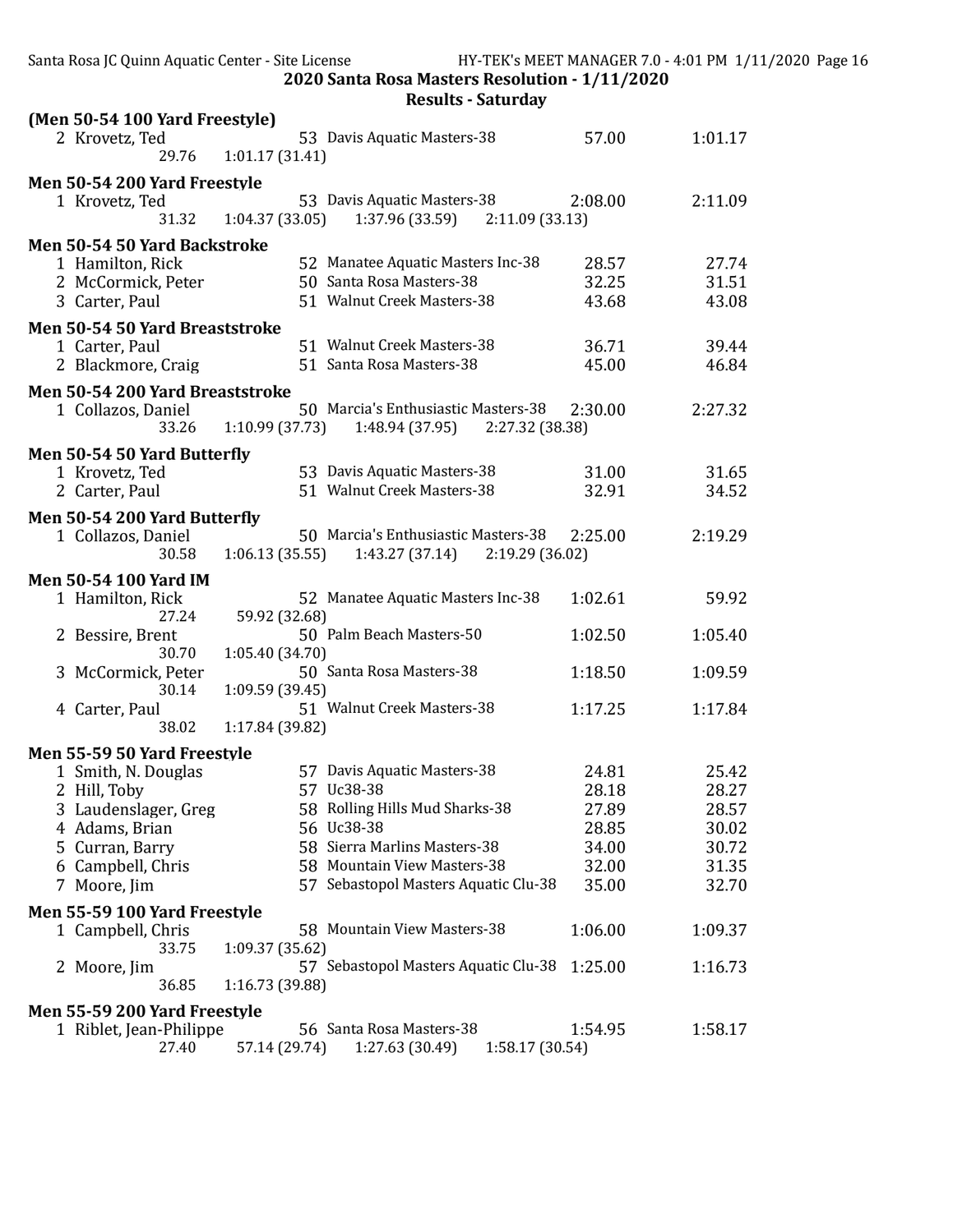| (Men 55-59 200 Yard Freestyle)                          |                                                                                                       |         |         |
|---------------------------------------------------------|-------------------------------------------------------------------------------------------------------|---------|---------|
| 2 Keating, Kevin                                        | 56 Sebastopol Masters Aquatic Clu-38 2:10.00                                                          |         | 2:11.96 |
| 31.29                                                   | 1:04.84 (33.55)<br>1:38.38 (33.54) 2:11.96 (33.58)                                                    |         |         |
| 3 Campbell, Chris<br>36.06                              | 58 Mountain View Masters-38<br>1:14.66 (38.60)<br>1:53.97 (39.31)<br>2:34.09 (40.12)                  | 2:30.00 | 2:34.09 |
| 4 Moore, Jim                                            | 57 Sebastopol Masters Aquatic Clu-38 2:55.00                                                          |         | 2:51.20 |
| 39.05<br>5 Rogers, Robert C                             | $2:06.85(44.45)$ $2:51.20(44.35)$<br>1:22.40 (43.35)<br>57 Santa Rosa Masters-38                      | 4:00.00 | 3:22.55 |
|                                                         |                                                                                                       |         |         |
| Men 55-59 50 Yard Backstroke<br>1 Riblet, Jean-Philippe | 56 Santa Rosa Masters-38                                                                              | 28.15   | 29.52   |
| 2 Smith, N. Douglas                                     | 57 Davis Aquatic Masters-38                                                                           | 29.44   | 30.83   |
| 3 King, Ian                                             | 57 Walnut Creek Masters-38                                                                            | 32.14   | 35.10   |
|                                                         |                                                                                                       |         |         |
| Men 55-59 200 Yard Backstroke                           |                                                                                                       |         |         |
| 1 Riblet, Jean-Philippe                                 | 56 Santa Rosa Masters-38                                                                              | 2:09.09 | 2:14.77 |
| 32.06                                                   | 1:05.90 (33.84)<br>2:14.77 (34.32)<br>1:40.45(34.55)                                                  |         |         |
| 2 Keighley, Tim                                         | 58 Quicksilver-38                                                                                     | 2:30.78 | 2:24.49 |
| 34.14                                                   | 2:24.49 (36.82)<br>1:10.05 (35.91)<br>1:47.67 (37.62)<br>56 Sebastopol Masters Aquatic Clu-38 2:37.00 |         |         |
| 3 Keating, Kevin                                        | 1:16.98 (39.48)<br>1:58.33(41.35)                                                                     |         | 2:38.17 |
| 37.50                                                   | 2:38.17 (39.84)<br>57 Walnut Creek Masters-38                                                         | 2:42.19 |         |
| 4 King, Ian<br>40.69                                    | $1:22.92$ (42.23) $2:05.28$ (42.36)                                                                   |         | 2:46.23 |
| 5 Curran, Barry                                         | 2:46.23 (40.95)<br>58 Sierra Marlins Masters-38                                                       | 2:57.47 | 2:56.63 |
| 40.73                                                   | $1:25.37(44.64)$ $2:11.61(46.24)$<br>2:56.63 (45.02)                                                  |         |         |
| 6 Campbell, Chris                                       | 58 Mountain View Masters-38                                                                           | 3:15.00 | 3:09.19 |
| 45.04                                                   | $1:32.48(47.44)$ $2:21.30(48.82)$<br>3:09.19 (47.89)                                                  |         |         |
| Men 55-59 50 Yard Breaststroke                          |                                                                                                       |         |         |
| 1 Keighley, Tim                                         | 58 Quicksilver-38                                                                                     | 35.07   | 34.47   |
| 2 Smith, N. Douglas                                     | 57 Davis Aquatic Masters-38                                                                           | 35.08   | 34.77   |
| 3 Laudenslager, Greg                                    | 58 Rolling Hills Mud Sharks-38                                                                        | 33.51   | 35.03   |
| 4 Adams, Brian                                          | 56 Uc38-38                                                                                            | 35.04   | 36.12   |
| 5 Curran, Barry                                         | 58 Sierra Marlins Masters-38                                                                          | 40.50   | 38.32   |
| 6 Moore, Jim                                            | 57 Sebastopol Masters Aquatic Clu-38                                                                  | 50.00   | 44.88   |
|                                                         |                                                                                                       |         |         |
| Men 55-59 200 Yard Breaststroke                         |                                                                                                       |         |         |
| 1 Keighley, Tim                                         | 58 Quicksilver-38                                                                                     | 2:50.47 | 2:39.31 |
| 34.87                                                   | $1:14.81(39.94)$ $1:56.67(41.86)$<br>2:39.31 (42.64)                                                  |         |         |
| 2 Pettibone, Chip                                       | 57 Santa Rosa Masters-38                                                                              | 2:50.00 | 2:44.76 |
| 38.25                                                   | 1:21.19 (42.94) 2:03.23 (42.04)<br>2:44.76 (41.53)                                                    |         |         |
| 3 Ewing, Jack                                           | 59 University of San Francisco Ma-38                                                                  | 3:10.99 | 3:01.48 |
| 45.56                                                   | 2:16.60(44.46)<br>1:32.14 (46.58)<br>3:01.48 (44.88)<br>58 Sierra Marlins Masters-38                  |         |         |
| 4 Curran, Barry                                         |                                                                                                       | 3:12.30 | 3:03.34 |
| 42.28                                                   | 2:16.40(47.86)<br>3:03.34 (46.94)<br>1:28.54 (46.26)                                                  |         |         |
| 5 Campbell, Chris<br>47.94                              | 58 Mountain View Masters-38<br>1:41.70 (53.76)<br>2:37.39 (55.69)<br>3:30.90 (53.51)                  | 3:25.00 | 3:30.90 |
|                                                         |                                                                                                       |         |         |
| Men 55-59 50 Yard Butterfly                             | 56 Sebastopol Masters Aquatic Clu-38                                                                  |         |         |
| 1 Keating, Kevin                                        | 56 Santa Rosa Masters-38                                                                              | 26.75   | 27.34   |
| 2 Riblet, Jean-Philippe                                 |                                                                                                       | 27.20   | 27.67   |
| 3 Smith, N. Douglas                                     | 57 Davis Aquatic Masters-38<br>56 Uc33-33                                                             | 29.03   | 28.99   |
| 4 Woolard, Woody                                        | 58 Rolling Hills Mud Sharks-38                                                                        | 26.81   | 29.70   |
| 5 Laudenslager, Greg                                    |                                                                                                       | 30.94   | 32.92   |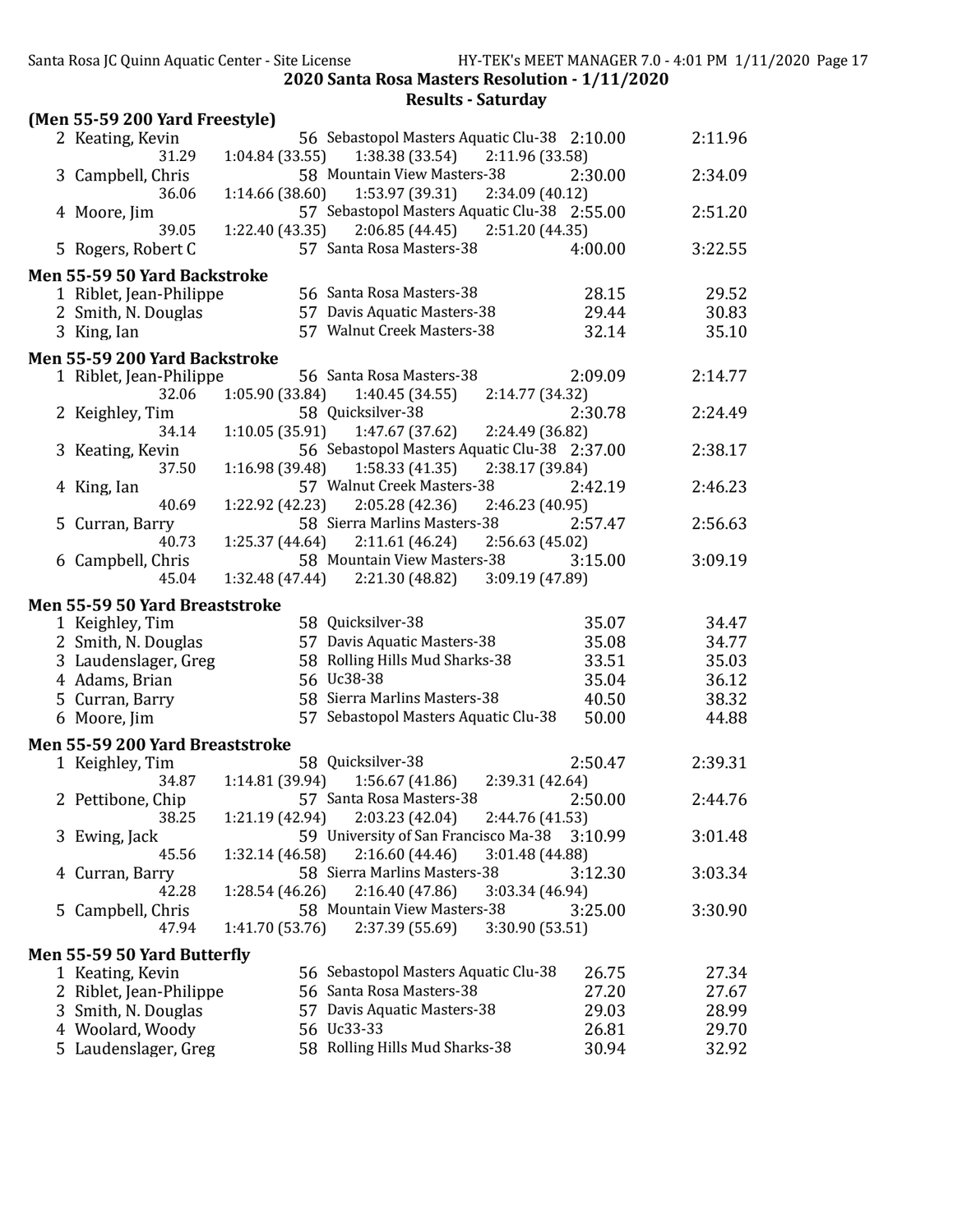|    | <b>Men 55-59 100 Yard IM</b>                    |                 |                                                                                   |         |         |
|----|-------------------------------------------------|-----------------|-----------------------------------------------------------------------------------|---------|---------|
|    | 1 Riblet, Jean-Philippe                         |                 | 56 Santa Rosa Masters-38                                                          | 59.46   | 1:04.27 |
|    | 29.39                                           | 1:04.27 (34.88) |                                                                                   |         |         |
|    | 2 Keating, Kevin                                |                 | 56 Sebastopol Masters Aquatic Clu-38                                              | 1:08.00 | 1:08.21 |
|    | 31.63<br>3 Adams, Brian                         | 1:08.21 (36.58) | 56 Uc38-38                                                                        | 1:08.81 | 1:10.24 |
|    | 32.69                                           | 1:10.24(37.55)  |                                                                                   |         |         |
|    | 4 Laudenslager, Greg                            |                 | 58 Rolling Hills Mud Sharks-38                                                    | 1:09.95 | 1:11.53 |
|    | 33.46                                           | 1:11.53 (38.07) |                                                                                   |         |         |
| 5. | King, Ian                                       |                 | 57 Walnut Creek Masters-38                                                        | 1:10.09 | 1:13.49 |
|    | 34.26                                           | 1:13.49 (39.23) |                                                                                   |         |         |
| 6  | Curran, Barry<br>37.98                          | 1:18.10(40.12)  | 58 Sierra Marlins Masters-38                                                      | 1:25.16 | 1:18.10 |
|    | 7 Rogers, Robert C                              |                 | 57 Santa Rosa Masters-38                                                          | 3:00.00 | 1:47.63 |
|    | 49.82                                           | 1:47.63 (57.81) |                                                                                   |         |         |
|    | <b>Men 55-59 200 Yard IM</b>                    |                 |                                                                                   |         |         |
|    | 1 Riblet, Jean-Philippe                         |                 | 56 Santa Rosa Masters-38                                                          | 2:10.13 | 2:15.87 |
|    | 29.17                                           | 1:04.11(34.94)  | 1:45.54 (41.43)<br>2:15.87 (30.33)                                                |         |         |
|    | 2 Adams, Brian                                  |                 | 56 Uc38-38                                                                        | 2:34.28 | 2:36.38 |
|    | 32.44                                           | 1:12.25(39.81)  | 2:00.00(47.75)<br>2:36.38 (36.38)                                                 |         |         |
|    | 3 Keating, Kevin                                |                 | 56 Sebastopol Masters Aquatic Clu-38 2:37.00                                      |         | 2:37.59 |
|    | 29.79                                           | 1:12.65(42.86)  | 2:03.42(50.77)<br>2:37.59 (34.17)<br>58 Mountain View Masters-38                  | 3:00.00 | 3:13.06 |
|    | 4 Campbell, Chris<br>41.21                      | 1:35.00 (53.79) | 2:30.95 (55.95)<br>3:13.06(42.11)                                                 |         |         |
|    |                                                 |                 |                                                                                   |         |         |
|    | Men 60-64 50 Yard Freestyle<br>1 Cutting, Steve |                 | 62 Manatee Aquatic Masters Inc-38                                                 | 26.62   | 26.11   |
|    | 2 Spellberg, Geoff                              |                 | 63 North Bay Aquatics-38                                                          | 26.21   | 26.68   |
|    | 3 WuShanley, Ying                               |                 | 61 Uc08-8                                                                         | 28.50   | 28.79   |
|    | 4 Horton, Tom                                   |                 | 61 Temescal Aquatic Masters-38                                                    | 37.00   | 31.42   |
|    | 5 Anderson, Bob                                 |                 | 64 Peninsula Community Center Mas-3                                               | 33.00   | 32.18   |
|    | 6 Byler, Jr., James                             |                 | 64 Elk Grove Piranhas Aquatic Clu-38                                              | 28.00   | 32.27   |
|    | 7 Deltorchio, Fred                              |                 | 62 Cal Maritime Academy Masters-38                                                | 32.75   | 34.02   |
|    | Men 60-64 100 Yard Freestyle                    |                 |                                                                                   |         |         |
|    | 1 Cutting, Steve                                |                 | 62 Manatee Aquatic Masters Inc-38                                                 | 57.62   | 57.96   |
|    | 28.18                                           | 57.96 (29.78)   |                                                                                   |         |         |
|    | 2 Anderson, Bob<br>34.29                        | 1:10.50(36.21)  | 64 Peninsula Community Center Mas-3 1:12.00                                       |         | 1:10.50 |
|    | 3 Deltorchio, Fred                              |                 | 62 Cal Maritime Academy Masters-38                                                | 1:11.14 | 1:15.49 |
|    | 36.27                                           | 1:15.49 (39.22) |                                                                                   |         |         |
|    | 4 Horton, Tom                                   |                 | 61 Temescal Aquatic Masters-38                                                    | 1:20.00 | 1:34.00 |
|    | 1:13.92                                         | 1:34.00 (20.08) |                                                                                   |         |         |
|    | Men 60-64 200 Yard Freestyle                    |                 |                                                                                   |         |         |
|    | 1 Cutting, Steve                                |                 | 62 Manatee Aquatic Masters Inc-38                                                 | 2:11.62 | 2:07.65 |
|    | 30.35                                           | 1:03.19(32.84)  | 1:35.79 (32.60)<br>2:07.65 (31.86)                                                |         |         |
|    | 2 Spellberg, Geoff                              |                 | 63 North Bay Aquatics-38                                                          | 2:16.00 | 2:14.83 |
| 3  | 31.28<br>Anderson, Bob                          | 1:06.32(35.04)  | 1:41.11 (34.79)<br>2:14.83 (33.72)<br>64 Peninsula Community Center Mas-3 2:35.00 |         | 2:30.52 |
|    | 34.66                                           | 1:11.87(37.21)  | 1:51.18 (39.31)<br>2:30.52 (39.34)                                                |         |         |
| 4  | Deltorchio, Fred                                |                 | 62 Cal Maritime Academy Masters-38 2:46.31                                        |         | 2:52.63 |
|    | 38.86                                           | 1:23.43 (44.57) | 2:08.17 (44.74)<br>2:52.63 (44.46)                                                |         |         |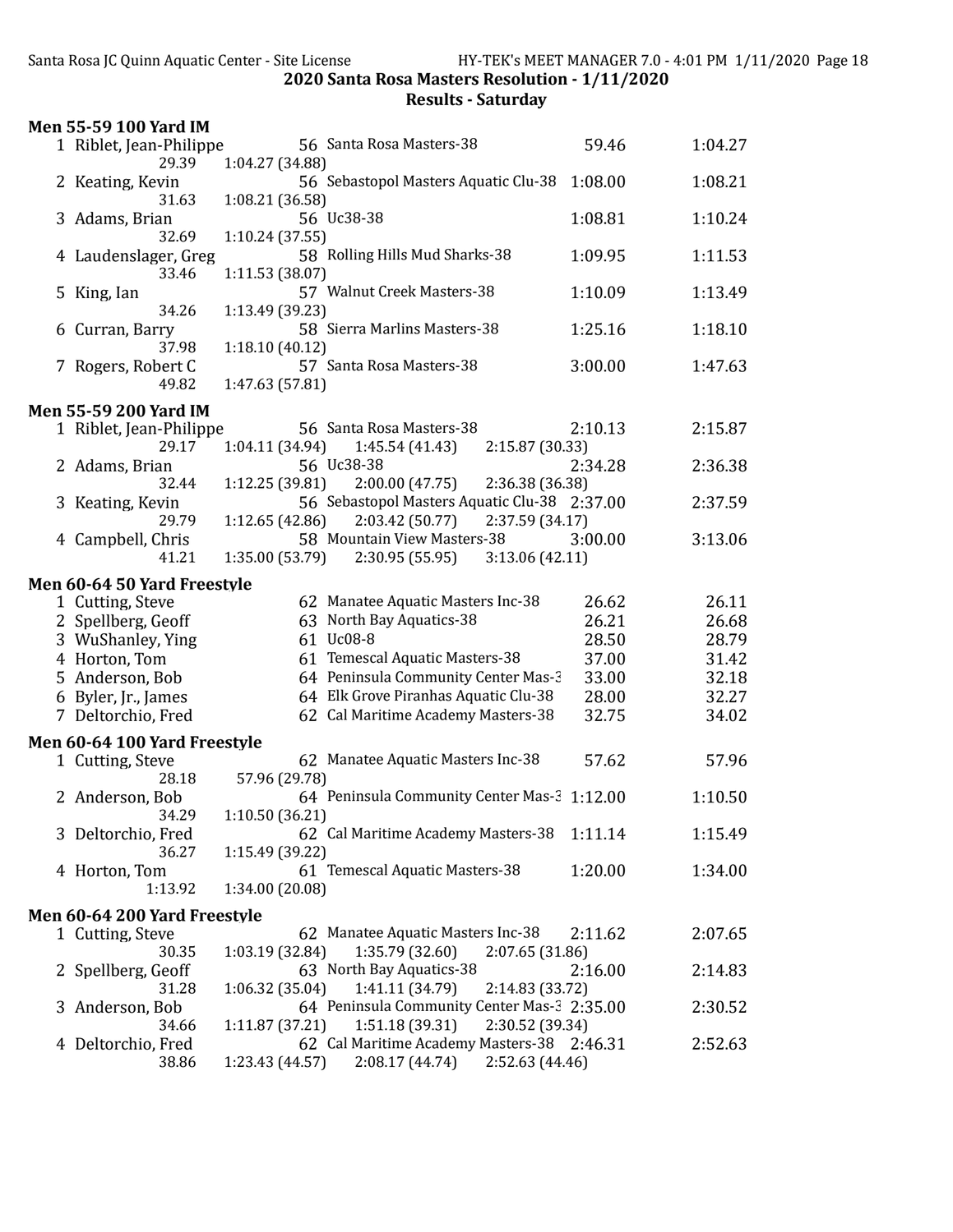| 62 Manatee Aquatic Masters Inc-38<br>31.62<br>30.62<br>1 Cutting, Steve<br>64 Elk Grove Piranhas Aquatic Clu-38<br>32.00<br>38.96<br>2 Byler, Jr., James<br>64 Peninsula Community Center Mas-3<br>45.00<br>43.13<br>3 Anderson, Bob<br>Men 60-64 200 Yard Backstroke<br>62 Manatee Aquatic Masters Inc-38<br>2:28.62<br>2:22.47<br>1 Cutting, Steve<br>1:10.84 (36.32)<br>1:47.33 (36.49)<br>34.52<br>2:22.47 (35.14)<br>60 Sierra Marlins Masters-38<br>3:00.00<br>3:07.19<br>2 Hern, Steve<br>2:18.55 (49.34)<br>3:07.19(48.64)<br>42.81<br>1:29.21(46.40)<br>Men 60-64 50 Yard Breaststroke<br>61 Uc08-8<br>32.50<br>32.35<br>1 WuShanley, Ying<br>64 Peninsula Community Center Mas-3<br>39.61<br>2 Anderson, Bob<br>40.00<br>64 Elk Grove Piranhas Aquatic Clu-38<br>39.00<br>43.34<br>3 Byler, Jr., James<br>62 Cal Maritime Academy Masters-38<br>4 Deltorchio, Fred<br>1:00.00<br>50.91<br>Men 60-64 200 Yard Breaststroke<br>61 Uc08-8<br>2:50.00<br>2:43.61<br>1 WuShanley, Ying<br>1:19.57(42.15)<br>2:01.78 (42.21)<br>2:43.61 (41.83)<br>37.42<br>Men 60-64 50 Yard Butterfly<br>63 North Bay Aquatics-38<br>29.52<br>29.41<br>1 Spellberg, Geoff<br>64 Peninsula Community Center Mas-3<br>38.56<br>2 Anderson, Bob<br>40.00<br>61 Temescal Aquatic Masters-38<br>45.00<br>--- Horton, Tom<br>DQ<br><b>Men 60-64 100 Yard IM</b><br>63 North Bay Aquatics-38<br>1:10.00<br>1:11.12<br>1 Spellberg, Geoff<br>33.27<br>1:11.12(37.85)<br>60 Sierra Marlins Masters-38<br>1:23.37<br>1:24.88<br>2 Hern, Steve<br>1:24.88 (45.34)<br>39.54<br><b>Men 60-64 200 Yard IM</b><br>61 Uc08-8<br>3:00.00<br>2:44.78<br>1 WuShanley, Ying<br>2:05.38(43.06)<br>2:44.78 (39.40)<br>35.63<br>1:22.32 (46.69)<br>60 Sierra Marlins Masters-38<br>2 Hern, Steve<br>3:08.13<br>3:08.84<br>41.94<br>1:29.75 (47.81)<br>2:25.75 (56.00)<br>3:08.84 (43.09)<br>Men 65-69 50 Yard Freestyle<br>65 Rolling Hills Mud Sharks-38<br>26.50<br>26.62<br>1 Van Boer, Eric D<br>66 Uc38-38<br>2 Brewer, Douglas<br>32.00<br>30.96<br>Men 65-69 100 Yard Freestyle<br>67 Marcia's Enthusiastic Masters-38<br>1 Small, Stephen<br>1:25.30<br>1:09.29<br>33.17<br>1:09.29 (36.12) |
|--------------------------------------------------------------------------------------------------------------------------------------------------------------------------------------------------------------------------------------------------------------------------------------------------------------------------------------------------------------------------------------------------------------------------------------------------------------------------------------------------------------------------------------------------------------------------------------------------------------------------------------------------------------------------------------------------------------------------------------------------------------------------------------------------------------------------------------------------------------------------------------------------------------------------------------------------------------------------------------------------------------------------------------------------------------------------------------------------------------------------------------------------------------------------------------------------------------------------------------------------------------------------------------------------------------------------------------------------------------------------------------------------------------------------------------------------------------------------------------------------------------------------------------------------------------------------------------------------------------------------------------------------------------------------------------------------------------------------------------------------------------------------------------------------------------------------------------------------------------------------------------------------------------------------------------------------------------------------------------------------------------------------------------------------------------------------------------------------------------------------------------------------------------------|
|                                                                                                                                                                                                                                                                                                                                                                                                                                                                                                                                                                                                                                                                                                                                                                                                                                                                                                                                                                                                                                                                                                                                                                                                                                                                                                                                                                                                                                                                                                                                                                                                                                                                                                                                                                                                                                                                                                                                                                                                                                                                                                                                                                    |
|                                                                                                                                                                                                                                                                                                                                                                                                                                                                                                                                                                                                                                                                                                                                                                                                                                                                                                                                                                                                                                                                                                                                                                                                                                                                                                                                                                                                                                                                                                                                                                                                                                                                                                                                                                                                                                                                                                                                                                                                                                                                                                                                                                    |
|                                                                                                                                                                                                                                                                                                                                                                                                                                                                                                                                                                                                                                                                                                                                                                                                                                                                                                                                                                                                                                                                                                                                                                                                                                                                                                                                                                                                                                                                                                                                                                                                                                                                                                                                                                                                                                                                                                                                                                                                                                                                                                                                                                    |
|                                                                                                                                                                                                                                                                                                                                                                                                                                                                                                                                                                                                                                                                                                                                                                                                                                                                                                                                                                                                                                                                                                                                                                                                                                                                                                                                                                                                                                                                                                                                                                                                                                                                                                                                                                                                                                                                                                                                                                                                                                                                                                                                                                    |
|                                                                                                                                                                                                                                                                                                                                                                                                                                                                                                                                                                                                                                                                                                                                                                                                                                                                                                                                                                                                                                                                                                                                                                                                                                                                                                                                                                                                                                                                                                                                                                                                                                                                                                                                                                                                                                                                                                                                                                                                                                                                                                                                                                    |
|                                                                                                                                                                                                                                                                                                                                                                                                                                                                                                                                                                                                                                                                                                                                                                                                                                                                                                                                                                                                                                                                                                                                                                                                                                                                                                                                                                                                                                                                                                                                                                                                                                                                                                                                                                                                                                                                                                                                                                                                                                                                                                                                                                    |
|                                                                                                                                                                                                                                                                                                                                                                                                                                                                                                                                                                                                                                                                                                                                                                                                                                                                                                                                                                                                                                                                                                                                                                                                                                                                                                                                                                                                                                                                                                                                                                                                                                                                                                                                                                                                                                                                                                                                                                                                                                                                                                                                                                    |
|                                                                                                                                                                                                                                                                                                                                                                                                                                                                                                                                                                                                                                                                                                                                                                                                                                                                                                                                                                                                                                                                                                                                                                                                                                                                                                                                                                                                                                                                                                                                                                                                                                                                                                                                                                                                                                                                                                                                                                                                                                                                                                                                                                    |
|                                                                                                                                                                                                                                                                                                                                                                                                                                                                                                                                                                                                                                                                                                                                                                                                                                                                                                                                                                                                                                                                                                                                                                                                                                                                                                                                                                                                                                                                                                                                                                                                                                                                                                                                                                                                                                                                                                                                                                                                                                                                                                                                                                    |
|                                                                                                                                                                                                                                                                                                                                                                                                                                                                                                                                                                                                                                                                                                                                                                                                                                                                                                                                                                                                                                                                                                                                                                                                                                                                                                                                                                                                                                                                                                                                                                                                                                                                                                                                                                                                                                                                                                                                                                                                                                                                                                                                                                    |
|                                                                                                                                                                                                                                                                                                                                                                                                                                                                                                                                                                                                                                                                                                                                                                                                                                                                                                                                                                                                                                                                                                                                                                                                                                                                                                                                                                                                                                                                                                                                                                                                                                                                                                                                                                                                                                                                                                                                                                                                                                                                                                                                                                    |
|                                                                                                                                                                                                                                                                                                                                                                                                                                                                                                                                                                                                                                                                                                                                                                                                                                                                                                                                                                                                                                                                                                                                                                                                                                                                                                                                                                                                                                                                                                                                                                                                                                                                                                                                                                                                                                                                                                                                                                                                                                                                                                                                                                    |
|                                                                                                                                                                                                                                                                                                                                                                                                                                                                                                                                                                                                                                                                                                                                                                                                                                                                                                                                                                                                                                                                                                                                                                                                                                                                                                                                                                                                                                                                                                                                                                                                                                                                                                                                                                                                                                                                                                                                                                                                                                                                                                                                                                    |
|                                                                                                                                                                                                                                                                                                                                                                                                                                                                                                                                                                                                                                                                                                                                                                                                                                                                                                                                                                                                                                                                                                                                                                                                                                                                                                                                                                                                                                                                                                                                                                                                                                                                                                                                                                                                                                                                                                                                                                                                                                                                                                                                                                    |
|                                                                                                                                                                                                                                                                                                                                                                                                                                                                                                                                                                                                                                                                                                                                                                                                                                                                                                                                                                                                                                                                                                                                                                                                                                                                                                                                                                                                                                                                                                                                                                                                                                                                                                                                                                                                                                                                                                                                                                                                                                                                                                                                                                    |
|                                                                                                                                                                                                                                                                                                                                                                                                                                                                                                                                                                                                                                                                                                                                                                                                                                                                                                                                                                                                                                                                                                                                                                                                                                                                                                                                                                                                                                                                                                                                                                                                                                                                                                                                                                                                                                                                                                                                                                                                                                                                                                                                                                    |
|                                                                                                                                                                                                                                                                                                                                                                                                                                                                                                                                                                                                                                                                                                                                                                                                                                                                                                                                                                                                                                                                                                                                                                                                                                                                                                                                                                                                                                                                                                                                                                                                                                                                                                                                                                                                                                                                                                                                                                                                                                                                                                                                                                    |
|                                                                                                                                                                                                                                                                                                                                                                                                                                                                                                                                                                                                                                                                                                                                                                                                                                                                                                                                                                                                                                                                                                                                                                                                                                                                                                                                                                                                                                                                                                                                                                                                                                                                                                                                                                                                                                                                                                                                                                                                                                                                                                                                                                    |
|                                                                                                                                                                                                                                                                                                                                                                                                                                                                                                                                                                                                                                                                                                                                                                                                                                                                                                                                                                                                                                                                                                                                                                                                                                                                                                                                                                                                                                                                                                                                                                                                                                                                                                                                                                                                                                                                                                                                                                                                                                                                                                                                                                    |
|                                                                                                                                                                                                                                                                                                                                                                                                                                                                                                                                                                                                                                                                                                                                                                                                                                                                                                                                                                                                                                                                                                                                                                                                                                                                                                                                                                                                                                                                                                                                                                                                                                                                                                                                                                                                                                                                                                                                                                                                                                                                                                                                                                    |
|                                                                                                                                                                                                                                                                                                                                                                                                                                                                                                                                                                                                                                                                                                                                                                                                                                                                                                                                                                                                                                                                                                                                                                                                                                                                                                                                                                                                                                                                                                                                                                                                                                                                                                                                                                                                                                                                                                                                                                                                                                                                                                                                                                    |
|                                                                                                                                                                                                                                                                                                                                                                                                                                                                                                                                                                                                                                                                                                                                                                                                                                                                                                                                                                                                                                                                                                                                                                                                                                                                                                                                                                                                                                                                                                                                                                                                                                                                                                                                                                                                                                                                                                                                                                                                                                                                                                                                                                    |
|                                                                                                                                                                                                                                                                                                                                                                                                                                                                                                                                                                                                                                                                                                                                                                                                                                                                                                                                                                                                                                                                                                                                                                                                                                                                                                                                                                                                                                                                                                                                                                                                                                                                                                                                                                                                                                                                                                                                                                                                                                                                                                                                                                    |
|                                                                                                                                                                                                                                                                                                                                                                                                                                                                                                                                                                                                                                                                                                                                                                                                                                                                                                                                                                                                                                                                                                                                                                                                                                                                                                                                                                                                                                                                                                                                                                                                                                                                                                                                                                                                                                                                                                                                                                                                                                                                                                                                                                    |
|                                                                                                                                                                                                                                                                                                                                                                                                                                                                                                                                                                                                                                                                                                                                                                                                                                                                                                                                                                                                                                                                                                                                                                                                                                                                                                                                                                                                                                                                                                                                                                                                                                                                                                                                                                                                                                                                                                                                                                                                                                                                                                                                                                    |
|                                                                                                                                                                                                                                                                                                                                                                                                                                                                                                                                                                                                                                                                                                                                                                                                                                                                                                                                                                                                                                                                                                                                                                                                                                                                                                                                                                                                                                                                                                                                                                                                                                                                                                                                                                                                                                                                                                                                                                                                                                                                                                                                                                    |
|                                                                                                                                                                                                                                                                                                                                                                                                                                                                                                                                                                                                                                                                                                                                                                                                                                                                                                                                                                                                                                                                                                                                                                                                                                                                                                                                                                                                                                                                                                                                                                                                                                                                                                                                                                                                                                                                                                                                                                                                                                                                                                                                                                    |
|                                                                                                                                                                                                                                                                                                                                                                                                                                                                                                                                                                                                                                                                                                                                                                                                                                                                                                                                                                                                                                                                                                                                                                                                                                                                                                                                                                                                                                                                                                                                                                                                                                                                                                                                                                                                                                                                                                                                                                                                                                                                                                                                                                    |
|                                                                                                                                                                                                                                                                                                                                                                                                                                                                                                                                                                                                                                                                                                                                                                                                                                                                                                                                                                                                                                                                                                                                                                                                                                                                                                                                                                                                                                                                                                                                                                                                                                                                                                                                                                                                                                                                                                                                                                                                                                                                                                                                                                    |
|                                                                                                                                                                                                                                                                                                                                                                                                                                                                                                                                                                                                                                                                                                                                                                                                                                                                                                                                                                                                                                                                                                                                                                                                                                                                                                                                                                                                                                                                                                                                                                                                                                                                                                                                                                                                                                                                                                                                                                                                                                                                                                                                                                    |
|                                                                                                                                                                                                                                                                                                                                                                                                                                                                                                                                                                                                                                                                                                                                                                                                                                                                                                                                                                                                                                                                                                                                                                                                                                                                                                                                                                                                                                                                                                                                                                                                                                                                                                                                                                                                                                                                                                                                                                                                                                                                                                                                                                    |
|                                                                                                                                                                                                                                                                                                                                                                                                                                                                                                                                                                                                                                                                                                                                                                                                                                                                                                                                                                                                                                                                                                                                                                                                                                                                                                                                                                                                                                                                                                                                                                                                                                                                                                                                                                                                                                                                                                                                                                                                                                                                                                                                                                    |
|                                                                                                                                                                                                                                                                                                                                                                                                                                                                                                                                                                                                                                                                                                                                                                                                                                                                                                                                                                                                                                                                                                                                                                                                                                                                                                                                                                                                                                                                                                                                                                                                                                                                                                                                                                                                                                                                                                                                                                                                                                                                                                                                                                    |
|                                                                                                                                                                                                                                                                                                                                                                                                                                                                                                                                                                                                                                                                                                                                                                                                                                                                                                                                                                                                                                                                                                                                                                                                                                                                                                                                                                                                                                                                                                                                                                                                                                                                                                                                                                                                                                                                                                                                                                                                                                                                                                                                                                    |
|                                                                                                                                                                                                                                                                                                                                                                                                                                                                                                                                                                                                                                                                                                                                                                                                                                                                                                                                                                                                                                                                                                                                                                                                                                                                                                                                                                                                                                                                                                                                                                                                                                                                                                                                                                                                                                                                                                                                                                                                                                                                                                                                                                    |
|                                                                                                                                                                                                                                                                                                                                                                                                                                                                                                                                                                                                                                                                                                                                                                                                                                                                                                                                                                                                                                                                                                                                                                                                                                                                                                                                                                                                                                                                                                                                                                                                                                                                                                                                                                                                                                                                                                                                                                                                                                                                                                                                                                    |
|                                                                                                                                                                                                                                                                                                                                                                                                                                                                                                                                                                                                                                                                                                                                                                                                                                                                                                                                                                                                                                                                                                                                                                                                                                                                                                                                                                                                                                                                                                                                                                                                                                                                                                                                                                                                                                                                                                                                                                                                                                                                                                                                                                    |
|                                                                                                                                                                                                                                                                                                                                                                                                                                                                                                                                                                                                                                                                                                                                                                                                                                                                                                                                                                                                                                                                                                                                                                                                                                                                                                                                                                                                                                                                                                                                                                                                                                                                                                                                                                                                                                                                                                                                                                                                                                                                                                                                                                    |
| Men 65-69 200 Yard Freestyle                                                                                                                                                                                                                                                                                                                                                                                                                                                                                                                                                                                                                                                                                                                                                                                                                                                                                                                                                                                                                                                                                                                                                                                                                                                                                                                                                                                                                                                                                                                                                                                                                                                                                                                                                                                                                                                                                                                                                                                                                                                                                                                                       |
| 1 Small, Stephen<br>67 Marcia's Enthusiastic Masters-38<br>2:45.30<br>2:28.75                                                                                                                                                                                                                                                                                                                                                                                                                                                                                                                                                                                                                                                                                                                                                                                                                                                                                                                                                                                                                                                                                                                                                                                                                                                                                                                                                                                                                                                                                                                                                                                                                                                                                                                                                                                                                                                                                                                                                                                                                                                                                      |
| 34.28<br>1:11.63(37.35)<br>1:50.26 (38.63)<br>2:28.75 (38.49)                                                                                                                                                                                                                                                                                                                                                                                                                                                                                                                                                                                                                                                                                                                                                                                                                                                                                                                                                                                                                                                                                                                                                                                                                                                                                                                                                                                                                                                                                                                                                                                                                                                                                                                                                                                                                                                                                                                                                                                                                                                                                                      |
| 2 Coset, Bill<br>65 Santa Rosa Masters-38<br>2:38.06<br>2:42.00                                                                                                                                                                                                                                                                                                                                                                                                                                                                                                                                                                                                                                                                                                                                                                                                                                                                                                                                                                                                                                                                                                                                                                                                                                                                                                                                                                                                                                                                                                                                                                                                                                                                                                                                                                                                                                                                                                                                                                                                                                                                                                    |
|                                                                                                                                                                                                                                                                                                                                                                                                                                                                                                                                                                                                                                                                                                                                                                                                                                                                                                                                                                                                                                                                                                                                                                                                                                                                                                                                                                                                                                                                                                                                                                                                                                                                                                                                                                                                                                                                                                                                                                                                                                                                                                                                                                    |
| 2:38.06 (42.18)<br>35.75<br>1:14.43(38.68)<br>1:55.88(41.45)                                                                                                                                                                                                                                                                                                                                                                                                                                                                                                                                                                                                                                                                                                                                                                                                                                                                                                                                                                                                                                                                                                                                                                                                                                                                                                                                                                                                                                                                                                                                                                                                                                                                                                                                                                                                                                                                                                                                                                                                                                                                                                       |
|                                                                                                                                                                                                                                                                                                                                                                                                                                                                                                                                                                                                                                                                                                                                                                                                                                                                                                                                                                                                                                                                                                                                                                                                                                                                                                                                                                                                                                                                                                                                                                                                                                                                                                                                                                                                                                                                                                                                                                                                                                                                                                                                                                    |
| Men 65-69 50 Yard Backstroke<br>65 Rolling Hills Mud Sharks-38<br>1 Van Boer, Eric D<br>32.00<br>31.50                                                                                                                                                                                                                                                                                                                                                                                                                                                                                                                                                                                                                                                                                                                                                                                                                                                                                                                                                                                                                                                                                                                                                                                                                                                                                                                                                                                                                                                                                                                                                                                                                                                                                                                                                                                                                                                                                                                                                                                                                                                             |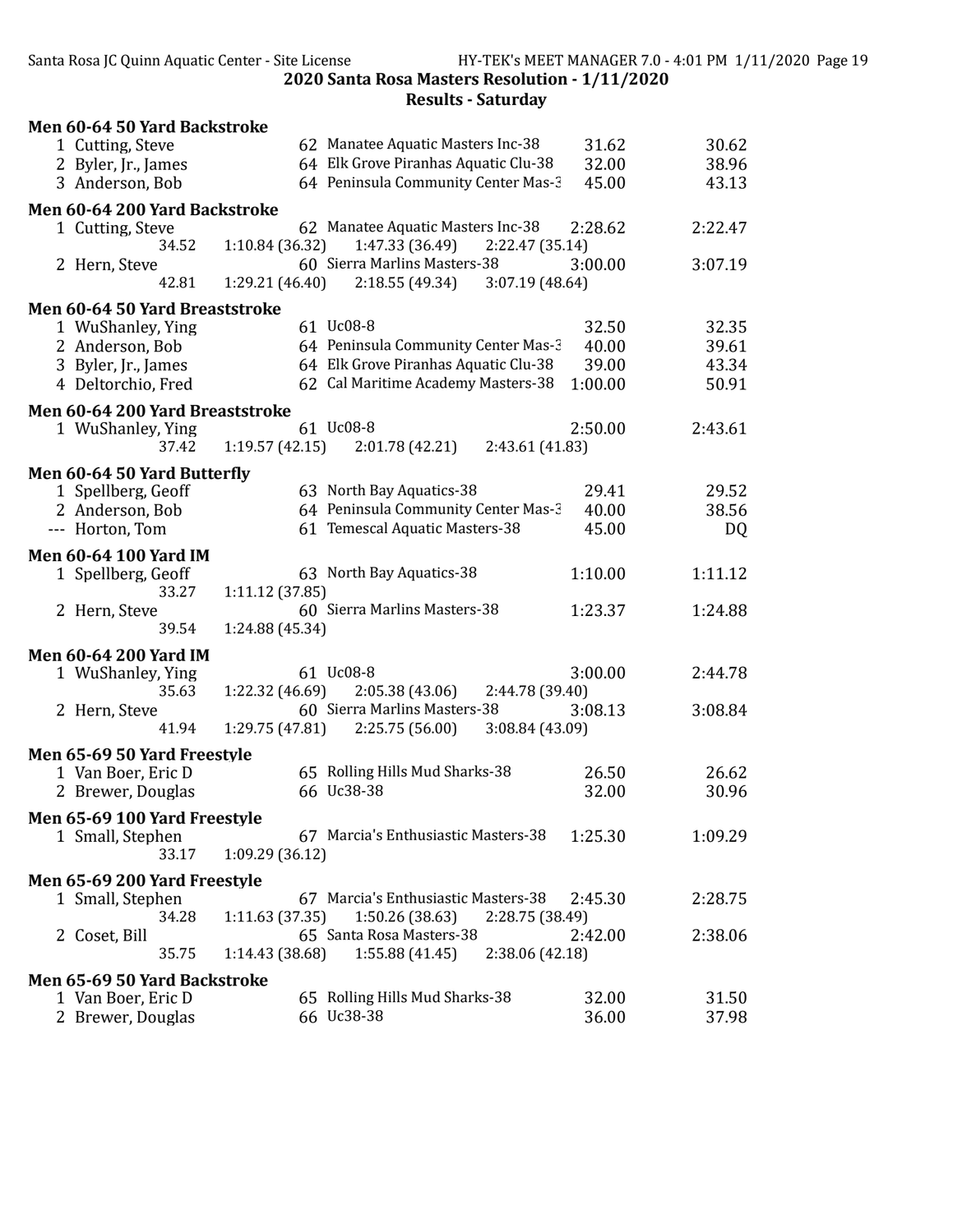| Men 65-69 200 Yard Backstroke                   |                                                         |         |         |
|-------------------------------------------------|---------------------------------------------------------|---------|---------|
| 1 Foreaker, Don                                 | 67 Santa Rosa Masters-38                                | 3:00.00 | 2:59.67 |
| 43.94                                           | 1:29.07(45.13)<br>2:15.17(46.10)<br>2:59.67 (44.50)     |         |         |
| 2 Small, Stephen                                | 67 Marcia's Enthusiastic Masters-38                     | 3:25.30 | 3:00.78 |
| 42.30                                           | 1:26.91 (44.61)<br>2:13.34 (46.43)<br>3:00.78 (47.44)   |         |         |
| Men 65-69 200 Yard Breaststroke                 |                                                         |         |         |
| 1 Small, Stephen                                | 67 Marcia's Enthusiastic Masters-38                     | 3:25.30 | 3:11.01 |
| 44.69                                           | 1:32.65 (47.96)<br>2:22.96 (50.31)<br>3:11.01(48.05)    |         |         |
| Men 65-69 50 Yard Butterfly                     |                                                         |         |         |
| 1 Van Boer, Eric D                              | 65 Rolling Hills Mud Sharks-38                          | 29.00   | 28.93   |
| <b>Men 65-69 100 Yard IM</b>                    |                                                         |         |         |
| 1 Small, Stephen                                | 67 Marcia's Enthusiastic Masters-38                     | 1:35.30 | 1:19.28 |
| 38.23                                           | 1:19.28(41.05)                                          |         |         |
| 2 Brewer, Douglas                               | 66 Uc38-38                                              | 1:40.00 | 1:25.66 |
| 39.81                                           | 1:25.66 (45.85)                                         |         |         |
| Men 65-69 200 Yard IM                           |                                                         |         |         |
| 1 Small, Stephen                                | 67 Marcia's Enthusiastic Masters-38                     | 3:10.30 | 3:02.10 |
| 43.30                                           | 1:30.23 (46.93)<br>2:22.80 (52.57)<br>3:02.10 (39.30)   |         |         |
| Men 70-74 50 Yard Freestyle                     |                                                         |         |         |
| 1 Buda, Ronald                                  | 70 Rocklin Aquatics Masters-38                          | 32.00   | 29.43   |
| 2 Kircher, Bill                                 | 73 North Bay Aquatics-38                                | 45.00   | 36.99   |
| 3 Tucker, William                               | 71 North Bay Aquatics-38                                | 41.73   | 45.17   |
| 4 Wingerath, Michael                            | 74 Cal Maritime Academy Masters-38                      | 50.00   | 47.60   |
| Men 70-74 100 Yard Freestyle                    |                                                         |         |         |
| 1 Buda, Ronald                                  | 70 Rocklin Aquatics Masters-38                          | 1:12.00 | 1:08.63 |
| 33.91                                           | 1:08.63 (34.72)                                         |         |         |
| 2 Rust, David                                   | 73 Santa Rosa Masters-38                                | 1:30.33 | 1:26.31 |
| 40.39                                           | 1:26.31 (45.92)                                         |         |         |
| 3 Kircher, Bill<br>39.95                        | 73 North Bay Aquatics-38<br>1:29.95 (50.00)             | 1:45.00 | 1:29.95 |
| 4 Wingerath, Michael                            | 74 Cal Maritime Academy Masters-38                      | 2:00.00 | 1:48.73 |
| 53.48                                           | 1:48.73 (55.25)                                         |         |         |
|                                                 |                                                         |         |         |
| Men 70-74 200 Yard Freestyle<br>1 Kircher, Bill | 73 North Bay Aquatics-38                                | 3:50.00 | 3:25.25 |
|                                                 | 44.16   1:35.47 (51.31)  3:25.69 (1:50.22)<br>3:25.25() |         |         |
| 2 Tucker, William                               | 71 North Bay Aquatics-38                                | 3:35.59 | 3:57.16 |
| 48.33                                           | $1:47.38(59.05)$ $2:53.68(1:06.30)$ $3:57.16(1:03.48)$  |         |         |
| Men 70-74 50 Yard Breaststroke                  |                                                         |         |         |
| 1 Buda, Ronald                                  | 70 Rocklin Aquatics Masters-38                          | 42.00   | 41.19   |
| 2 Wingerath, Michael                            | 74 Cal Maritime Academy Masters-38                      | 1:00.00 | 58.73   |
|                                                 |                                                         |         |         |
| Men 70-74 50 Yard Butterfly<br>1 Rust, David    | 73 Santa Rosa Masters-38                                | 50.57   | 49.81   |
|                                                 |                                                         |         |         |
| <b>Men 70-74 100 Yard IM</b>                    |                                                         |         |         |
| 1 Buda, Ronald<br>38.46                         | 70 Rocklin Aquatics Masters-38<br>1:21.90 (43.44)       | 1:30.00 | 1:21.90 |
| 2 Wingerath, Michael                            | 74 Cal Maritime Academy Masters-38                      | 3:00.00 | 2:13.91 |
| 1:05.01                                         | 2:13.91 (1:08.90)                                       |         |         |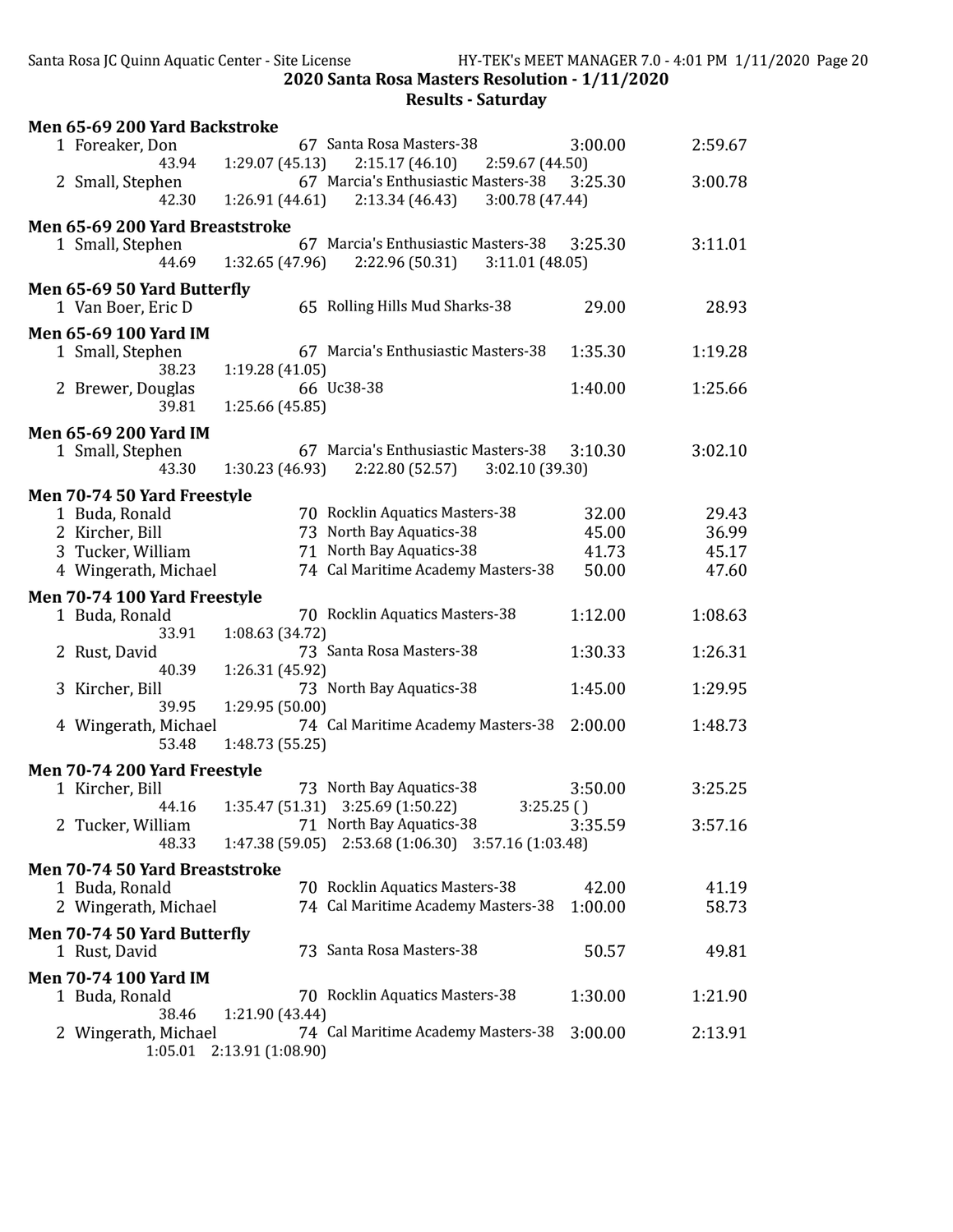Santa Rosa JC Quinn Aquatic Center - Site License HY-TEK's MEET MANAGER 7.0 - 4:01 PM 1/11/2020 Page 21 2020 Santa Rosa Masters Resolution - 1/11/2020

| Men 75-79 50 Yard Freestyle<br>1 Stewart, Jim                                                                                                         | 78 Santa Rosa Masters-38                                                                | 42.00                              | 41.73                              |
|-------------------------------------------------------------------------------------------------------------------------------------------------------|-----------------------------------------------------------------------------------------|------------------------------------|------------------------------------|
| Men 75-79 100 Yard Freestyle<br>1 Stewart, Jim<br>45.33<br>1:34.43(49.10)                                                                             | 78 Santa Rosa Masters-38                                                                | 1:35.00                            | 1:34.43                            |
| Men 75-79 50 Yard Backstroke<br>1 Stewart, Jim                                                                                                        | 78 Santa Rosa Masters-38                                                                | 52.00                              | 53.19                              |
| Men 75-79 200 Yard Backstroke<br>1 Stewart, Jim                                                                                                       | 78 Santa Rosa Masters-38<br>55.03 1:58.35 (1:03.32) 3:08.81 (1:10.46) 4:17.37 (1:08.56) | 4:20.00                            | 4:17.37                            |
| Men 80-84 50 Yard Freestyle                                                                                                                           |                                                                                         |                                    |                                    |
| 1 Young, Ronald<br>2 Braly, Mark                                                                                                                      | 82 Tamalpais Aquatic Masters-38<br>84 Davis Aquatic Masters-38                          | 45.35<br>1:07.16                   | 47.02<br>1:13.50                   |
| Men 80-84 100 Yard Freestyle<br>1 Young, Ronald<br>52.43 1:57.67 (1:05.24)                                                                            | 82 Tamalpais Aquatic Masters-38                                                         | 1:56.27                            | 1:57.67                            |
| 2 Braly, Mark<br>1:14.93 2:42.19 (1:27.26)                                                                                                            | 84 Davis Aquatic Masters-38                                                             | 2:13.89                            | 2:42.19                            |
| Men 80-84 50 Yard Butterfly<br>1 Braly, Mark                                                                                                          | 84 Davis Aquatic Masters-38                                                             | 1:27.65                            | 1:26.32                            |
| <b>Men 80-84 100 Yard IM</b><br>1 Braly, Mark                                                                                                         | 84 Davis Aquatic Masters-38                                                             | 2:56.93                            | 3:19.54                            |
| Mixed 18 & Over 100 Yard Freestyle Relay<br>1 Santa Rosa Masters-38<br>1) Riblet, Jean-Philippe M56 2) McCormick, Peter M50<br>23.90<br>45.48 (21.58) | A                                                                                       | 55.00<br>3) Press, Christopher M36 | 45.48<br>4) Wong, Eric M39         |
| 2 Rolling Hills Mud Sharks-38                                                                                                                         | A<br>2) Erickson, Douglas M47                                                           | 48.00<br>3) Van Boer, Eric D M65   | 49.32<br>4) Laudenslager, Greg M58 |
| 23.96<br>49.32 (25.36)<br>3 Mountain View Masters-38<br>1) Thomas, Michael M27<br>25.70<br>53.19 (27.49)                                              | A<br>2) Branda, Anthony M23                                                             | 52.00<br>3) Green, Zachary Y M30   | 53.19<br>4) Campbell, Chris M58    |
| 4 Wine Country Masters-38<br>53.28 (25.37)<br>27.91                                                                                                   | A<br>2) Crowley, Terry M48                                                              | 1:00.00                            | 53.28                              |
| 5 California Gold Masters-38<br>1) Ferguson, Emily W24<br>25.02<br>53.49 (28.47)                                                                      | A<br>2) De Voss, Christopher M38                                                        | 53.47<br>3) Weltzin, Brooke W32    | 53.49<br>4) Wright, Eric M46       |
| 6 Santa Rosa Masters-38<br>1) Richards, Ericka W41<br>29.22<br>55.78 (26.56)                                                                          | C<br>2) Beissmann, Becky W46                                                            | 59.00<br>3) Rueda, Marcela W37     | 55.78<br>4) Bulman, Robin W54      |
| 7 Manatee Aquatic Masters In<br>1) Hamilton, Rick M52<br>30.30<br>56.85 (26.55)                                                                       | A<br>2) Chachkin, Myra W51                                                              | 58.00<br>3) Perry, Rebecca W55     | 56.85<br>4) Cutting, Steve M62     |
| 8 Sebastopol Masters Aquatic<br>1) Connolly, Cindi W55<br>29.97<br>57.70 (27.73)                                                                      | A<br>2) Moore, Jim M57                                                                  | 1:00.00<br>3) Jones, Amanda W36    | 57.70<br>4) Keating, Kevin M56     |